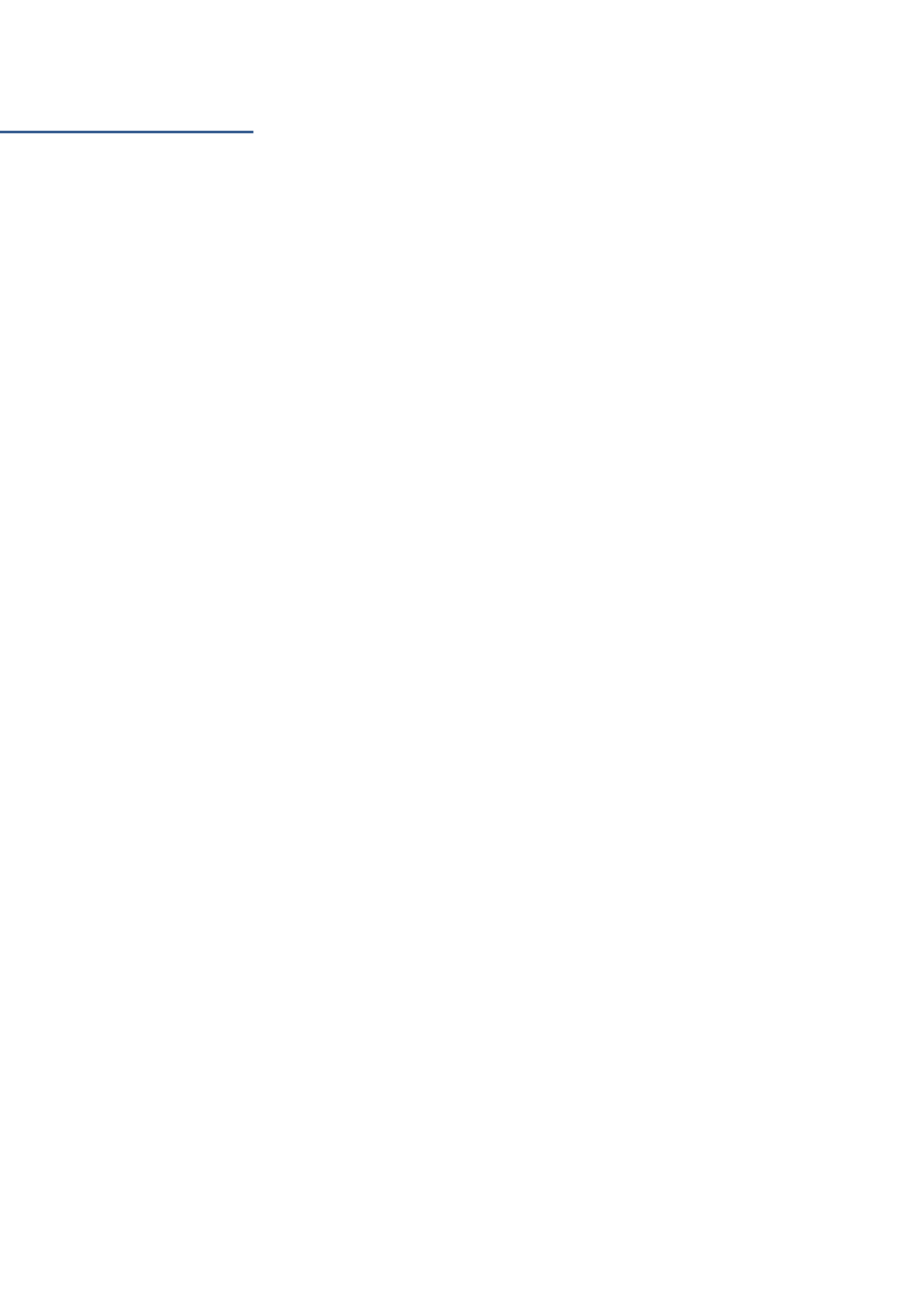## Table of contents

| 1. Introduction               |                                                           | 5  |
|-------------------------------|-----------------------------------------------------------|----|
| 1.1 Overview                  |                                                           | 5  |
| 1.2                           | Document Name and Identification                          | 5  |
| 1.3                           | <b>Certification Practice Statement Participants</b>      | 5  |
| 1.4                           | Certificate usage                                         | 7  |
| 1.5                           | Certification Practice Statement Administration           | 7  |
| 1.6                           | Definitions and Acronyms                                  | 8  |
|                               | 2. Publication and Repository Responsibilities            | 10 |
| 2.1 Repositories              |                                                           | 10 |
|                               | 2.2 Information Published in Repository                   | 11 |
| 2.3 Publication Frequency     |                                                           | 11 |
|                               | 2.4 Repository Access Controls                            | 11 |
|                               | 3. Identification and Authentication                      | 12 |
| 3.1 Naming                    |                                                           | 12 |
|                               | 3.2 Initial Identity Validation                           | 13 |
|                               | 3.3 Identification and Authentication for Re-key Requests | 13 |
|                               | 4. Certificate Life-Cycle Operational Requirements        | 14 |
| 4.1 Certificate Application   |                                                           | 14 |
|                               | 4.2 Certificate Application Processing                    | 14 |
| 4.3 Certificate Issuance      |                                                           | 15 |
| 4.4 Certificate Acceptance    |                                                           | 15 |
| 4.5 Key and Certificate Usage |                                                           | 15 |
| 4.6 Certificate Renewal       |                                                           | 16 |
| 4.7 Certificate Rekey         |                                                           | 16 |
| 4.8 Certificate Modification  |                                                           | 17 |
|                               | 4.9 Certificate Revocation and Suspension                 | 17 |
|                               | 4.10 Certificate Status Verification Services             | 22 |
| 4.11 End of Subscription      |                                                           | 22 |
|                               | 4.12 Key Escrow and Recovery                              | 22 |
|                               | 5. Facility, Management and Operational Controls          | 23 |
|                               | 5.1 Physical Security Controls                            | 23 |
| 5.2 Procedural Controls       |                                                           | 24 |
| 5.3 Personnel Controls        |                                                           | 25 |
|                               | 5.4 Audit Logging Procedures                              | 27 |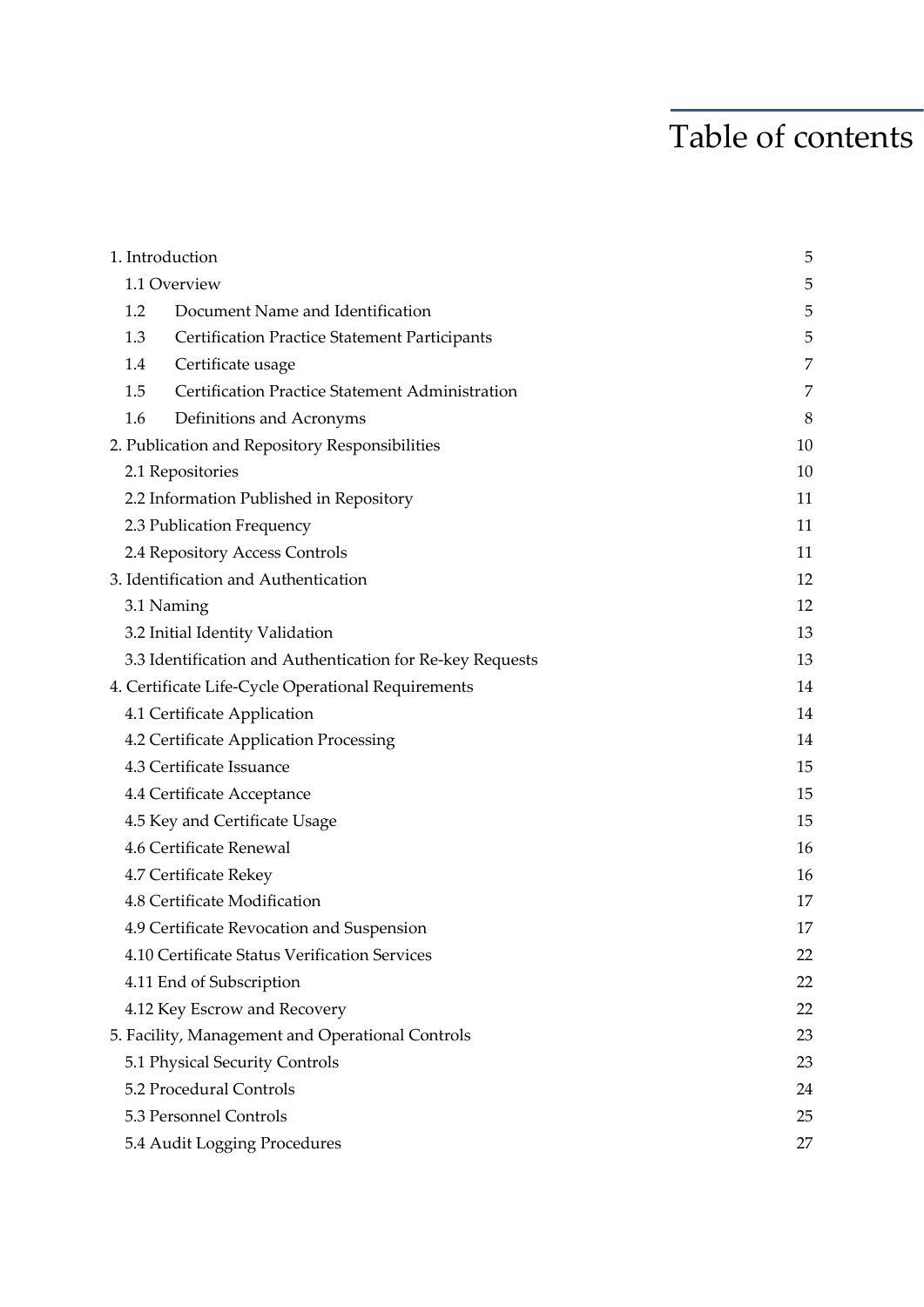| 5.5 Records Archival                                                                 | 28 |
|--------------------------------------------------------------------------------------|----|
| 5.6 Key Changeover                                                                   | 29 |
| 5.7 Compromise and Disaster Recovery                                                 | 29 |
| 5.8 CCK or PRU Termination                                                           | 30 |
| 6 Technical Security Controls                                                        | 32 |
| 6.1 Key Pair Generation and Installation                                             | 32 |
| 6.2<br>Private Key Protection and Cryptographic Module Engineering Controls          | 33 |
| 6.3 Other Aspects of Key Management                                                  | 35 |
| 6.4 Activation Data                                                                  | 36 |
| 6.5 Computer System Security Controls                                                | 37 |
| 6.6 Life Cycle Security Controls                                                     | 37 |
| 6.7 Network Security Controls                                                        | 37 |
| 6.8 Time stamping                                                                    | 38 |
| 7. Certificate and CRL Profiles                                                      | 39 |
| 7.1 Certificate Profile                                                              | 39 |
| 7.2 CRL Profile                                                                      | 41 |
| 8. Compliance Audit and Other Assessment                                             | 44 |
| 8.1 Frequency or Circumstances of Assessment                                         | 44 |
| 8.2 Identity/Qualifications of the Auditor                                           | 44 |
| 8.3 Relationship between the Assessor and the Entity Being Assessed                  | 44 |
| 8.4 Aspects Covered by Controls                                                      | 44 |
| 8.5 Actions Taken as a Result of Deficiencies Found during an Audit                  | 44 |
| 8.6 Notification of the Results                                                      | 44 |
| 9. Other Business and Legal Matters                                                  | 45 |
| 9.1 Fees                                                                             | 45 |
| 9.2 Financial Responsibility                                                         | 45 |
| 9.3 Confidentiality of Business Information                                          | 45 |
| 9.4 Representations and Warranties                                                   | 46 |
| 9.5 NBP Liability Exemption                                                          | 47 |
| 9.6 Limitations of Liability                                                         | 48 |
| 9.7 Intellectual property rights                                                     | 48 |
| 9.8 Indemnities                                                                      | 48 |
| 9.9 Transitional provisions and the period of validity of the Certification Practice |    |
| Statement                                                                            | 48 |
| 9.11 Specification of the mode and addresses for written correspondence              | 48 |
| 9.12 Changes to the Certification Practice Statement                                 | 48 |
| 9.13 Settlement of disputes                                                          | 49 |
| 9.14 Interpretation and enforcement of laws                                          | 49 |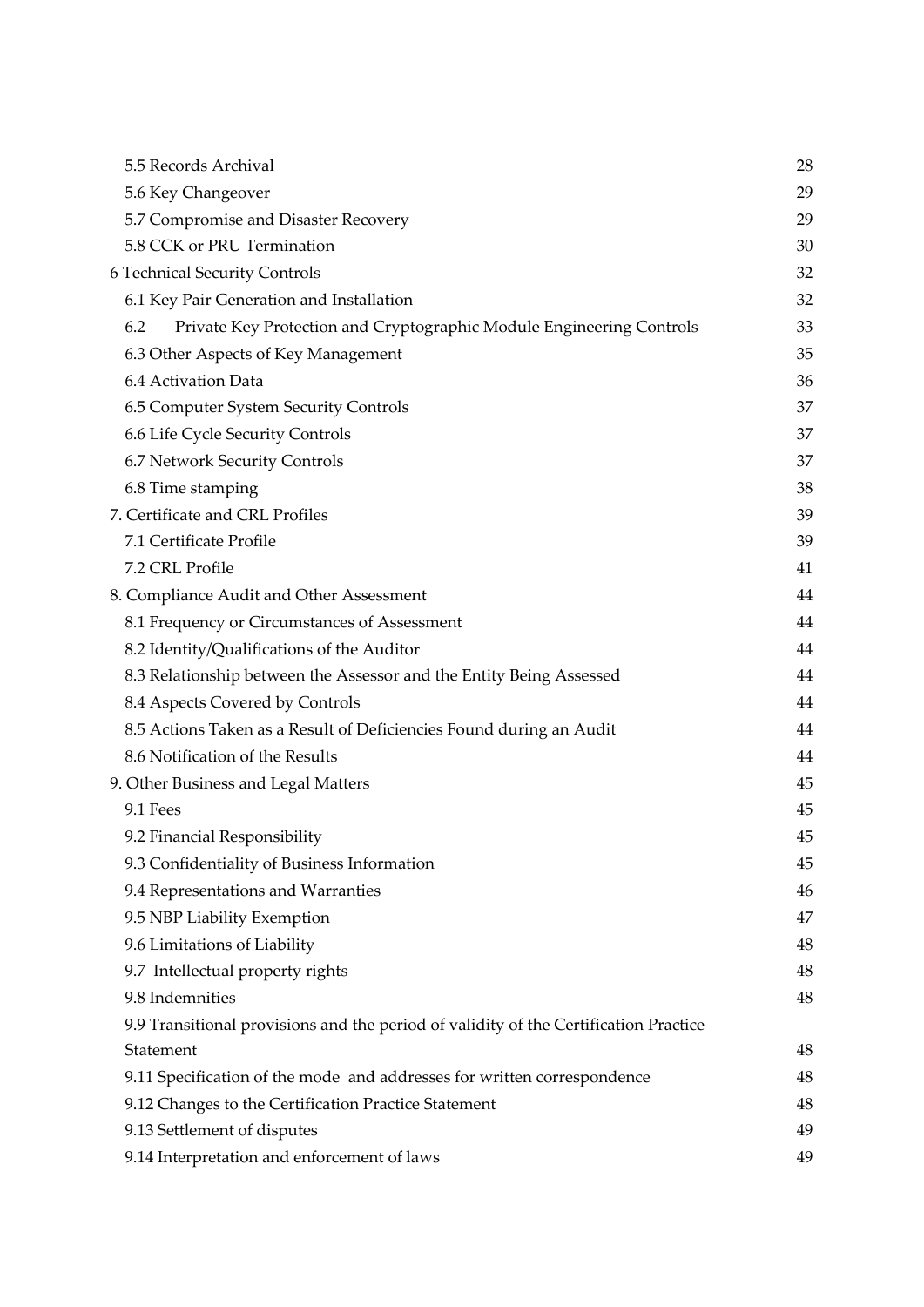| 9.15 Legal basis                            | 49 |
|---------------------------------------------|----|
| 9.16 Miscellaneous                          | 49 |
| 10. Personal Data Protection                | 50 |
| Attachment A - CCK Self-signed certificates | 51 |
| Attachment B - Document Change Log          | 55 |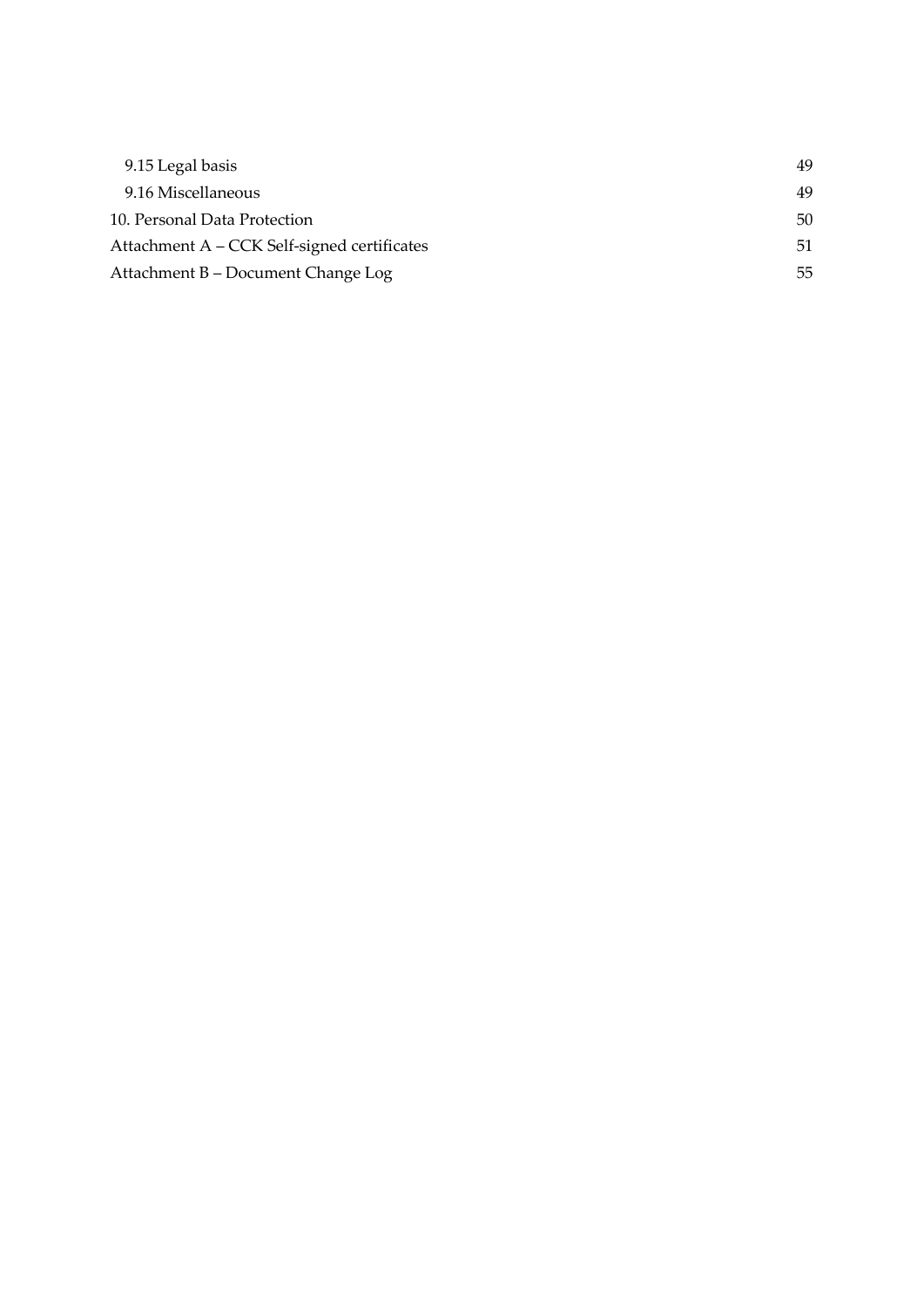## <span id="page-5-0"></span>**1. Introduction**

## <span id="page-5-1"></span>**1.1 Overview**

This Certification Practice Statement (hereinafter referred to as the "Statement") describes the operation of IT system of the public key infrastructure of the Narodowy Bank Polski (hereinafter referred to as "PKI NBP system"). This Statement is applicable to all PKI NBP system participants, i.e. Key Certification Centres (Certification Authorities), User Registration Points (Registration Authorities), Certificate Applicants, Subscribers and Relying Parties. The Statement lays down the rules of providing certification services, starting from Subscriber registration, public key certification, through certificate renewal, to certificate revocation. The Statement is a kind of "guide" for the relations between the PKI NBP system and its users. Consequently, all PKI NBP system users must be aware of the Statement and act in compliance with its provisions.

In PKI NBP system the two-level structure of certification authorities is functioning. NBP Root CA is the main certification authority, which issues certificates to subsidiary authorities – NBP Enterprise CA and NBP Infrastructure CA. The rules described in the Statement apply to the NBP Enterprise CA, which issues certificates for individuals (employees) in NBP and for employees of external companies cooperating with NBP.

The structure and substantive content of this Statement are compliant with the RFC 3647 Certification Policy and Certificate Practice Statement Framework. The Statement contains all the elements detailed in the RFC 3647 in order to give the document a clear structure and more user-friendly for readers. Where a given element is not present in the PKI NBP system, the phrase "Not applicable" has appeared in a respective chapter of the Statement.

## <span id="page-5-2"></span>**1.2 Document Name and Identification**

| Document name    | Certification Practice Statement of the PKI NBP System |
|------------------|--------------------------------------------------------|
| Document version | 2.6                                                    |
| Document status  | valid                                                  |
| Date of issue    | 01.04.2022                                             |
| OID              | 1.3.6.1.4.1.31995.1.1.2                                |
| Location         | https://www.nbp.pl/pki/CPS.pdf                         |

## <span id="page-5-3"></span>**1.3 Certification Practice Statement Participants**

#### **1.3.1 Narodowy Bank Polski**

Narodowy Bank Polski is the owner of the PKI NBP system. All the operational members in the system are NBP employees. Elements of the PKI NBP system are located at centres owned by NBP.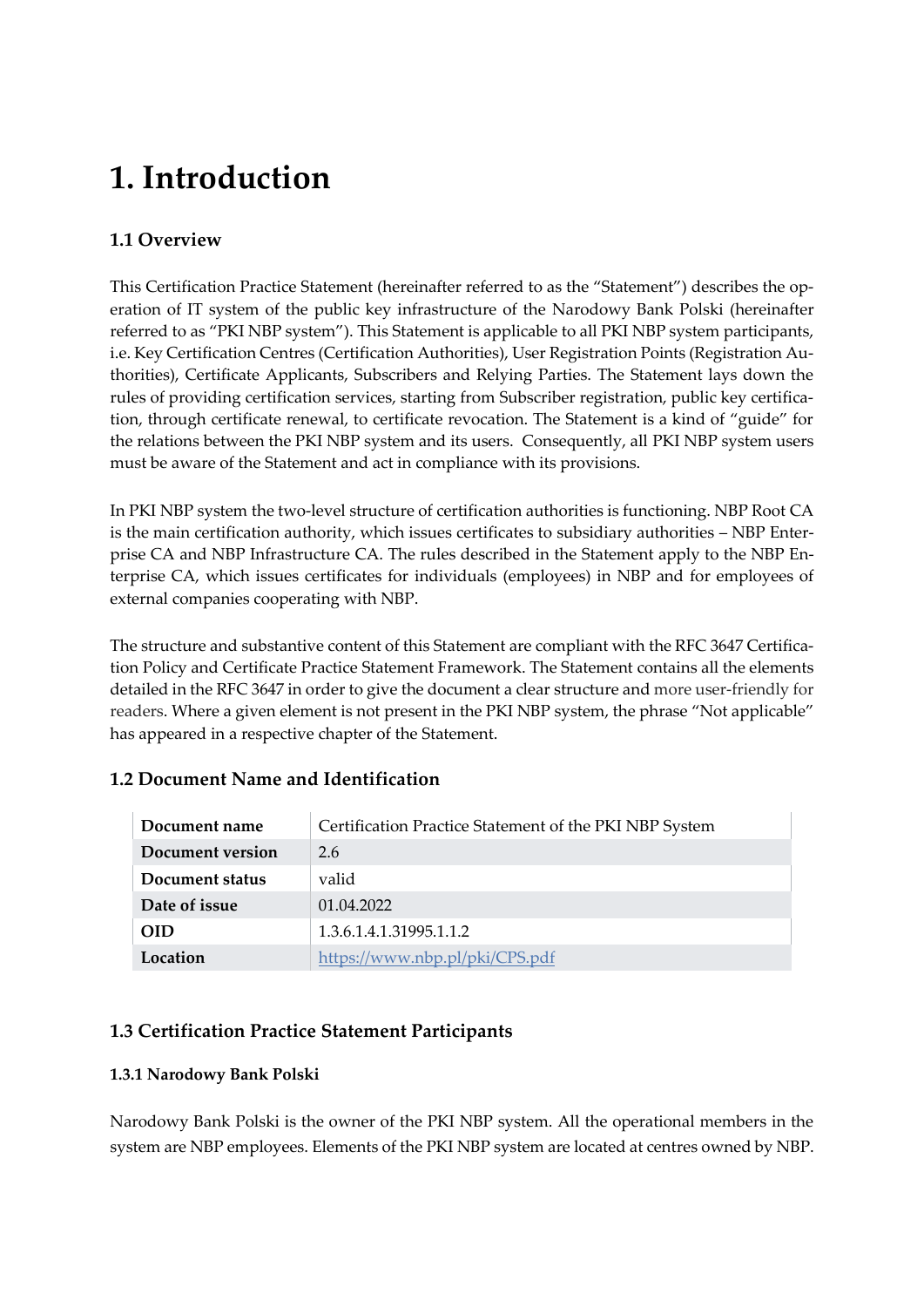NBP is responsible for the operation of the entire PKI NBP system. Selected elements of the PKI NBP system may be subject to maintenance and support agreements concluded by NBP with external providers, however the trust services within the system are provided exclusively by NBP employees. The scope of duties and responsibilities of external providers is each time set out by a respective agreement.

## **1.3.2 Security Department**

The NBP Security Department is responsible for the preparation, updating and publication of this Statement and for appointing:

- **Key Certification Centre Operators,**
- **HSM Administrators,**
- **HSM Operators,**
- Data Recovery Agents,
- Key Recovery Agents,
- System Auditors,
- User Registration Point Operators at the NBP Head Office.

Additionally, the Security Department is responsible for the administration of access control system to the NBP facilities housing the elements of the PKI NBP system and for providing Subscribers with smartcards for cryptographic keys and certificates.

## **1.3.3 Information Technology and Telecommunications Department**

The Information Technology and Telecommunications Department holds responsibility for securing hardware and system infrastructure for a proper operation of the system, for system administration, appointment of System Administrators and for the maintenance and repair of IT hardware, system software and data bases.

## **1.3.4 Cybersecurity Department**

The Cybersecurity Department holds responsibility for appointment of the System Security Inspectors.

#### **1.3.5 NBP Regional Branches**

Regional branches are in charge of designating User Registration Point Operators.

## **1.3.6 Key Certification Centre**

Key Certification Centre Operator is in charge of the issuance, revocation and publication of Subscribers' certificates. The Security Department is responsible for the operation of the Key Certification Centre in the PKI NBP system.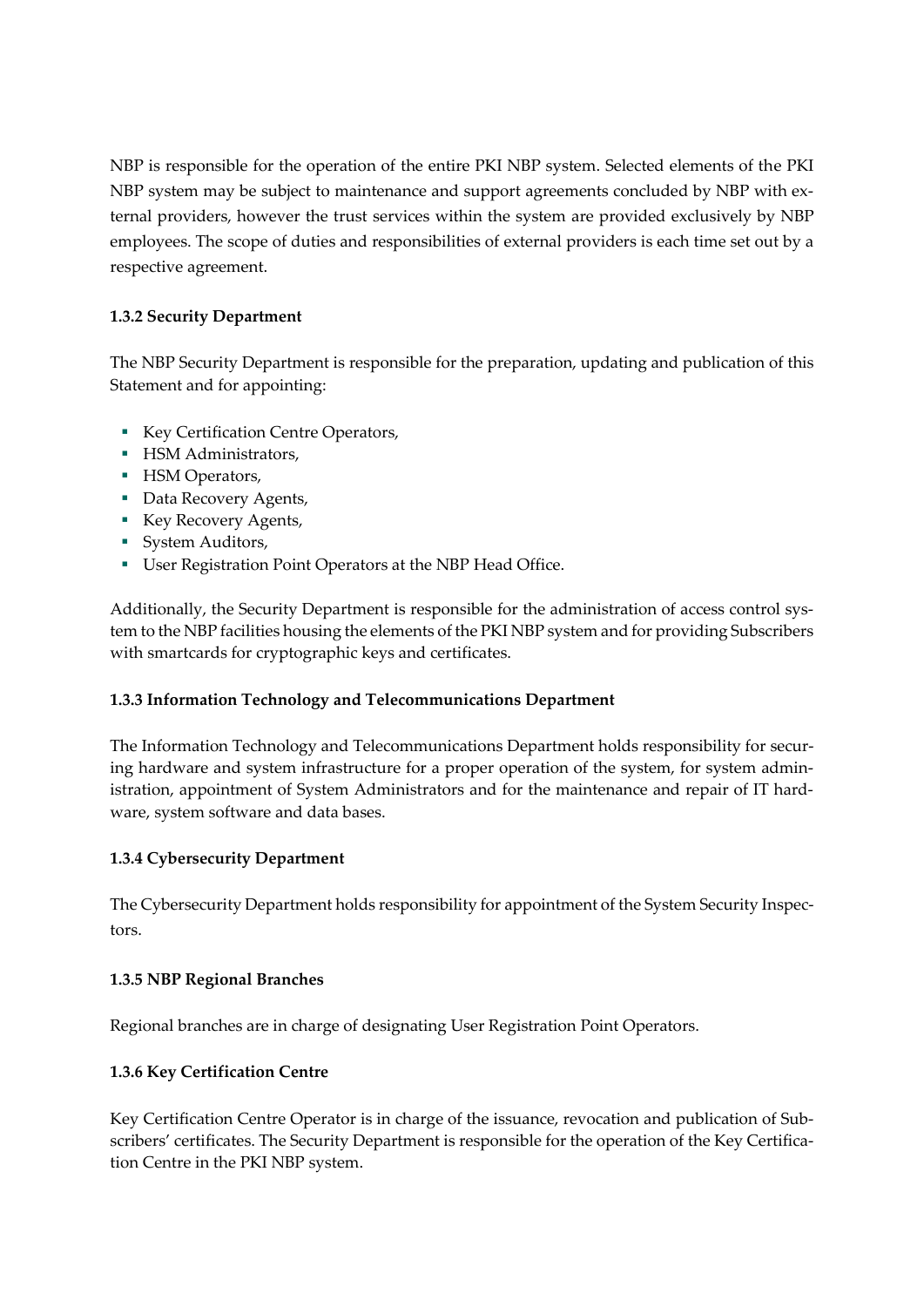#### **1.3.7 User Registration Point**

User Registration Point Operator is responsible for verification of Subscribers as well as sending on Subscribers' behalf the applications to issue, renew or revoke certificates to a Key Certification Centre. In the PKI NBP system, the NBP regional branches are responsible for the operation of User Registration Points at the regional branches.

The Security Department is responsible for the operation of the User Registration Point at the NBP Head Office.

#### **1.3.8 Subscribers**

A Subscriber may be an individual on whose behalf a certificate has been issued in the PKI NBP system.

#### **1.3.9 Relying parties**

A relying party is a person or an entity other than the Subscriber who accepts and relies on a certificate issued in the PKI NBP system.

#### <span id="page-7-0"></span>**1.4 Certificate usage**

In accordance with a respective Certification Policy.

## <span id="page-7-1"></span>**1.5 Certification Practice Statement Administration**

#### **1.5.1 Organisation responsible for document administration**

This Statement is owned by: **Narodowy Bank Polski ul. Świętokrzyska 11/21 00-919 Warszawa**

**1.5.2 Contact data**

This Statement is managed by: **Security Department Narodowy Bank Polski ul. Świętokrzyska 11/21 00-919 Warszawa telephone. +48221851513 fax: +48221852336 E- mail address : cck@nbp.pl**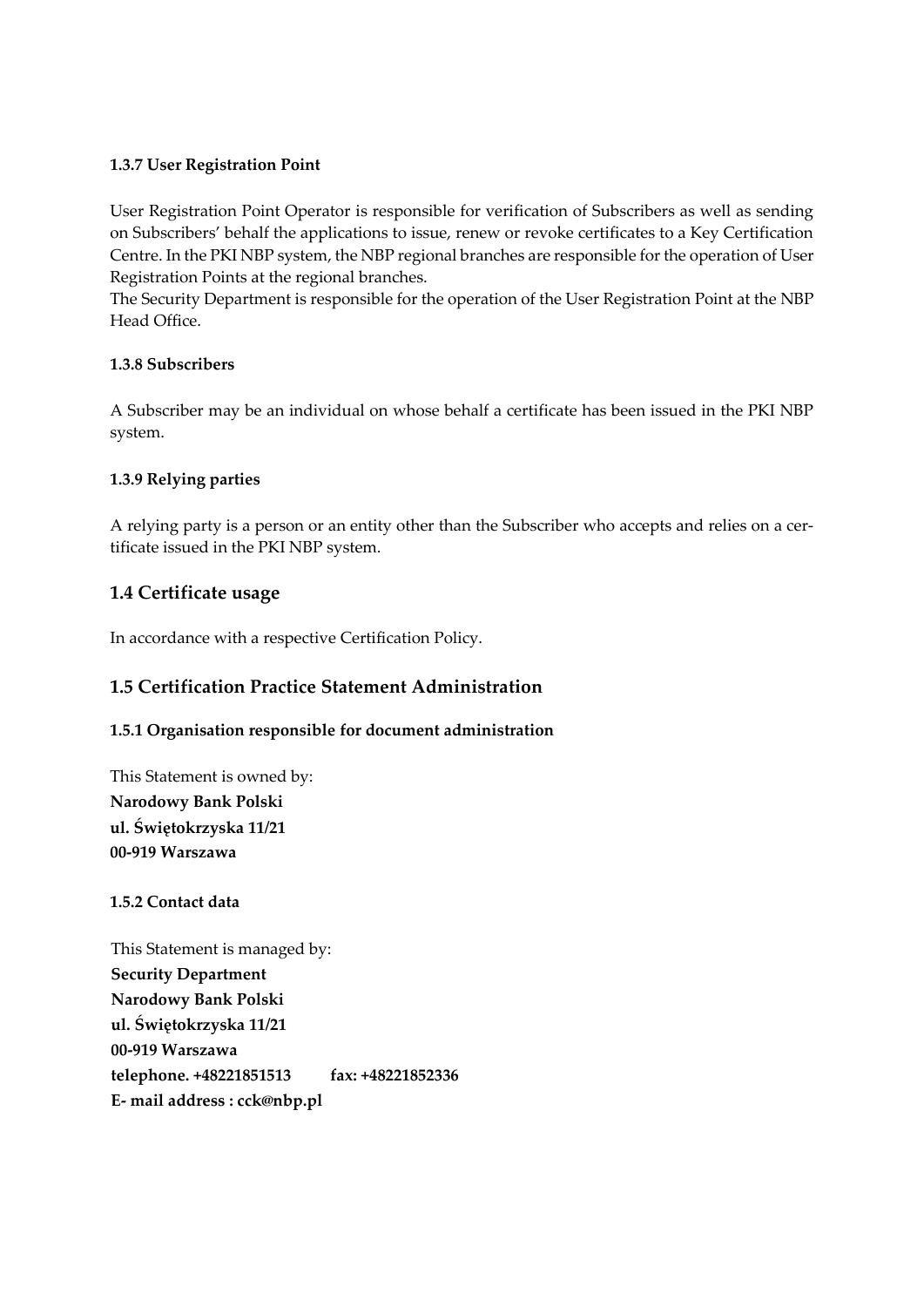#### **1.5.3 Document Approval Procedure**

The general rules for the provision of trust services in the PKI NBP system are laid down in Resolution No. 53/2016 of the NBP Management Board of 21 October 2016 concerning the introduction of documents determining the rules for the provision of trust services by Narodowy Bank Polski (as amended). The Resolution contains, in particular, information associated with the responsibility of NBP as a provider of trust services, information on the division of tasks between particular departments and NBP Regional Branches as well as information on control and audit. This Statement has been developed based on Appendix 3 to the Resolution and is approved by Director of the Security Department.

Each version of the Statement is in force (has a status of a valid document) until a new version of the Statement has been approved and released. A new version is developed by PKI Management Division staff of the Security Department and is delivered with the status "to be agreed" to the Information Technology and Telecommunications Department. After the document has been agreed with the Information Technology and Telecommunications Department, the new version of the Statement is approved by the Director of the Security Department.

Whenever the provisions of Resolution No. 53/2016 of the NBP Management Board are amended, the resolution has to be amended before a new version of the Statement is developed. The resolution is amended in accordance with the rules in force at NBP.

Security Department staff perform a validity review of the Statement and Certification Policies at least once a year, or whenever a change has been implemented in the PKI NBP system.

## <span id="page-8-0"></span>**1.6 Definitions and Acronyms**

#### **1.6.1 Definitions**

For the purpose of this Policy, the following definitions have been adopted:

- **Authentication** the attribute that enables confirmation of the identity declared by the sender of information,
- **Certification Authority** (Key Certification Centre) a certificate issuing module of the PKI NBP system that uses an own private key it has generated itself that serves to create an electronic signature and to sign CRLs; the centre also issues, revokes and distributes certificates;
- **Confidentiality** this attribute means that information is inaccessible to unauthorised persons;
- **CRL** the list of revoked or suspended certificates whose validity is yet to expire;
- **Cryptographic Key** the number necessary to perform the data encryption \ decryption or signing \ verification operation;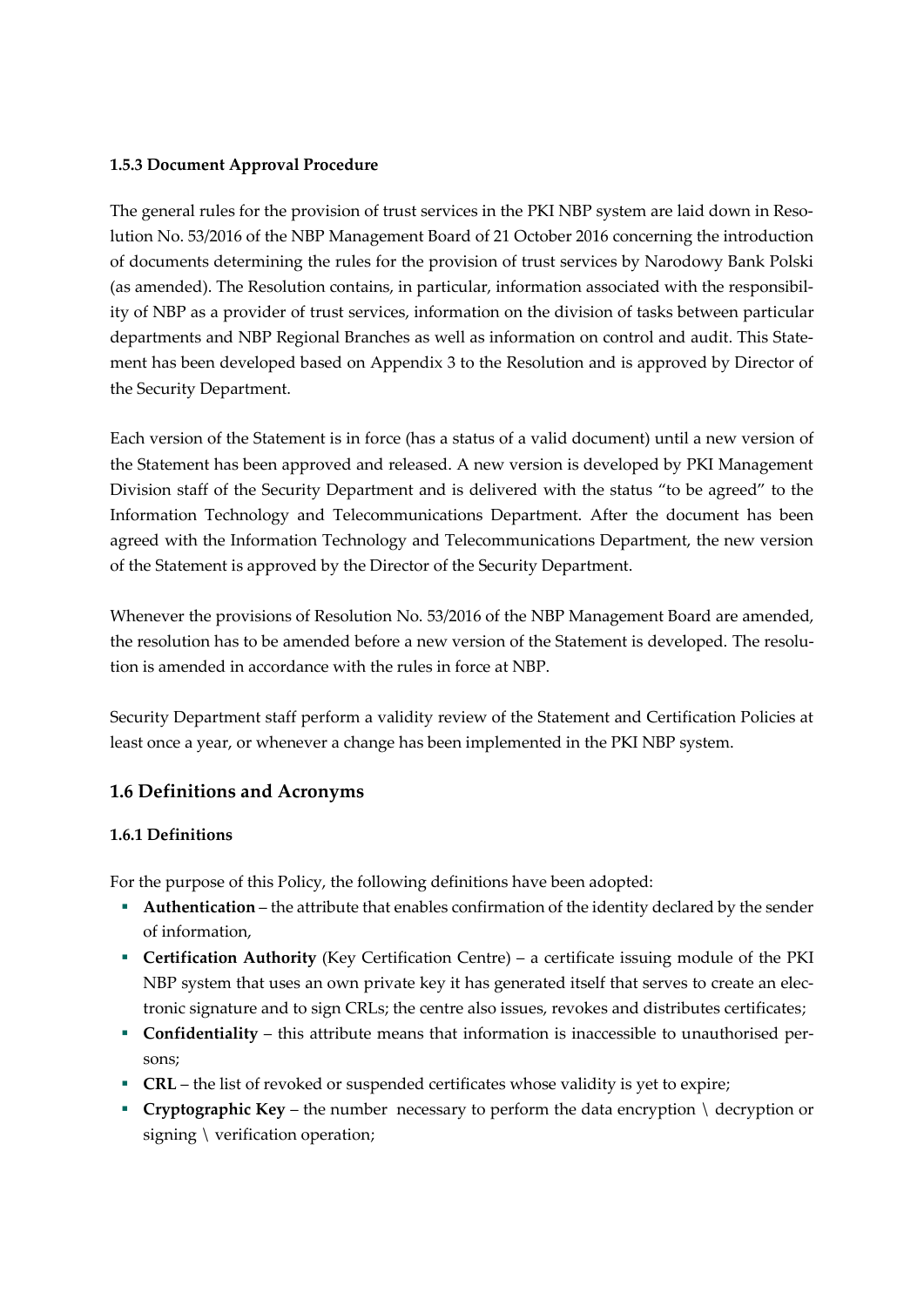- **Distinguished Name** information included in the certificate that enables unambiguous identification of a subscriber within the directory of subscribers operated by the CCK;
- **Integrity** the attribute that shows that the information has not been altered from the time of signing it to the time of verifying the signature;
- **Non-repudiation** this attribute means that the sender of information cannot deny that it has been sent;
- **Private Key** a cryptographic key, to be used exclusively by a subscriber, that serves to create a signature or decipher information;
- **Public Key Certificate** (certificate) an electronic attestation which links a public key to a subscriber and is capable of unambiguously identifying the subscriber;
- **Public Key** a publicly known cryptographic key associated with the private key that is used to verify a signature or encipher information;
- **Registration Authority** (User Registration Point) a module of the PKI NBP system that serves, in particular, to verify, register and generate cryptographic keys of subscribers;
- **Subscriber** an individual<sup>1</sup> holding a certificate issued in the PKI NBP system.

#### **1.6.2 Acronyms**

| <b>Acronym</b> | <b>Meaning</b>                                           |
|----------------|----------------------------------------------------------|
| <b>CCK</b>     | Key Certification Centre \ Certification Authority       |
| CRL            | <b>Certificate Revocation List</b>                       |
| <b>DIT</b>     | Information Technology and Telecommunications Department |
| DN             | Distinguished Name                                       |
| <b>DB</b>      | Security Department                                      |
| <b>HSM</b>     | Hardware Security Module                                 |
| <b>OCSP</b>    | On-line Certificate Status Protocol                      |
| <b>PKI</b>     | Public Key Infrastructure                                |
| <b>PRU</b>     | User Registration Point \ Registration Authority         |
| <b>UPN</b>     | User Principal Name                                      |

#### **The table below lists acronyms used in the Statement and their meanings**

<sup>1</sup> The rules described in this Statement and Certification Policies apply to certificates issued for individuals. Certificates issued for NBP infrastructure components (servers, workstations) are issued according to separate rules.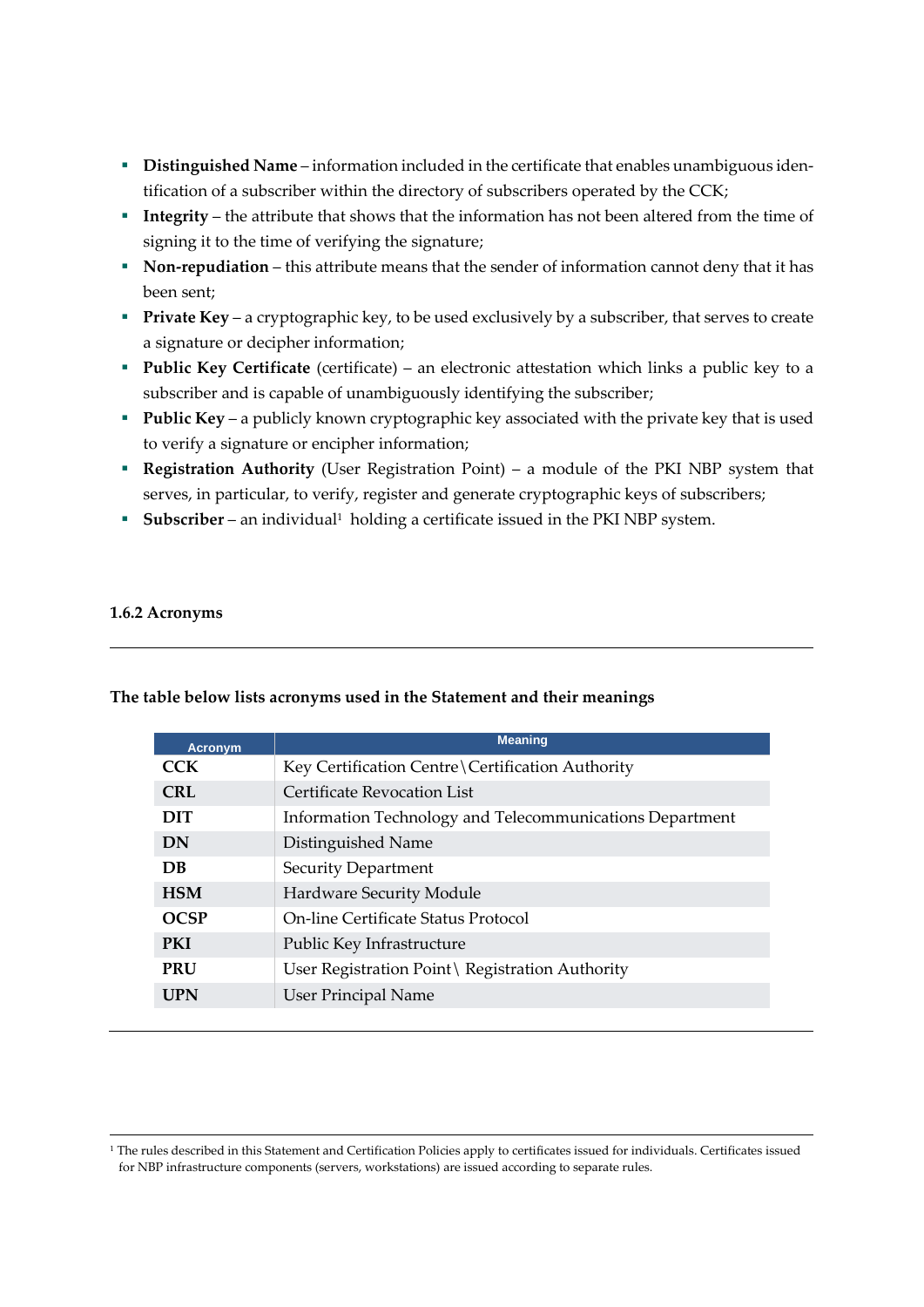## <span id="page-10-0"></span>**2. Publication and Repository Responsibilities**

## <span id="page-10-1"></span>**2.1 Repositories**

Two separate repositories can be distinguished in the PKI NBP system:

An internal **repository** which is in the Active Directory catalogue service and an external repository at the http://pki.nbp.pl/pki website.

As regards an **external repository**:

CCK certificates are available at the following addresses:

- [http://pki.nbp.pl/pki/rca\(1\).crt](http://pki.nbp.pl/pki/rca(1).crt) the main certification authority (NBP Root CA) – the certificate issued on 2 June 2014 (the SHA-1 hash functions),
- [http://www.nbp.pl/pki/rca\(2\).crt](http://www.nbp.pl/pki/rca(2).crt) the main certification authority (NBP Root CA) a certificate issued on 2 June 2014 (the SHA-256 hash functions),
- $\blacksquare$  [http://www.nbp.pl/pki/eca\(3\).crt](http://www.nbp.pl/pki/eca(3).crt) the subordinate certification authority (NBP Enterprise CA) – a certificate issued on 10 October 2016,
- [https://www.nbp.pl/pki/eca\(4\).crt](https://www.nbp.pl/pki/eca(4).crt) the subordinate certification authority (NBP Enterprise CA) – the certificate issued on 11 May 2021.

CRLs are available at the following addresses:

- [http://pki.nbp.pl/pki/rca\(1\).crl](http://pki.nbp.pl/pki/rca(1).crl) CRL of NBP Root CA (corresponding to the certificate issued on 2 June 2014),
- [http://pki.nbp.pl/pki/eca\(2\).crl](http://pki.nbp.pl/pki/eca(2).crl) CRL of NBP Enterprise CA (corresponding to the certificate issued on 10 October 2016),
- [https://www.nbp.pl/pki/eca\(4\).crl](https://www.nbp.pl/pki/eca(4).crl) CRL of NBP Enterprice CA (corresponding to the certificate issued on 11 May 2021).

Documents related to the PKI NBP system are available at the following addresses:

- <https://www.nbp.pl/pki/CPS.pdf> the Certification Practice Statement of the PKI NBP system.
- **Intips://www.nbp.pl/pki/CP\_signature.pdf the Certification Policy for ESCB Signature certif**icates.
- **Intips://www.nbp.pl/pki/CP\_authentication.pdf the Certification Policy for ESCB authentica**tion certificates.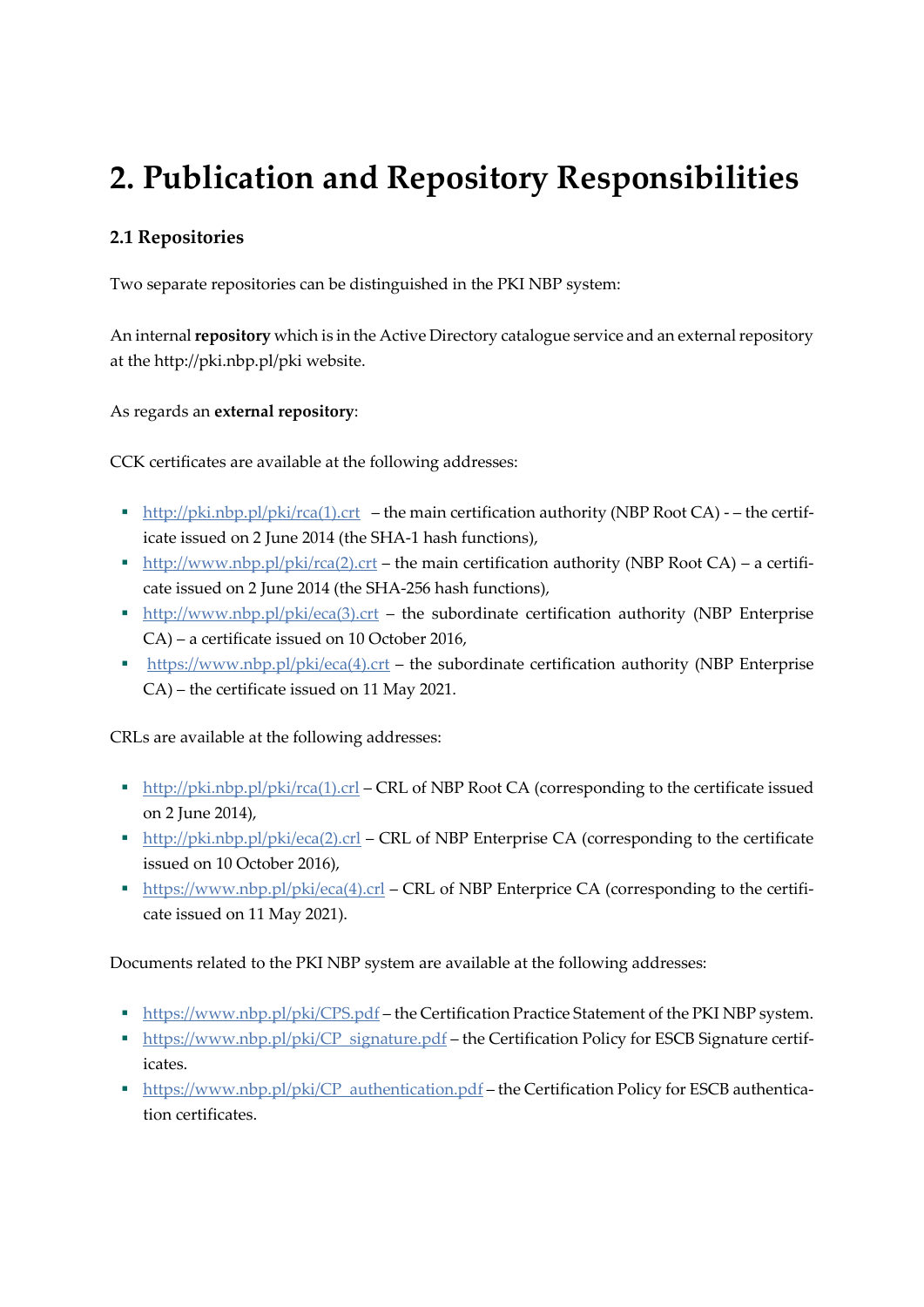- **EXECU Https://www.nbp.pl/pki/CP\_encryption.pdf** the Certification Policy for ESCB encryption certificates.
- <https://www.nbp.pl/pki/information.pdf> information on the usage terms of a certificate issued in the PKI NBP system.

In addition, an OCSP service is available at the address [http://ocsp.nbp.pl/ocsp.](http://ocsp.nbp.pl/ocsp) The above-mentioned address is common for internal users of NBP domains as well as for external users.

## <span id="page-11-0"></span>**2.2 Information Published in Repository**

In accordance with the provisions of Chapter 2.1

## <span id="page-11-1"></span>**2.3 Publication Frequency**

CCK certificates are published immediately following their creation. CRLs created by the NBP Root CA are released and published at least once every 3 months and immediately following the revocation of any certificate issued by that CA. In addition, the PRU Operator may at any moment manually generate and publish the CRLs of the NBP Enterprise CA.

CRLs created by the NBP Enterprise CA are released on an hourly basis.

## <span id="page-11-2"></span>**2.4 Repository Access Controls**

Access to<http://pki.nbp.pl/pki> is limited to "read only" mode and secured against unauthorised content alteration.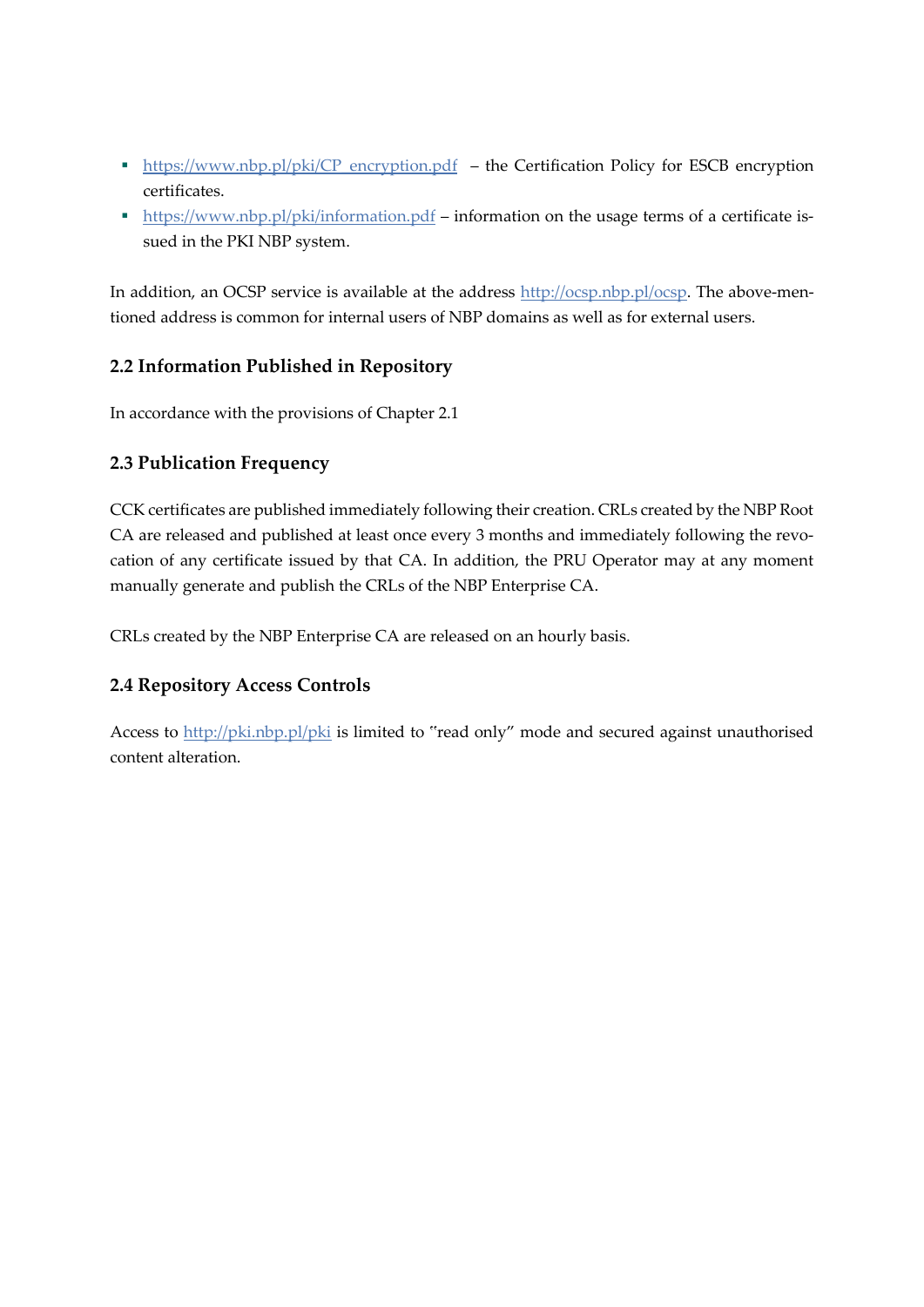## <span id="page-12-0"></span>**3. Identification and Authentication**

Presented below are the general rules for Subscribers' authentication applied by the CCK when issuing certificates. The rules, which are based on specific types of information contained in a certificate, define measures essential for ensuring that the information is precise and reliable at the time the certificate is issued.

The Subscriber authentication procedure is carried out in line with the Certification Policy for individual types of certificates.

## <span id="page-12-1"></span>**3.1 Naming**

Certificates issued by the CCK comply with the X.509 v3 standard. This means, in particular, that both the certificate issuer and the PRU acting on CCK behalf accept only such Subscribers' names that conform to the X.509 standard (with reference to the X.500 series recommendations).

#### **3.1.1 Types of names**

In accordance with a respective Certification Policy.

## **3.1.2 The need for the names to be meaningful**

In the PKI NBP system, all the names contained in Subscriber's distinguished name must be meaningful in Polish or in English.

#### **3.1.3 Rules for interpreting various name formats**

Subscribers' distinguished names are interpreted in line with the ISO/IEC 9595 (X.500) Distinguished Name (DN) standard.

#### **3.1.4 Uniqueness of names**

A certificate identifier that precisely and unambiguously designates a Subscriber is the distinguished name together with a given Subscriber's alternate name placed in that certificate (containing UPN).

NBP ensures that the Distinguished Name placed in a CCK certificate is assigned to one CCK only and that after the cessation of the CCK activities it will not be re-assigned.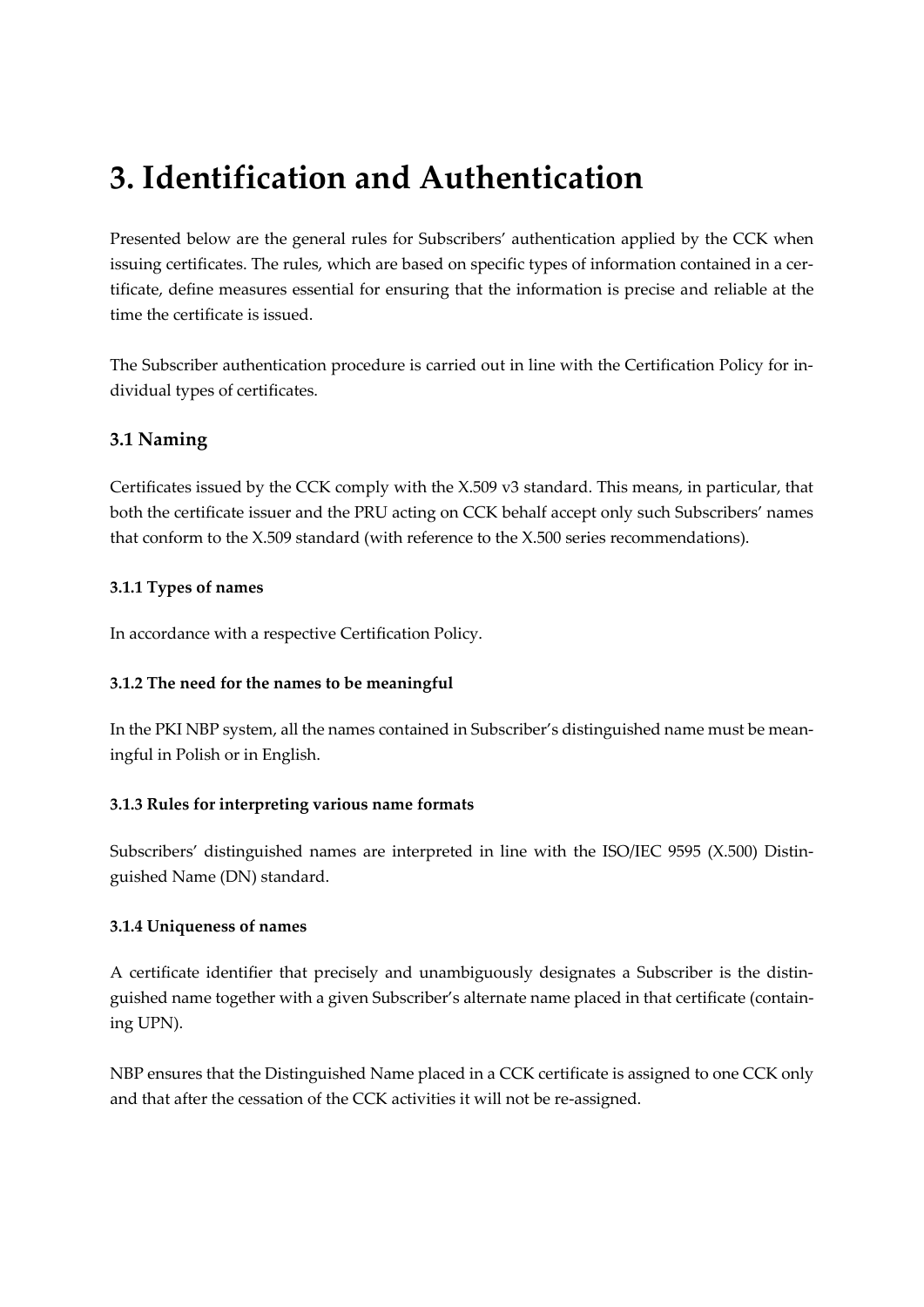#### **3.1.5 Recognition, identification and the role of trademarks**

Not applicable.

## <span id="page-13-0"></span>**3.2 Initial Identity Validation**

#### **3.2.1 Means of proof of possession of the private key**

In accordance with a respective Certification Policy.

#### **3.2.2 Identity authentication for an entity**

Not applicable.

#### **3.2.3 Identity authentication for an individual**

In accordance with a respective Certification Policy.

### **3.2.4 Non-verified subscriber information**

All Subscriber's data detailed in the certificate are verified by the PRU.

#### **3.2.5 Validation of offices and organisations**

Not applicable.

## **3.2.6 Criteria for interoperability**

Not applicable.

## <span id="page-13-1"></span>**3.3 Identification and Authentication for Re-key Requests**

In accordance with a respective Certification Policy.

#### **3.3.1 Identification and authentication requirements for routine re-key**

In accordance with a respective Certification Policy.

#### **3.3.2 Identification and authentication requirements for re-key after the certificate revocation**

In accordance with a respective Certification Policy.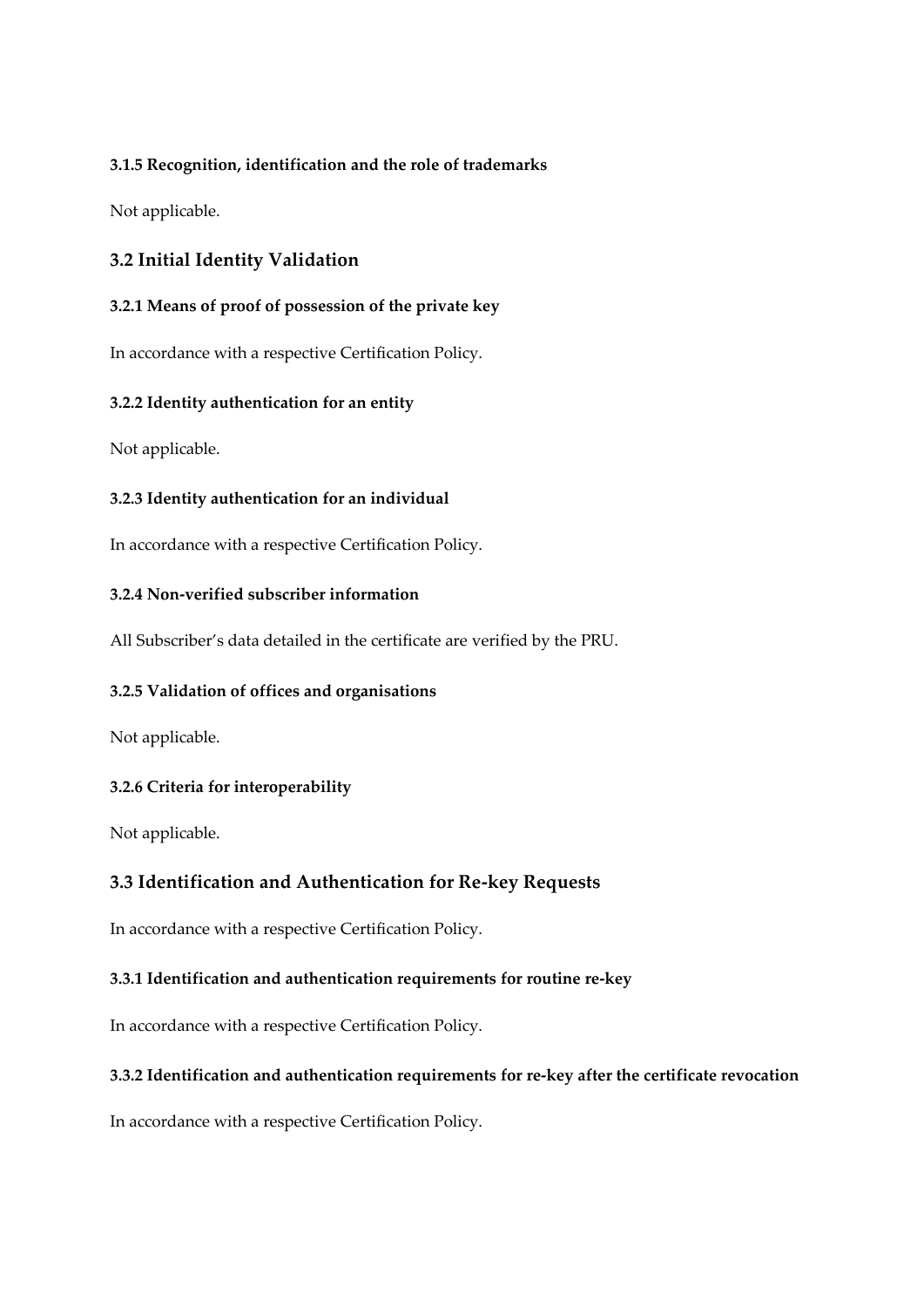## <span id="page-14-0"></span>**4. Certificate Life-Cycle Operational Requirements**

Submission of a respective application by a Subscriber is the basic formal requirement. Based on the application, the CCK takes an appropriate decision, either rendering the required service or refusing to render it. The submitted applications should contain information that is necessary for a proper identification of the Subscriber.

## <span id="page-14-1"></span>**4.1 Certificate Application**

Subscriber's applications may be submitted to the CCK directly or via PRU.

The PRU Operator plays a dual role: a Subscriber and a person authorised to represent the CCK. In the former role, the PRU Operator may file applications, just as any other Subscriber. In the latter role, it may confirm applications submitted by other Subscribers and, in justified cases, create applications to revoke certificates of the Subscribers who are in breach of this Statement. Applications are submitted in electronic form.

### **4.1.1 Who can submit a certificate application?**

In accordance with a respective Certification Policy.

## **4.1.2 Enrolment process and applicants' responsibilities**

In accordance with a respective Certification Policy.

## <span id="page-14-2"></span>**4.2 Certificate Application Processing**

## **4.2.1 Performance of identification and authentication procedures**

In accordance with a respective Certification Policy.

## **4.2.2 Approval or rejection of certificate applications**

In accordance with a respective Certification Policy.

#### **4.2.3 Time limit for processing the certificate applications**

Both CCK and PRU do their utmost to process certificate applications submitted by Subscribers as soon as possible Requests to issue a new certificate are handled during the PRU Operator's office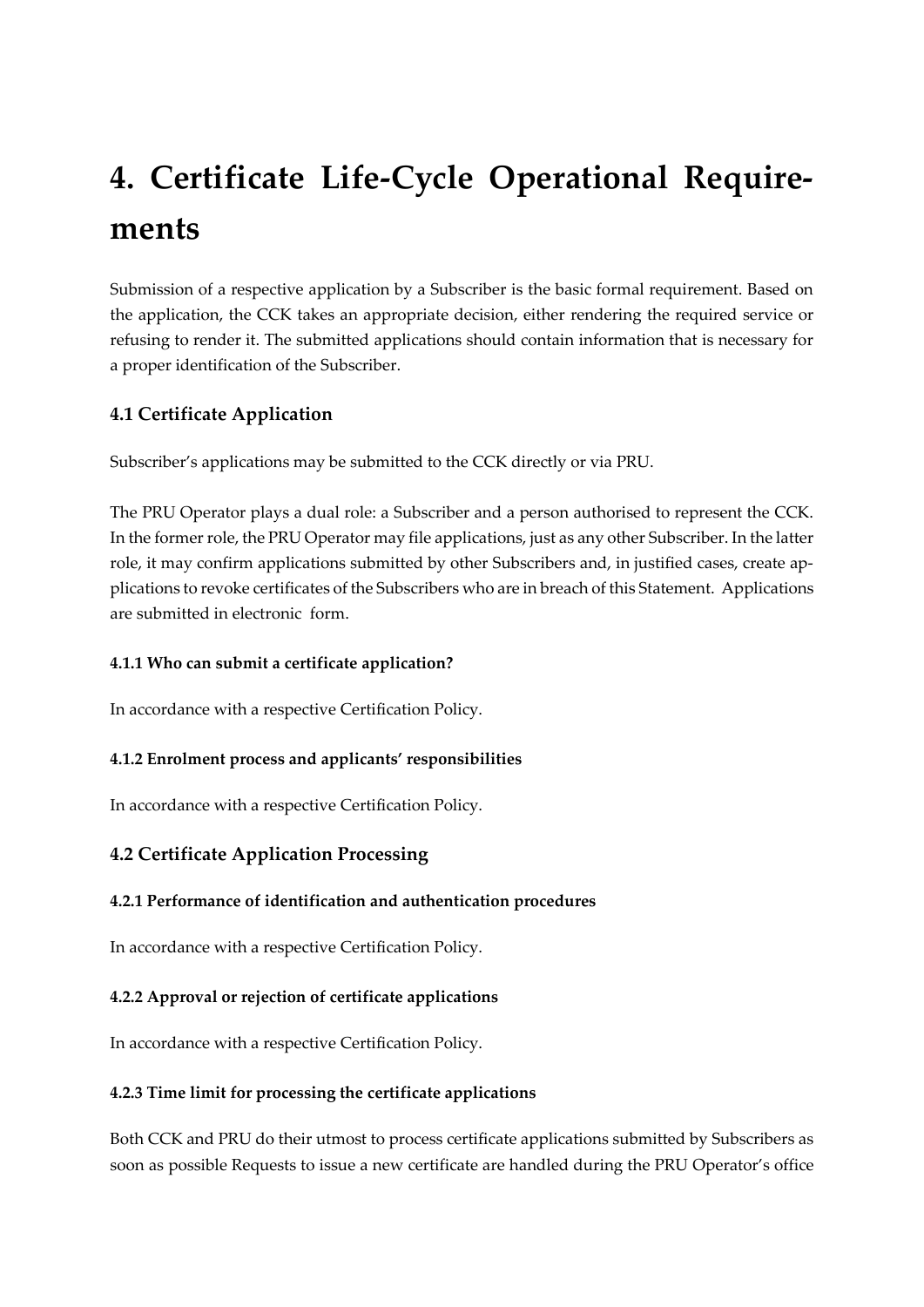hours (on business days from 7.30 a.m. to 4.00 p.m.), and the maximum processing time is 2 hours. Rules for applications for revocation of certificate are described in section 4.9.

### <span id="page-15-0"></span>**4.3 Certificate Issuance**

#### **4.3.1 Actions performed by the CCK during the issuance of the certificate**

In accordance with a respective Certification Policy.

#### **4.3.2 Notification of the subscriber of certificate issuance**

In accordance with a respective Certification Policy.

## <span id="page-15-1"></span>**4.4 Certificate Acceptance**

#### **4.4.1 Confirmation of certificate acceptance**

In accordance with a respective Certification Policy.

#### **4.4.2 Publication of the certificate by the CCK**

In accordance with a respective Certification Policy.

#### **4.4.3 Notification of certificate issuance to other entities**

Not applicable.

#### <span id="page-15-2"></span>**4.5 Key and Certificate Usage**

#### **4.5.1 Subscriber's use of keys and certificates**

In accordance with a respective Certification Policy.

#### **4.5.2 Relying party's use of the keys and certificate**

In accordance with a respective Certification Policy.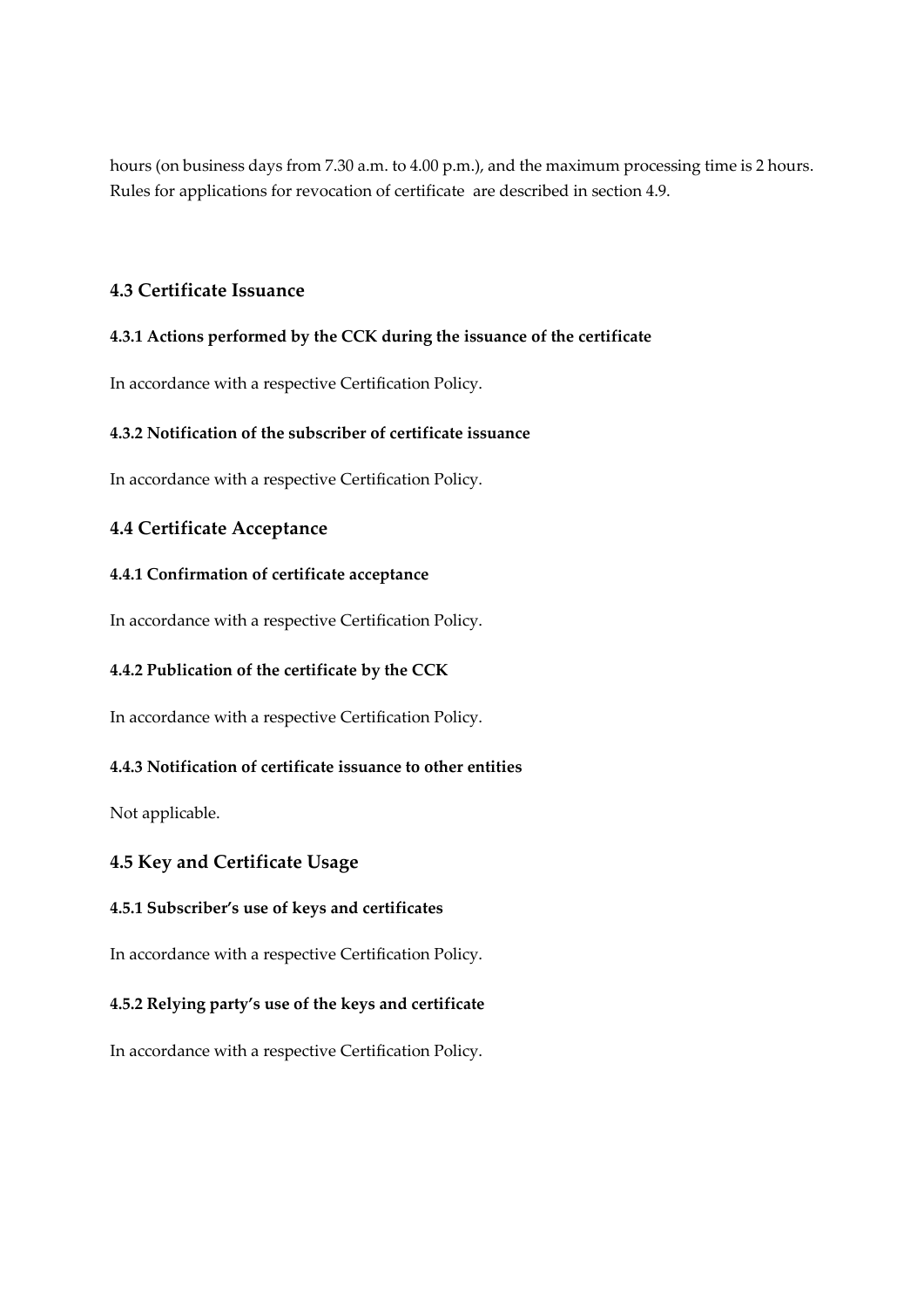## <span id="page-16-0"></span>**4.6 Certificate Renewal**

Not applicable, as each time a certificate is generated a new key pair of a Subscriber is generated as well.

## <span id="page-16-1"></span>**4.7 Certificate Rekey**

Certificate renewal with key changeover is made each time a Subscriber (already registered) creates a new key pair (or solicits key pair creation to the CCK) and claims issuance of a new certificate that confirms the newly created public key belongs to him/her.

Certificate renewal each time concerns a specific certificate clearly referred to in the application. Therefore, a new certificate has exactly the same content as the certificate to which it relates. It only differs in respect of: a new key pair, a new certificate serial number, a new validity period and a new CCK signature.

CCK certificates are also subject to certificate renewal with key changeover procedure. New cryptographic keys and the CCK certificate are generated not later than:

- two years before expiry date of the currently used certificate (in the case of NBP Enterprise CA),
- ten years before expiry date of the currently used certificate (in the case of NBP Root CA).

The procedure is performed by CCK Operators and HSM Operators under the supervision of an System Security Inspector of the PKI NBP system.

## **4.7.1 Circumstances for certificate renewal with key changeover**

A certificate renewal may be requested may for the following reasons:

- expiry of the previous certificate,
- revocation of the previous certificate,
- change of format (e.g. change of private key carrier).

## **4.7.2 Who may request certificate renewal?**

In accordance with a respective Certification Policy.

## **4.7.3 Procedures for processing certificate renewal request**

In accordance with a respective Certification Policy.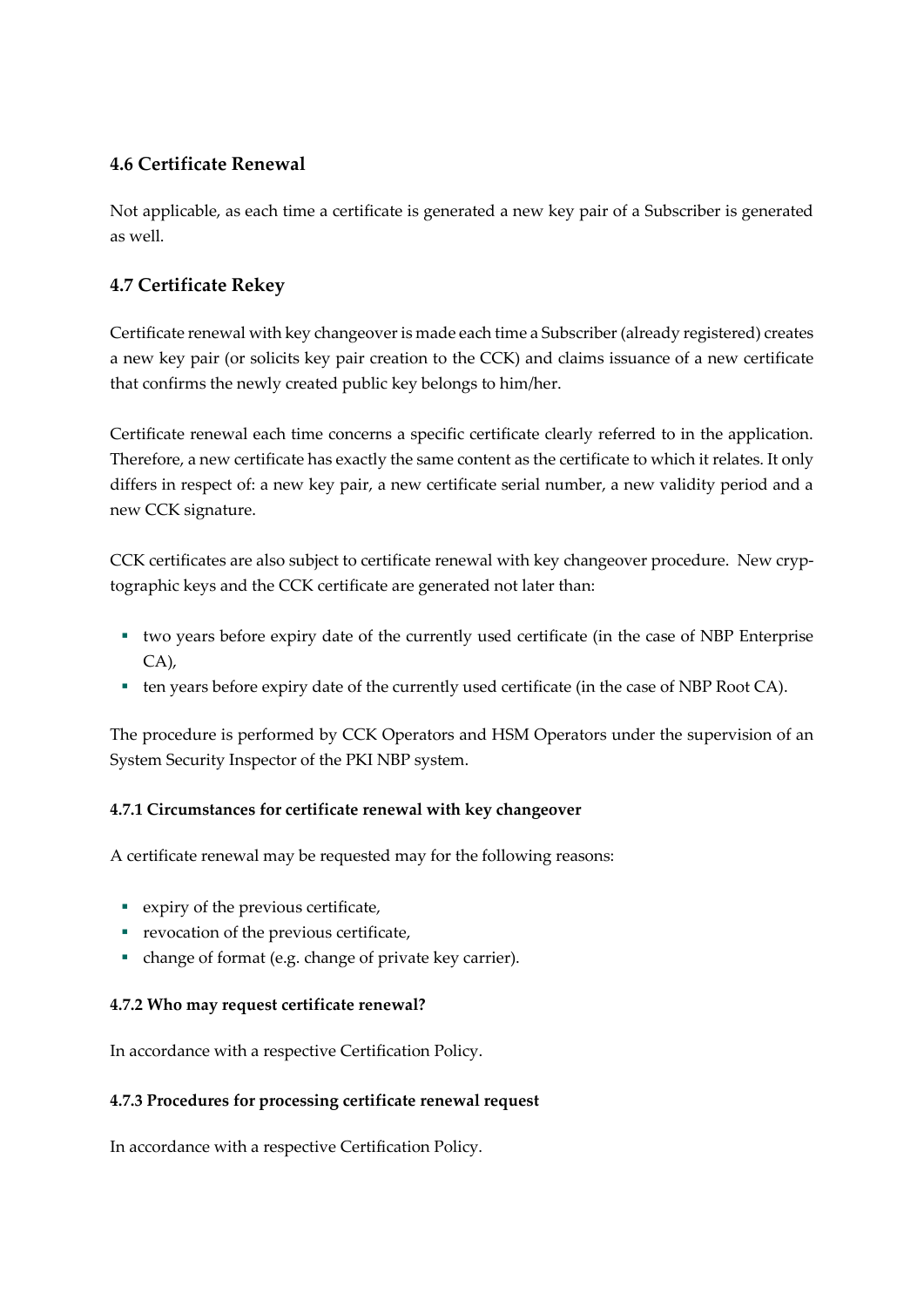#### **4.7.4 Notification of new certificate issuance**

In accordance with a respective Certification Policy.

#### **4.7.5 Confirmation of acceptance of a new certificate**

In accordance with a respective Certification Policy.

#### **4.7.6 Publication of a new certificate**

In accordance with a respective Certification Policy.

#### **4.7.7 Notification of issuance of certificates to other entities**

Not applicable.

#### <span id="page-17-0"></span>**4.8 Certificate Modification**

Any modification of a certificate requires issuing new certificate, and so the provisions of Chapter 4.7 shall apply.

#### <span id="page-17-1"></span>**4.9 Certificate Revocation and Suspension**

This chapter sets out the conditions that must be met or occur, for the CCK to have the grounds for certificate revocation or suspension. Although certificate suspension is a special form of revocation, in the chapters to follow we shall distinguish these two terms to emphasize a significant difference between the two: certificate suspension may be cancelled, whereas certificate revocation is final.

Certificate revocation or suspension has a special impact on certificates and the obligations of the subscriber using them. In the course of certificate suspension, or immediately following certificate revocation, the certificate is deemed to be invalid. Certificate revocation or suspension has no impact onto previously incurred liabilities or obligations arising from the observance of the Certification Practice Statement.

Certificate suspension is temporary (it usually continues until the doubts which gave grounds to suspension are clarified). For instance, if a Subscriber has lost control over a private key carrier, s/he should immediately notify the PRU or CCK of this fact, requesting suspension of the certificate related to the key. In case the carrier is found and certainty that the private key has not been compromised, the certificate may be unsuspended (on Subscriber's request), which means its reactivation.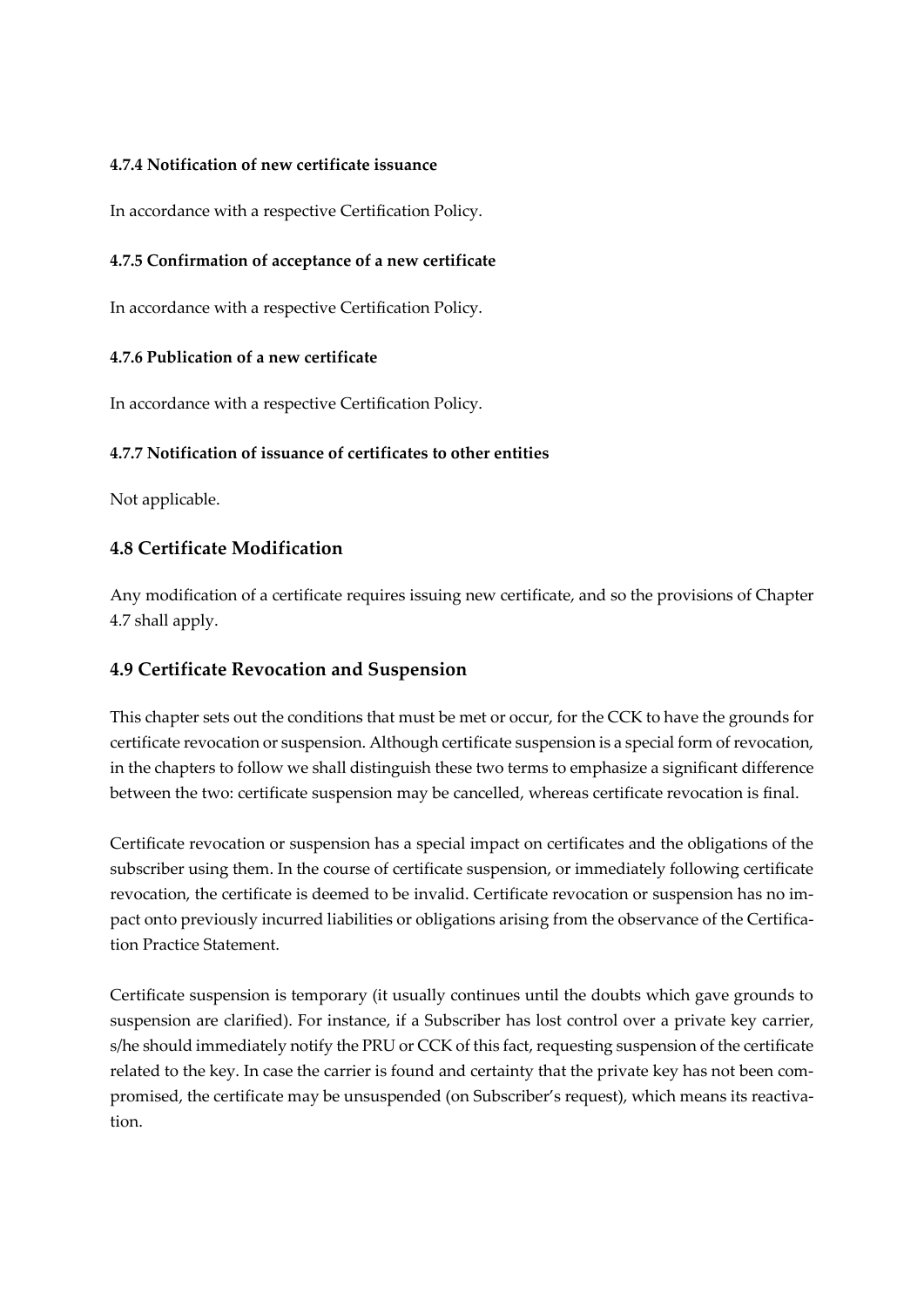In the case of certificate revocation or suspension, the related private key, if still under control of the Subscriber, should continue to be protected in a manner which secures its credibility for the entire period of certificate suspension and, after it has been revoked, should be stored safely until its physical destruction.

### **4.9.1 Circumstances of revocation**

The basic reasons for certificate revocation include:

- loss of control over a private key associated to the certificate,
- a breach by a Subscriber of the provisions of the Certification Practice Statement or a Certification Policy,
- replacement of a certificate (e.g. data contained in it have changed),
- private key disclosure ,
- termination of the agreement between the NBP and the Subscriber,
- any request for certificate revocation submitted by the person referred to in 4.9.2,
- discontinuity of CCK activities (in such a case, all the certificates issued by the CCK, as well as the certificate of the CCK, are revoked prior to the declared date the discontinuity of CCK activities),
- **CCK private key compromise.**
- compromise of a cryptographic algorithm (or the associated parameters) related to a given certificate.

## **4.9.2 Who can request revocation?**

Revocation of a Subscriber's certificate can be only requested by:

- the Subscriber indicated in the certificate,
- the director of a department or NBP Regional Branch, in which Subscriber is employed (if the Subscriber is an NBP employee),
- the director of a department or NBP Regional Branch which concluded an agreement with the Subscriber-employing company - in the case of Subscribers who are not NBP employees,
- the PRU Operator who can request in the name of the Subscriber or on its own initiative, if s/he has information justifying certificate revocation,
- the System Security Inspector (IBS) if s/he has information justifying certificate revocation,
- the CCK Operator if CCK ceases its activities or CCK key has been compromised or if s/he has information justifying certificate revocation.

The Subscriber indicated in the certificate to be revoked must be notified without delay of the fact that his/her certificate has been revoked.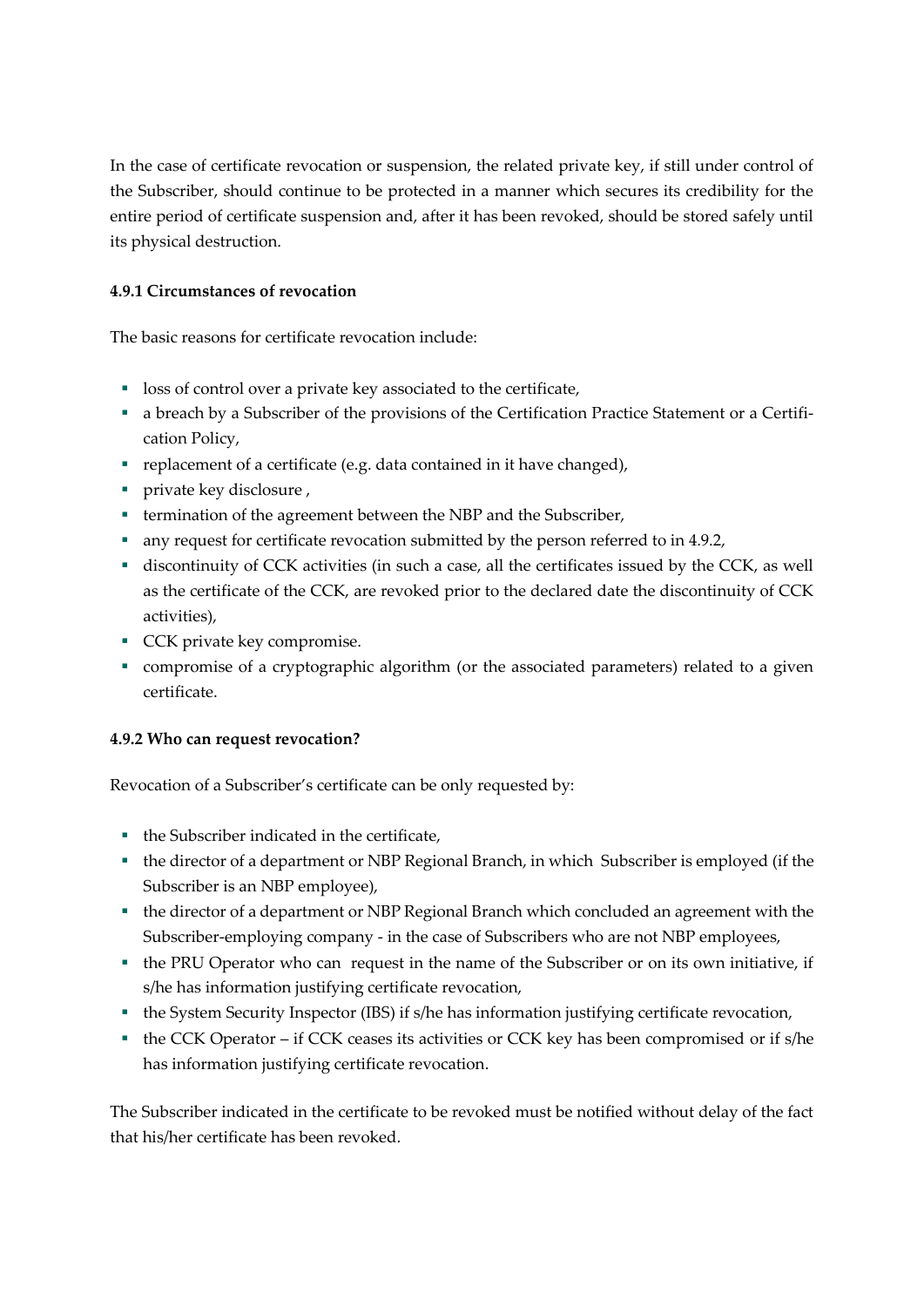#### **4.9.3 Procedure for certificate revocation**

In the PKI NBP system, there are two procedures enabling certificate revocation:

- **Standard procedure -** used for all certificate templates only during the PRU working hours (7.30-16.00 on week days). Under the standard procedure, an authorised person (referred to in 4.9.2) notifies a PRU of the need to revoke a certificate via an adequate request. The PRU Operator revokes the certificate on the date indicated in the delivered request or, where no date has been set in the request, on the first business day following the receipt of the request.
- **ESCB** procedure used 24 hours a day, 7 days a week. The procedure can be resorted to only as regards specified certificates issued for the purposes of the IT systems of the European System of Central Banks. As part of the procedure authorized person notifies of the need to revoke a certificate via e-mail on color comparison to the CCK Operator at the NBP Head Office. The revocation request should contain:
	- Subscriber data,
	- name of the certificate template to be revoked,
	- reason for revocation,
	- **•** password set out at the PRU at the time of certificate issuance (which allows to confirm the permission of the reporting person filling the request).

Having verified data contained in the certificate revocation request (the password in particular), the CCK Operator suspends the specified certificate and publishes a new CRL list.

After the certificate has been suspended or revoked, the Subscriber is automatically advised to that effect via e-mail.

If the Subscriber or the authorised person defined in Chapter 4.9.2 fails to submit a request to revoke the suspended certificate within 3 business days of starting the ESCB procedure, the CCK Operator revokes the certificate.

For a given certificate template the maximum period of time between the receipt of a certificate revocation request and the publication of an updated CRL list is contained in a respective Cerification Policy.

#### **4.9.4 Revocation request grace period**

Revocation shall be carried out immediately following the processing of the revocation request.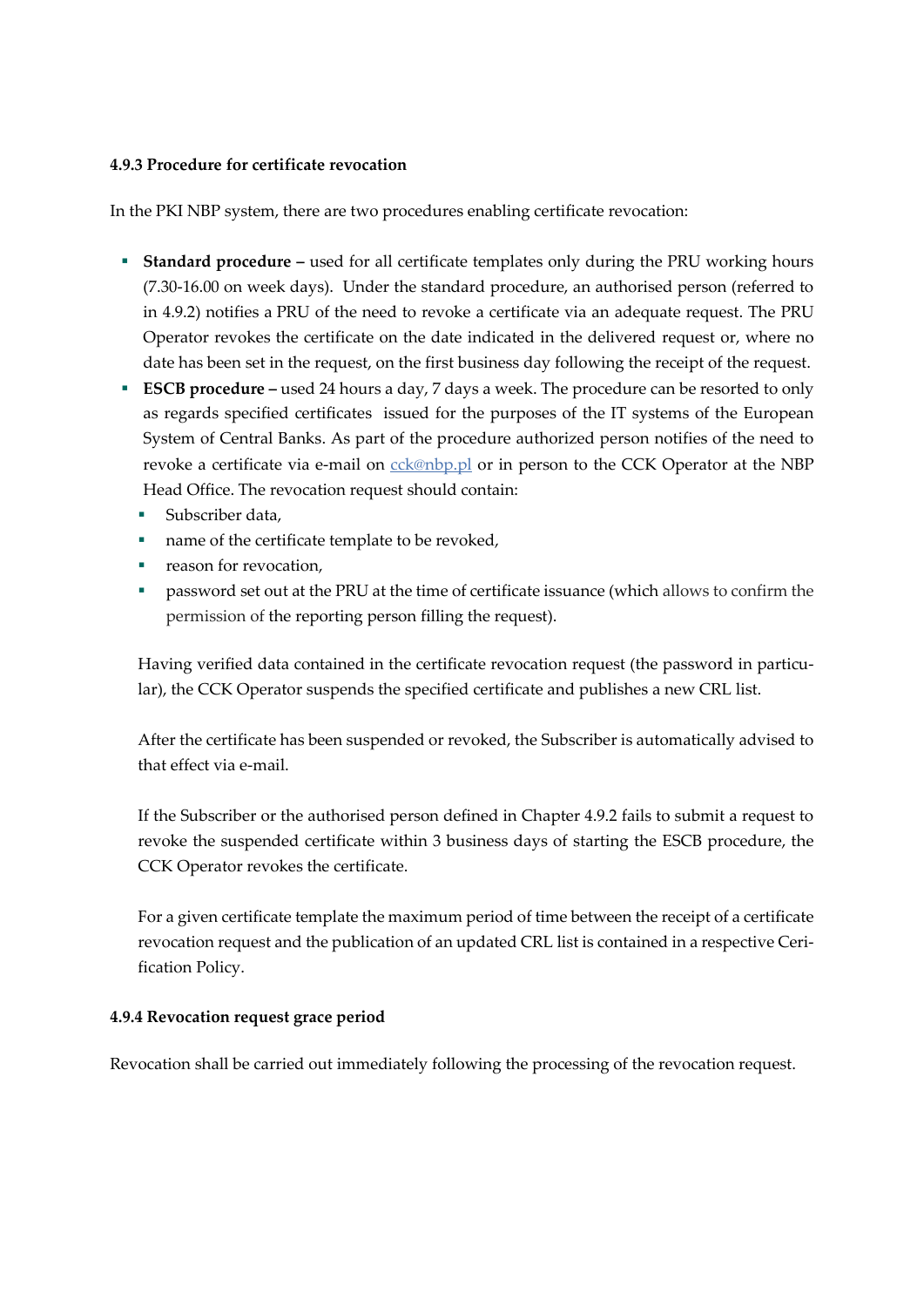#### **4.9.5 Time limit for the processing of the revocation request**

Under the standard procedure, revocation requests are processed not later than on the first business day following the receipt of such a request unless the request specifies a later date.

Under the ESCB procedure, revocation requests are processed at a time specified in the relevant certification policy.

#### **4.9.6 Requirement to check CRL by the Relying Party**

Prior to the use of a certificate issued in the PKI NBP system, a relying party must verify the status of the certificate. It can be made by checking the CRL or via an OCSP service.

Should it be unable to use the OCSP service, the relying party should check the certificate status using the latest valid CRL.

#### **4.9.7 CRL issuance frequency**

Each CCK within the PKI NBP system issues a separate CRL. The CRL of the NBP Root CA is updated at least once in 3 months (or without delay following the revocation of a certificate issued by this CA) and is published manually. The CRL of the NBP Enterprise CA is updated every hour and is published automatically. Additionally, in case of certificate revocation related to private key disclosure, a CRL is generated and published by the CCK Operator immediately following the certificate revocation.

#### **4.9.8 Maximum delay in the publication of CRLs**

CRLs are published in repositories without undue delay following their generation.

#### **4.9.9 OCSP accessibility**

The OCSP service of the PKI NBP system is accessible vi[a http://ocsp.nbp.pl/ocsp.](http://ocsp.nbp.pl/ocsp)

The website address is accessible both from the NBP intranet and via Internet.

#### **4.9.10 On-line revocation checking requirements**

Prior to the use of a certificate issued in the PKI NBP system, a relying party is required to verify the certificate status. It may be done through checking a CRL or using the OCSP service.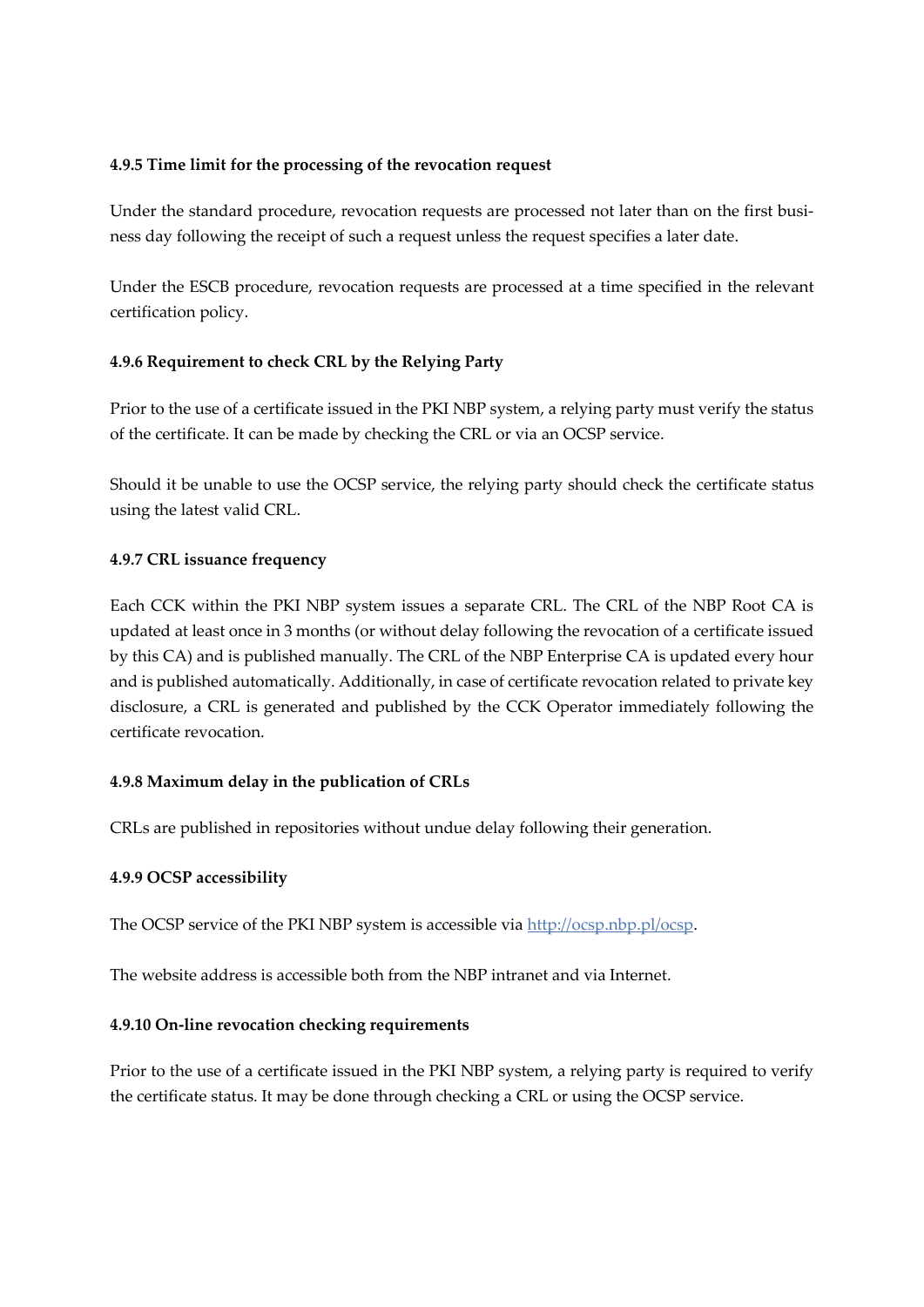#### **4.9.11 Other forms of revocation alerts available**

Not applicable.

#### **4.9.12 Special requirements for the revocation of compromised keys**

In case private key owned by any CCK has been compromised or is suspected to have been compromised, all measures available are put into action to immediately advise the fact to relying parties referring to the information kept in the PKI NBP-managed repository.

#### **4.9.13 Causes for suspension**

A Subscriber's certificate can be suspended in the following cases:

- suspected disclosure of a private key,
- a request by the Subscriber indicated in a certificate or by some other person listed in 4.9.14.
- when the PRU Operator receives a request to revoke a certificate but is unable to verify the authorisation of the person submitting the request (e.g. under the ESCB procedure).

#### **4.9.14 Who can request certificate suspension?**

Suspension of a Subscriber's certificate can be requested solely by:

- the Subscriber indicated in the certificate,
- the director of a department or NBP Regional Branch employing the Subscriber (if the Subscriber is an NBP employee),
- in the case of Subscribers who are not NBP employees the director of a department or NBP Regional Branch which concluded an agreement with the Subscriber-employing company, the PRU Operator, submitting the request in the name of the Subscriber, or on its own initiative, if s/he has information justifying certificate,
- the PRU Operator who can request certificate suspension in the name of the Subscriber or on its own initiative, if s/he has information justifying,
- the System Security Inspector (IBS) or CCK Operator if s/he has information justifying certificate suspension.

#### **4.9.15 Procedure for requesting certificate suspension and unsuspension**

An authorised person (listed in point 4.9.14) notifies the PRU of the need to suspend a certificate via an adequate request. Having received the information on this need, the PRU Operator delivers to the CCK a respective request, confirmed with his/her signature, and then notifies the certificate owner of the change in his/her certificate status.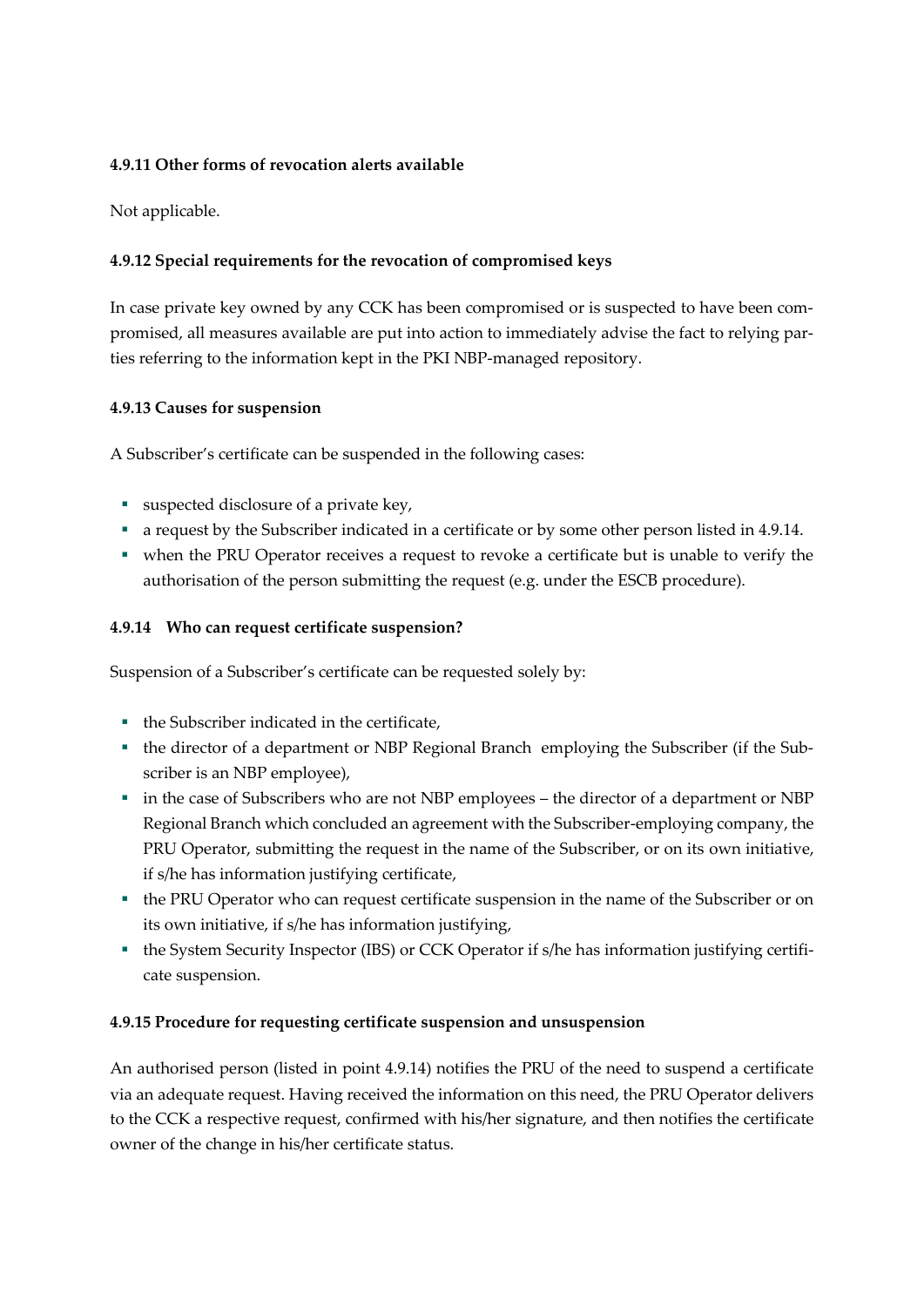PKI NBP system certificates are also suspended in case of the ESCB procedure referred to in 4.9.3. As ESCB procedure does not allow for a complete identity verification of the notifying person, a CCK Operator suspends a certificate, which will be revoked after 3 days, unless the Subscriber provides a request to revoke the suspension of the certificate.

#### **4.9.16 Suspension period limits**

Subject to the provision of chapter 4.9.3 the certificate suspension period is not limited.

## <span id="page-22-0"></span>**4.10 Certificate Status Verification Services**

#### **4.10.1 Operational characteristics**

Information on the status of certificates issued in the PKI NBP system can be obtained based on CRLs published in a repository (see Chapter 2.1), or the OCSP service accessible at [http://ocsp.nbp.pl/ocsp.](http://ocsp.nbp.pl/ocsp)

Information on certificate revocation is provided on each list published within the validity period of this certificate and on the first list published after that period lapses.

#### **4.10.2 Service availability**

Certificate status validation services are available 24 hours a day.

#### **4.10.3 Additional features**

Not applicable.

## <span id="page-22-1"></span>**4.11 End of Subscription**

A Subscriber is deemed to have ceased using trust services in the following cases:

- the Subscriber's certificate validity has expired and the Subscriber has not undertaken actions aimed at renewing the key or modifying the certificate,
- the Subscriber's certificate has been revoked and has not been replaced by another certificate.

## <span id="page-22-2"></span>**4.12 Key Escrow and Recovery**

In the PKI NBP system, only private keys used by Subscribers for encryption may be put in escrow (and recovered). CCK private keys and Subscribers' private keys used for creating electronic signatures or authentication are not put in escrow.

Additional information is detailed in respective Certification Policies.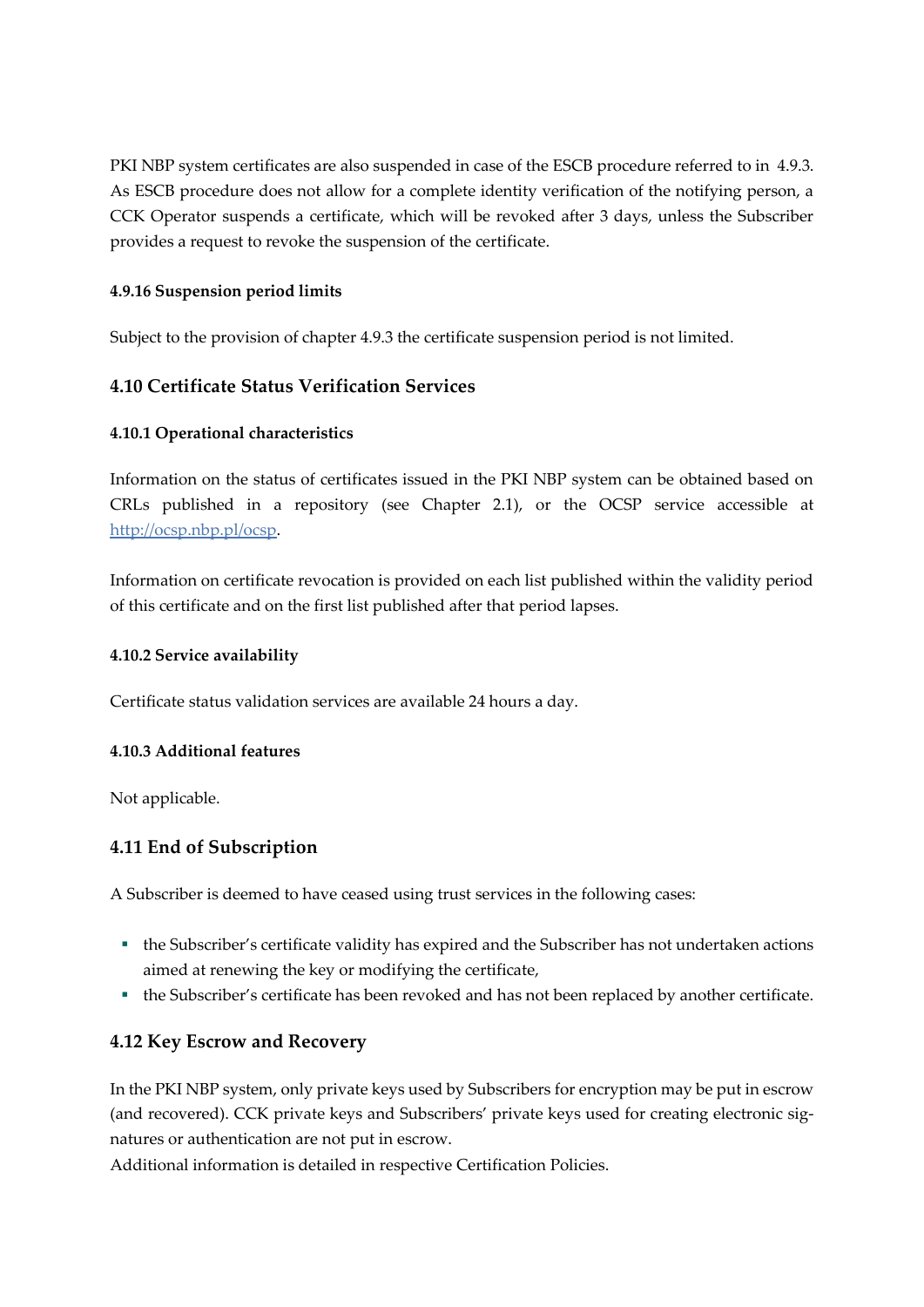# <span id="page-23-0"></span>**5. Facility, Management and Operational Controls**

This Chapter contains the most important information regarding physical, organisational and operational security measures used in the PKI NBP system, among others, during cryptographic key creation, Subscribers' authentication, certificates' publication and revocation, in the course of an audit and creation of backup copies.

## <span id="page-23-1"></span>**5.1 Physical Security Controls**

#### **5.1.1 Site location and construction**

Elements of the PKI NBP system are located at three centres that are significantly distant from each other.

#### **5.1.2 Physical access**

Facilities in which PKI NBP system is located are subject to access control system and are monitored 24 hours a day. Only authorised persons have access to the PKI NBP system infrastructure.

Persons, who are not NBP employees, are allowed to work in the system in the discharge of tasks, specified in agreements concluded by the NBP. The agreements contain provisions that ensure an appropriate level of security of maintenance and repair work, carried out strictly under the supervision of the NBP staff having access to the PKI NBP system.

## **5.1.3 Power and air-conditioning**

To prevent disruptions in business activity caused by black-outs (or power cuts) the PKI NBP system is equipped with a back-up power supply system of power generators.

Adequate air temperature and humidity required in the facilities of the main and back-up centres are provided by air-conditioning systems.

#### **5.1.4 Water exposure**

The PKI NBP system's critical elements are located in the facilities with low exposure to flooding risk, also as a result of a damage of the water and central heating system in the building. Should a risk of flooding occur, actions are taken in accordance with the procedures in force in NBP.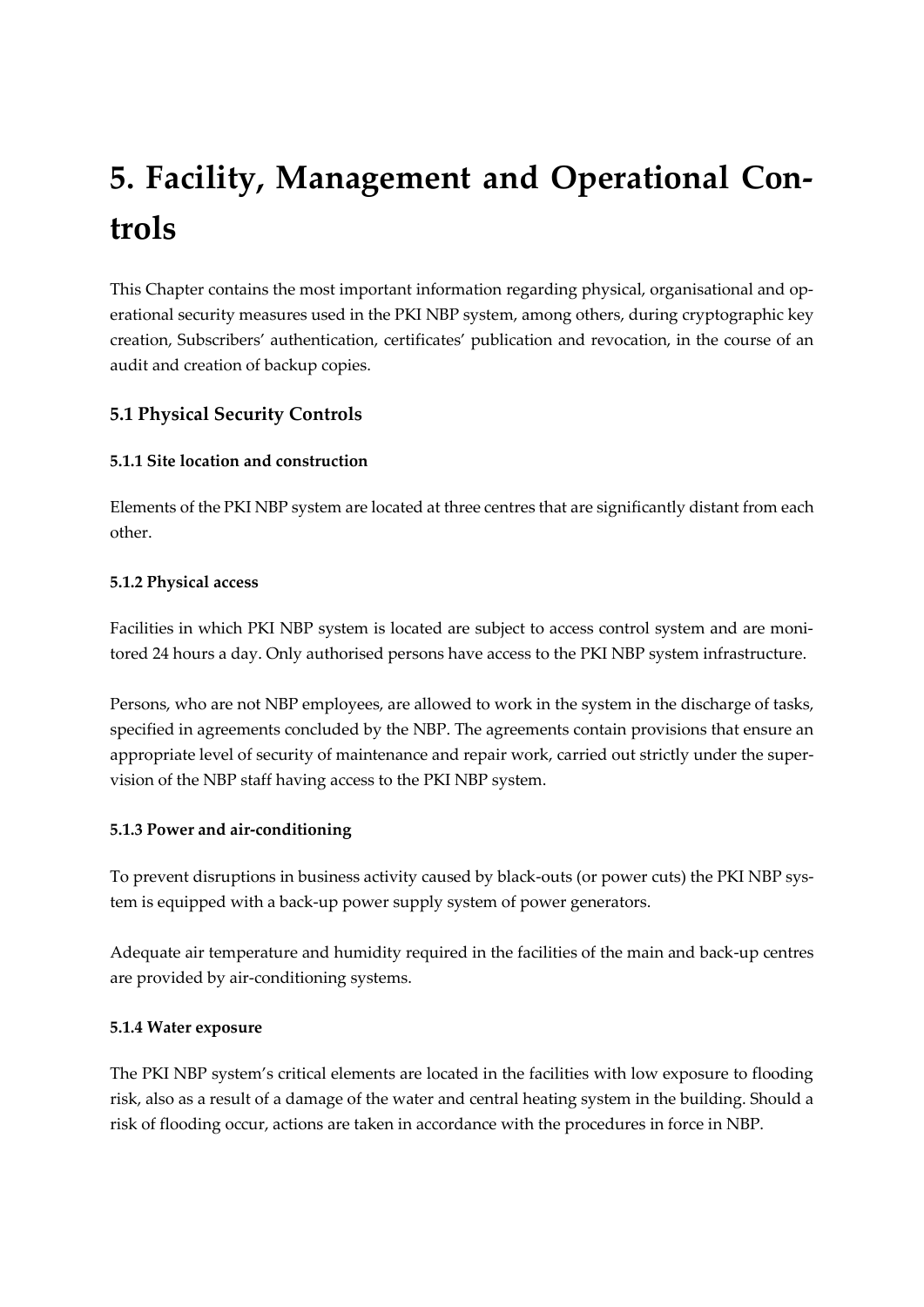#### **5.1.5 Fire prevention and protection**

Facilities housing the PKI NBP system components are protected by an automatic fire prevention system. In case of fire hazard, actions are taken in line with the procedures in force in NBP.

#### **5.1.6 Storage system**

All devices enabling recording and transmitting information are subject to special control measures, including restricted movement between security zones, in computer centres. Access to data carriers is restricted, and the carriers are stored in facilities under surveillance. Data entered to the system from outside electronic data carriers are, prior to data entry, are scanned for computer viruses and other malicious software.

Procedures have been put in place for creating back-up copies of system's critical data.

#### **5.1.7 Waste disposal**

Redundant paper documents, electronic documents and other data carriers used in the PKI NBP system are destroyed safely, in accordance with regulations in force at NBP.

#### **5.1.8 Back-up copy and archived copy storage**

Back-up copies and archived copies are stored in two separate locations. The back-up centre, which secures a complete reconstruction of functionalities of the system, located in the main centre, as well as storage of archived copies is accessible to authorized persons 365 days a year. The back-up centre is protected by the same security measures as the main centre.

## <span id="page-24-0"></span>**5.2 Procedural Controls**

#### **5.2.1 Trusted roles**

The following roles are defined in the PKI NBP system:

- System Administrators responsible for the administration of the operation system of servers and workstations within the PKI NBP system, creation of back-up copies and hardware management,
- CCK Operators responsible for the operation of the Certification Authority,
- **EXECUTE:** HSM Administrators responsible for the administration of hardware security modules,
- **EXECUTE:** HSM Operators responsible for the operation of hardware security modules,
- PRU Operators responsible for Subscriber registration, generation, suspension and revocation of certificates,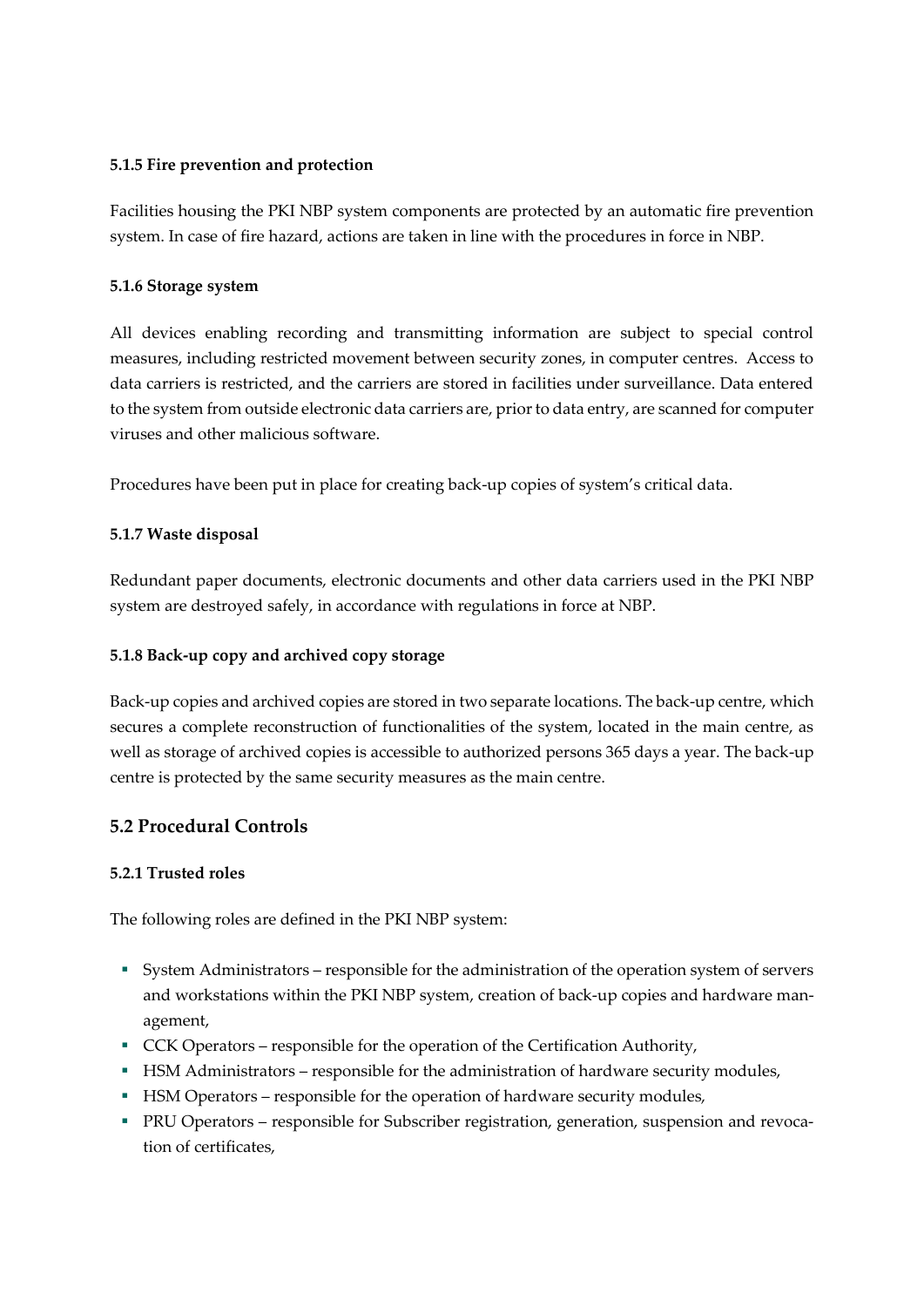- Data Recovery Agents responsible for the recovery of data encrypted by Subscribers in case of a loss of their private keys,
- Key Recovery Agents responsible for the recovery of lost private keys used for encryption of Subscriber's mail,
- System Auditors responsible for reviewing event logs related to CCK activities,
- System Security Inspectors responsible for system security level oversight.

NOTE: The System Auditor's tasks are performed by the System Security Inspector.

#### **5.2.2 Number of individuals required to perform each task**

All tasks related to the operation and administration of hardware security modules require the presence of at least two persons with appropriate smart cards.

#### **5.2.3 Identification and authentication of each role**

Identification and authentication of the functional persons in the PKI NBP system are carried out using a login/password procedure or with the use of cryptographic keys and a certificate.

#### **5.2.4 Roles that require separation of duties**

The role of System Administrator must not be combined with any other role.

The role of System Security Inspector must not be combined with any other role except the role of the System Auditor.

## <span id="page-25-0"></span>**5.3 Personnel Controls**

## **5.3.1 Requirements concerning professional qualification, knowledge and experience**

Persons playing trusted roles in the PKI NBP system are selected according to their professional qualifications and employed in accordance with the rules of employment in force at NBP. They have knowledge and skills necessary to render services related to electronic signature, hardware and software used for electronic data processing, automatic data processing in telecommunications networks and systems. The persons are appointed by the Director of the Information Technology and Telecommunications Department, the Director of the Security Department, the Director of the Cybersecurity Department or the Director of the NBP Regional Branch, respectively.

#### **5.3.2 Background checks and clearing procedures**

In accordance with the rules of employment in force at NBP.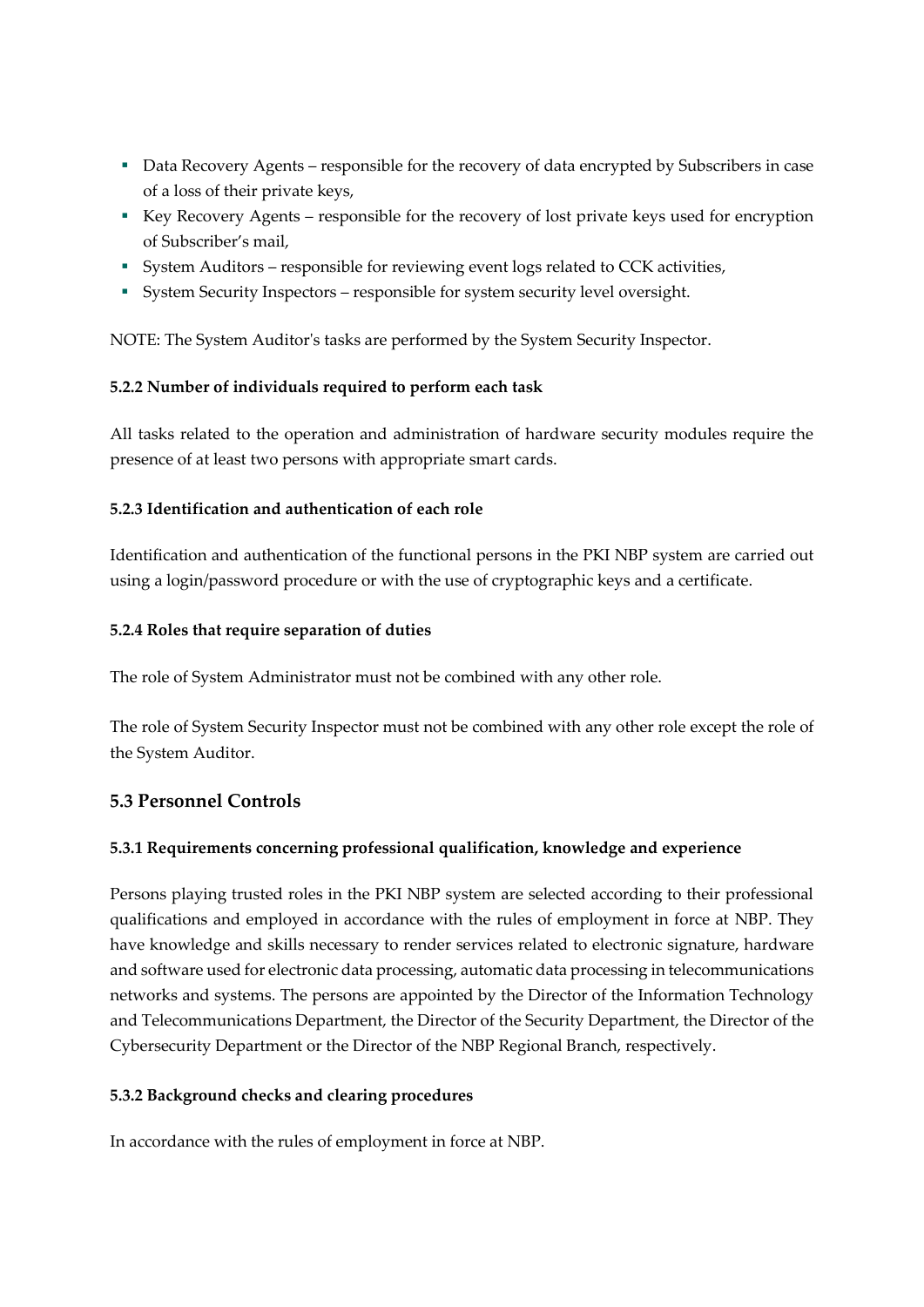#### **5.3.3 Training requirements**

In accordance with the rules of training of NBP staff, the persons playing trusted roles in the PKI NBP system receive training related to the system operation, and, in particular, they:

- become acquainted with the Certification Practice Statement, Certification Policies and the system documentation and procedures;
- attend training courses on the administration of the operational systems installed on PKI NBP servers and workstations;
- participate in training courses on cryptography and the Public Key Infrastructure.

#### **5.3.4 Retaining requirements and frequency**

In accordance with the rules of training NBP employees.

#### **5.3.5 Frequency and sequence for job rotation**

Not applicable.

#### **5.3.6 Sanctions for unauthorized actions**

All actions performed in the PKI NBP system are documented and controlled, which enables, in particular, to detect possible unauthorized actions by persons who play trusted roles in the PKI NBP system.

Any breach of security rules, applicable regulations and policies is subject to disciplinary or criminal responsibility set out in separate laws.

## **5.3.7 Requirements for third party contracting**

Not applicable as all persons playing trusted roles in the PKI NBP system are NBP staff.

## **5.3.8 Documentation supplied to personnel**

Personnel performing tasks in the PKI NBP system must have access to the following documents:

- Certification Practice Statement.
- **•** Certification Policies,
- System documentation (in the scope required by the employee's role),
- Procedures relating to the role,
- Scope of duties and authorizations assigned to the performed function.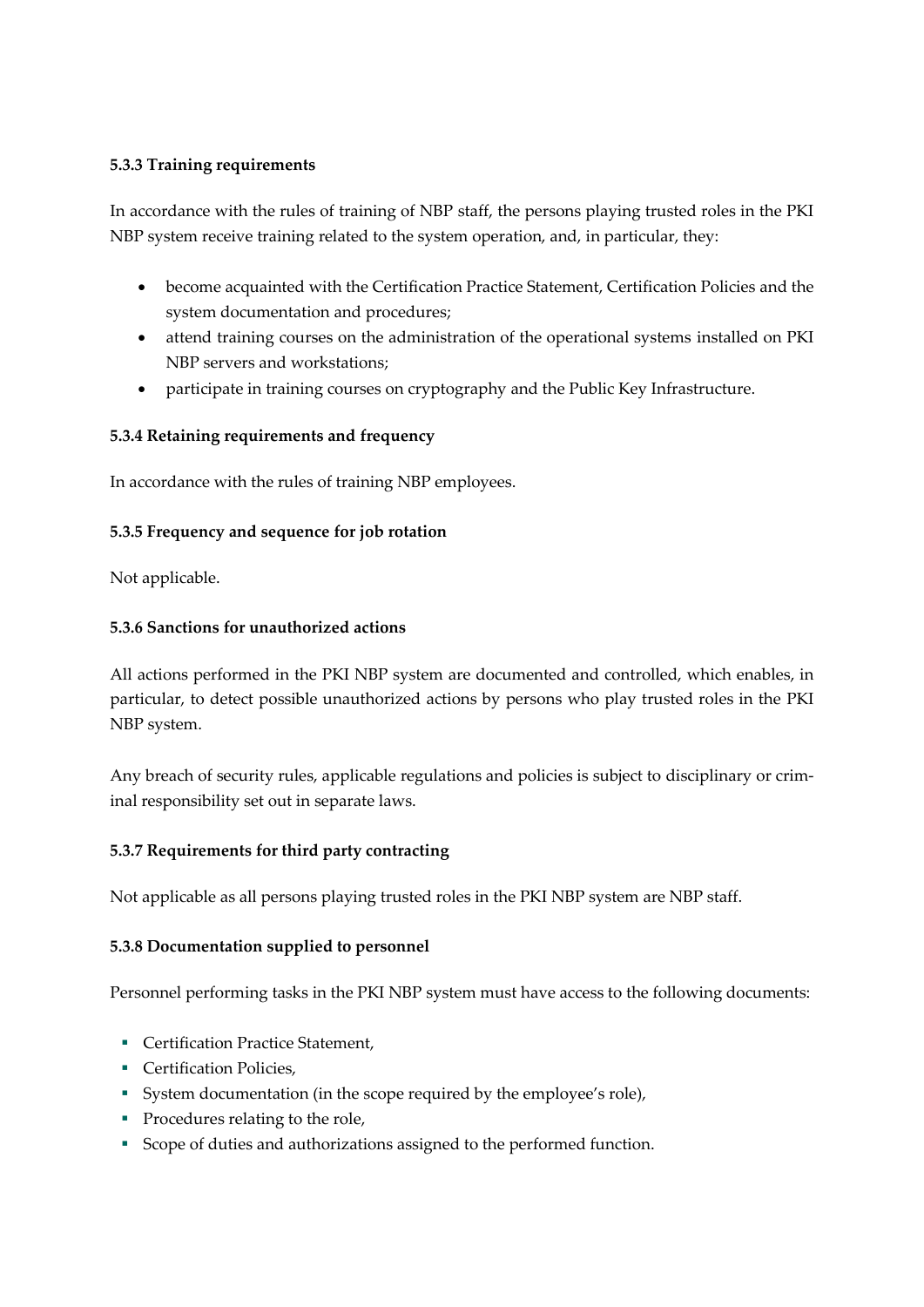## <span id="page-27-0"></span>**5.4 Audit Logging Procedures**

All significant events that may have an impact on the system security and operation, individual PKI NBP system applications or security systems are logged in the PKI NBP system. Recorded events are archived.

## **5.4.1 Types of events recorded**

The following types of events are identified in the PKI NBP system:

- **Error**: A serious problem, e.g. loss of data or functionality. Error may be instantiated by a failure to load a service at autostart,
- **Warning**: An event which although of minor importance as such may indicate a problem that may arise in the future. Warning may be exemplified by information that there is little space left on the system drive.
- **Information**: Any event which indicates correct operation of an application, driver or service. Correct loading of network interface card is an example of the information event.
- **Audit Success**: Any event subject to audit which was successful. An example of Audit Success is a successful logging-in by a user in the system.
- **Audit Failure**: Any event subject to audit which ended in failure. An example of Audit Failure is a failed attempt to access network drive.

In addition, information on events directly related to CCK activity is sent to the mailboxes of System Security Inspectors:

- Subscriber certificate generation,
- Subscriber certificate revocation/suspension,
- **•** Initiation of CCK operation,
- **•** Termination of CCK operation.

## **5.4.2 Frequency with which audit logs are processed**

Monitoring software has been installed on PKI NBP servers which monitors on an on-going basis the status of the operational system and services related to CCK operations and generates reports for System Administrators. System Administrators analyse the reports as they receive them and, if need be, browse logs directly in the server.

As their daily procedure, System Administrators look through the events a notification of which has been sent to their mailboxes. If necessary, a detailed description of registered events is made.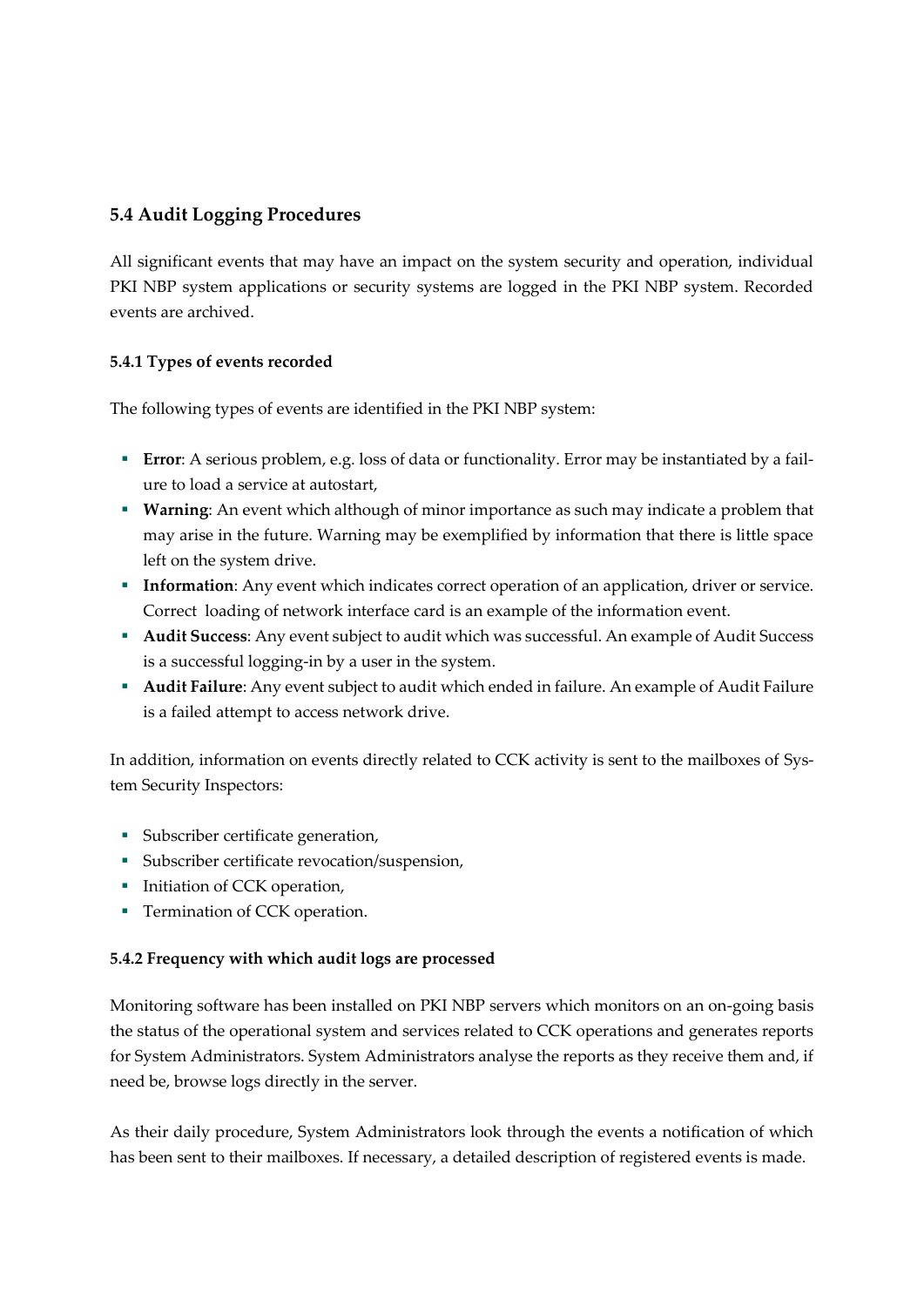#### **5.4.3 Period for which audit logs are kept**

Event logs are stored for at least 1 month. Additionally, they are archived and archived copies are stored for at least 5 years.

#### **5.4.4 Audit log protection**

Only system administrators and System Security Inspectors have access to event logs.

#### **5.4.5 Audit log backup procedures**

Full back-up copies are made once a week, incremental backup copies are created on all business days. Back-up copies and archived copies are stored in the main centre and back-up centre.

#### **5.4.6 Audit data collection system (internal vs. external)**

An internal register of audit data stores information on current events for a period of at least 1 month. An external back-up system makes back-up copies of audit data on a daily basis, and generates an archive copy once a month. This enables quick access to audit data from the past 5 years.

#### **5.4.7 Notification to the subject who caused the event**

The external monitoring system notifies system administrators of the events taking place. An administrator takes further steps aimed at clarifying the incident and minimizing losses. Moreover, information on the events related to CCK activity (issuance, revocation and suspension of certificates, initiation or termination of CCK operation) is sent to System Security Inspector's mailboxes.

#### **5.4.8 Vulnerability assessment**

The PKI NBP system is subject to periodic internal safety audit. All irregularities detected are corrected. The System Security Inspector is responsible for the system security.

#### <span id="page-28-0"></span>**5.5 Records Archival**

#### **5.5.1 Types of records archived**

The PKI NBP system archives CCK data bases and event logs as well as potential paper and electronic documentation related to PRU activity.

#### **5.5.2 Archive retention period**

Back-up copies are stored for a period of at least 5 years.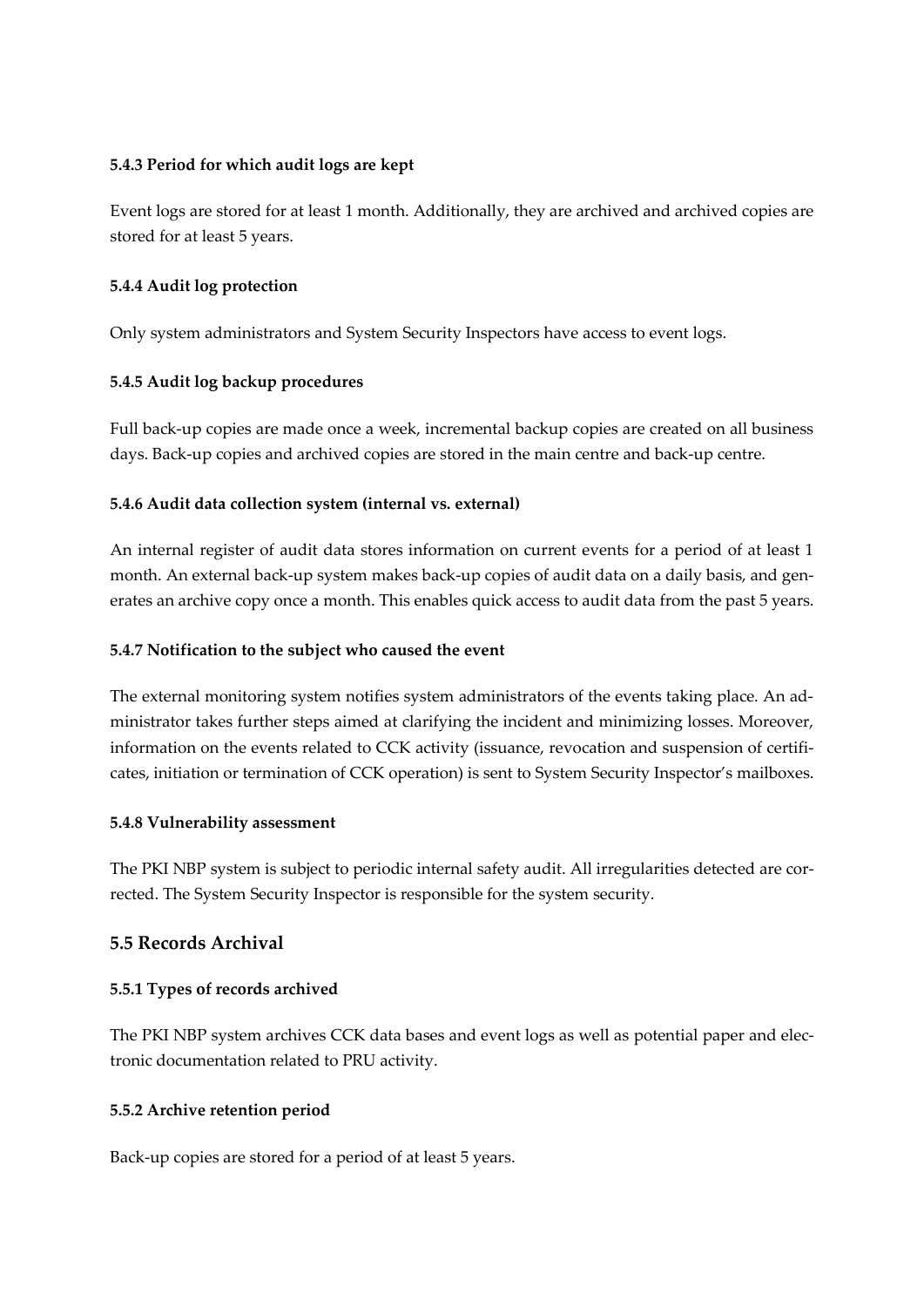#### **5.5.3 Archive protection**

Back-up copies are stored in facilities protected by the access control system.

#### **5.5.4 Archive backup procedures**

Archival copies are created once a month.

#### **5.5.5 Requirements for time-stamping records**

The PKI NBP system guarantee logging of the time at which the log entries were made. This applies both to the operating system events and to actions like backup copy or archive copy creation. The moment in time in the system comes from an external secure source that establishes the date and time.

#### **5.5.6 Audit data archive system (internal vs. external)**

Archived copies are created by an external back-up system.

#### **5.5.7 Procedures to obtain and verify archived information**

Only back-up system administrators have access to archived data. Periodic tests are performed to recover selected archived data.

## <span id="page-29-0"></span>**5.6 Key Changeover**

Change of the CA keys requires publication of a new public key in the repositories, and notification of Subscribers and relying parties.

To secure the proper operation of PKI NBP system, a new key pair of NBP Enterprise CA is generated not later than 2 years before the expiry date of the currently used CA certificate.

CA's private key is destroyed not later than 3 months after the expiry of a given CA certificate.

## <span id="page-29-1"></span>**5.7 Compromise and Disaster Recovery**

#### **5.7.1 Incident and compromise handling procedures**

In NBP, there are procedures in place that govern incident handling, inclusive the recovery of the whole system from back-up copies. In the event of a suspected incident, a System Security Inspector is notified. In agreement with a System Administrator, s/he takes appropriate preventive and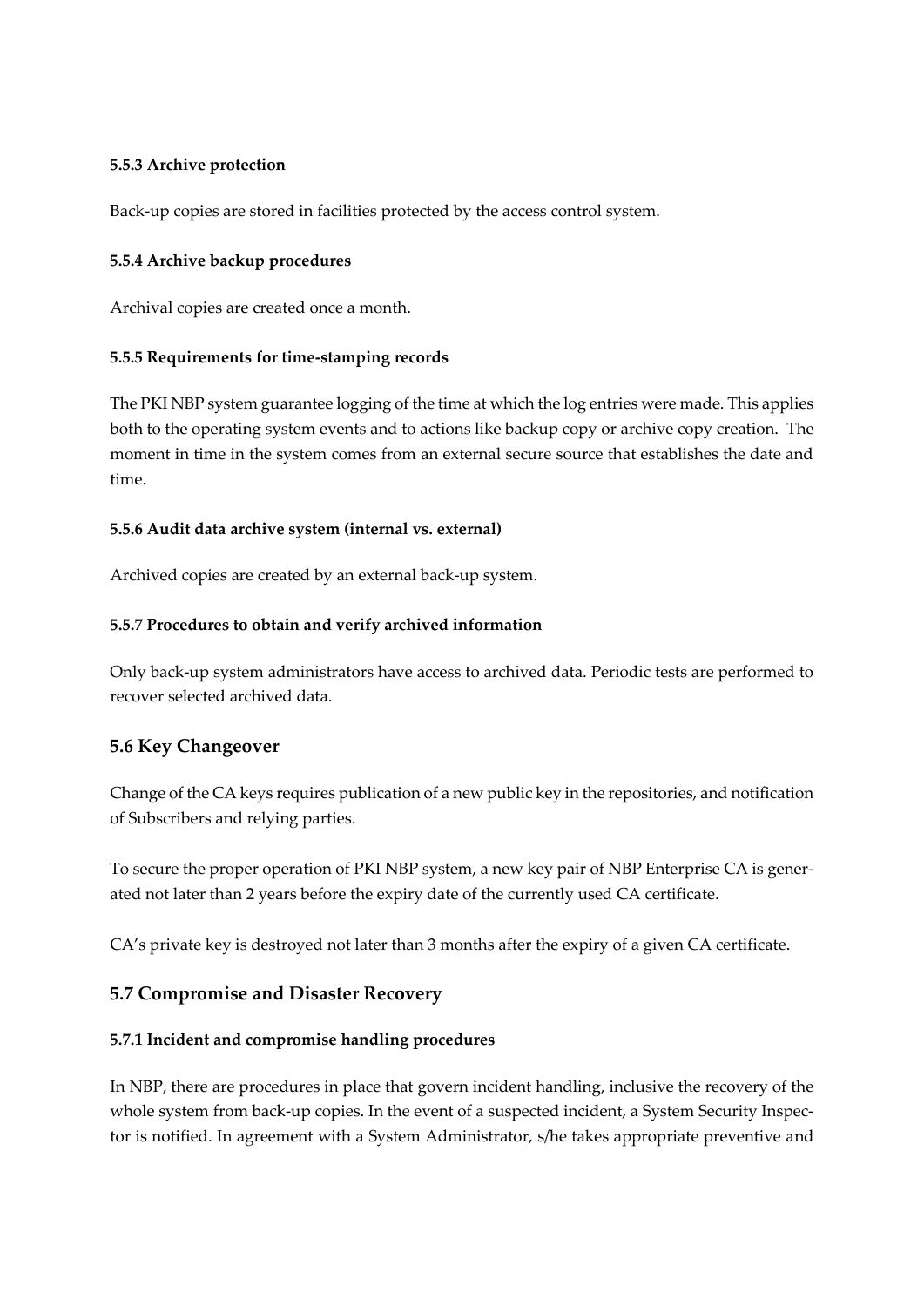corrective actions in line with procedures. Actions taken by the Inspector and the Administrator aim to identify the original cause of the incident and, if possible, to prevent their recurrence.

### **5.7.2 Corruption of computing resources, software and/or data**

Individual elements of the PKI NBP system are located in an environment that ensures high accessibility and are deployed at two computing centres distant from each other. If one of the machines fails, its tasks are automatically taken over by the remaining machines. In case of data damage, the data are recovered from back-up copies.

## **5.7.3 Action procedures in the event of compromise to Authority's private key (CCK or PRU)**

In the event a PRU Operator's private key is compromised, it is immediately revoked and a new CRL is published. Additionally, CCK log analysis is carried out in order to determine whether the compromised key has been used from the time it is thought to have been compromised to its revocation. In the event over that period the key was illegally used for the issue of certificates – the certificates are revoked as well.

The compromise of a CCK private key entails the inevitable revocation of all certificates signed by the CKK with this compromised private key and publication of a new CRL. Next, new cryptographic keys and a new of CKK certificate are generated (distinguished name may remain the same, though not necessarily), and cryptographic keys and Subscribers' certificates are subsequently changed. All Subscribers and relying parties should be notified of CKK private key compromise.

## **5.7.4 Ensuring business continuity following disasters**

In order to prevent the impact of a disaster, individual elements of the PKI NBP system are located in an environment that ensures high accessibility and are deployed in two computing centres that are distant from each other. In case of a failure of one of the centres, the other one takes over its role. A business continuity plan has been developed for the system, which contains emergency procedures specifying actions that need to be taken to secure system continuity (in particular, to restore the ability to revoke certificates as soon as possible).

## <span id="page-30-0"></span>**5.8 CCK or PRU Termination**

#### **5.8.1 CCK**

Prior to terminating its activities, the CCK is required to: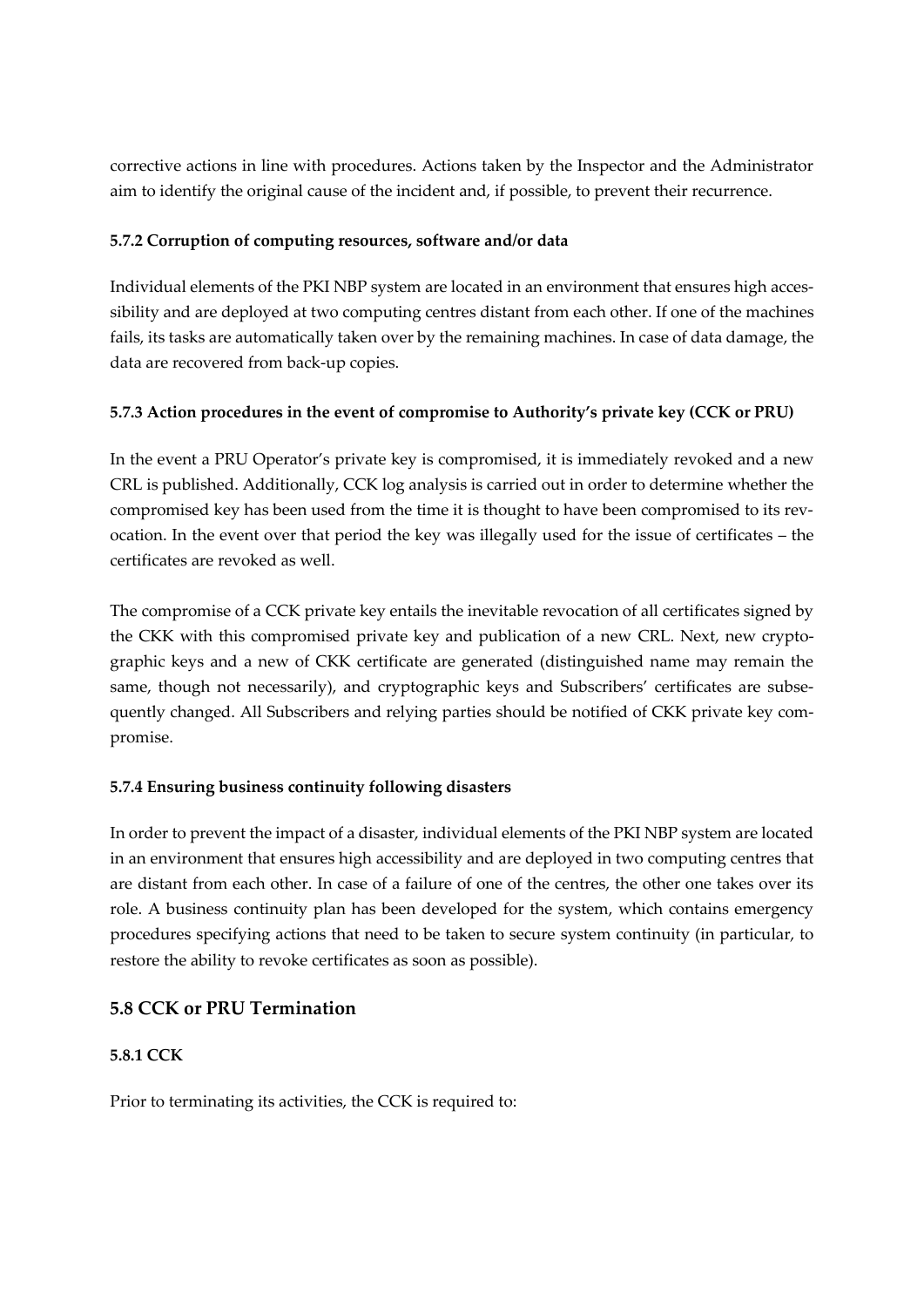- notify (at least 90 days in advance) all the Subscribers who have valid certificates issued by this CCK and relying parties that use certificates issued by this CCK of its intention to cease activities
- do its utmost for the termination of its activity to cause least possible damage to the Subscribers and relying parties.

Upon the termination of its activities, the CCK is obliged to:

- revoke all certificates that remain valid, irrespective of whether the Subscriber has submitted a revocation request or not,
- notify all Subscribers, PRU and relying parties of the termination of its activities.

A CCK is obliged to destroy its private keys not later than 3 months after the termination of its activities.

#### **5.8.2 PRU**

At least 90 days prior to the scheduled termination of its activities, the PRU is required to notify the CCK to that effect. Immediately following the termination of its activities, the PRU is obliged to transfer all documentation concerning the Subscribers to the CCK (or to some other PRU designated by the CCK).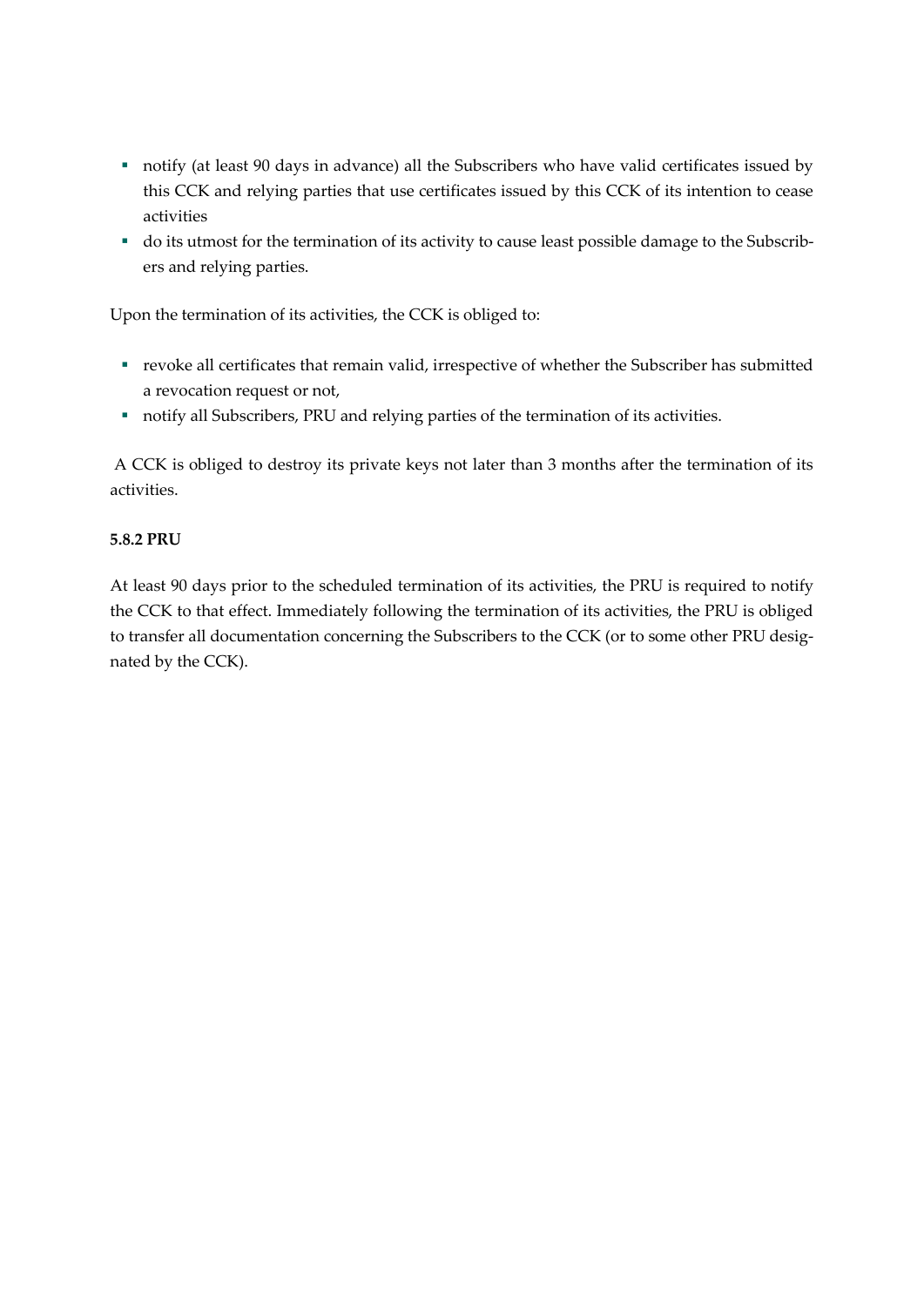## <span id="page-32-0"></span>**6 Technical Security Controls**

## <span id="page-32-1"></span>**6.1 Key Pair Generation and Installation**

## **6.1.1 Key pair generation**

Cryptographic keys of NBP Root CA and NBP Enterprise CA are generated in hardware security modules with the FIPS 140-2 Level 3 certification.

Rules governing the generation of Subscribers' cryptographic keys are detailed in respective Certification Policies.

#### **6.1.2 Delivery of private keys to subscribers**

In accordance with a respective Certification Policy.

## **6.1.3 Delivery of the public key to the certificate issuer**

In accordance with a respective Certification Policy.

## **6.1.4 Delivery of the public key to the CKK**

Public keys of NBP Root CA and NBP Enterprise CA are available in the repository (see Chapter 2.1). In special cases, they may be delivered to a Subscriber or a relying party via e-mail or on a carrier.

#### **6.1.5 Key sizes**

Cryptographic keys of NBP Root CA are 4096 bits and NBP Enterprise CA keys are not shorter than 2048 bits and if the CCK certificate is valid for more than 2030, the minimum length of cryptographic keys is 4096 bits. The size of Subscribers' cryptographic keys is detailed in a respective Certification Policy.

#### **6.1.6 Public key generation parameters and quality checks**

Public keys are encoded pursuant to RFC 5280 and PKCS#1.

The algorithm of all generated cryptographic keys is the RSA.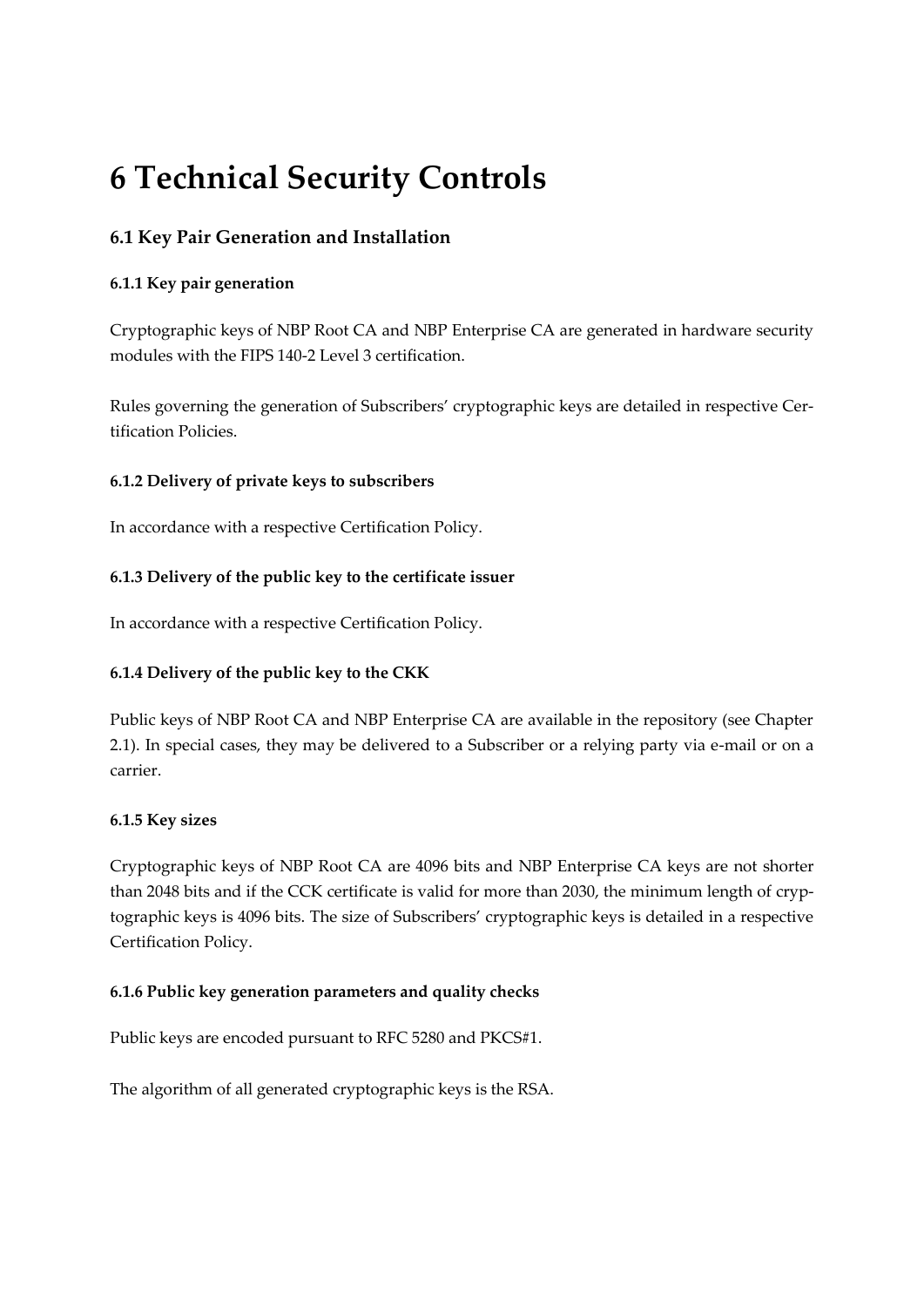### **6.1.7 Key usage purposes (KeyUsage field in X.509 v3)**

In accordance with a respective Certification Policy.

Cryptographic keys of NBP Root CA and NBP Enterprise CA may be used exclusively to:

- **•** Certificate Signing,
- **•** CRL Signing,
- **•** Off-line CRL Signing.

## <span id="page-33-0"></span>**6.2 Private Key Protection and Cryptographic Module Engineering Controls**

#### **6.2.1 Cryptographic module standards**

NBP Root CA and NBP Enterprise CA use separate hardware security modules certified with FIPS 140-2 Level 3 certificate.

All operations related to management of security modules, including those involving cryptographic keys contained in the modules, require the use of smart cards assigned to HSM Administrator or HSM Operators.

#### **6.2.2 Private key multi-person (k of n) control**

The private keys of the NBP Root CA and NBP Enterprise CA are exclusively protected by the socalled indirect secret sharing scheme. Under the scheme, a symmetric key used for encrypting the CA private key is shared. A symmetric key is divided into parts saved on PIN-secured smart cards delivered to HSM Operators. It is necessary to use at least two such cards to reconstitute the key, and is possible to do so only inside the HSM device. Only after loading the symmetric key into the HSM device, recreating the CCK private key is possible. For this purpose, using two smart cards of HSM Operators is required.

#### **6.2.3 Escrow of private keys**

See Chapter 4.12.

#### **6.2.4 Private key back-up copies**

Copies of the CCK private keys are created by means of the mechanisms built in hardware security modules used by the PKI NBP system and are protected in a similar way as private keys protected by cryptographic modules.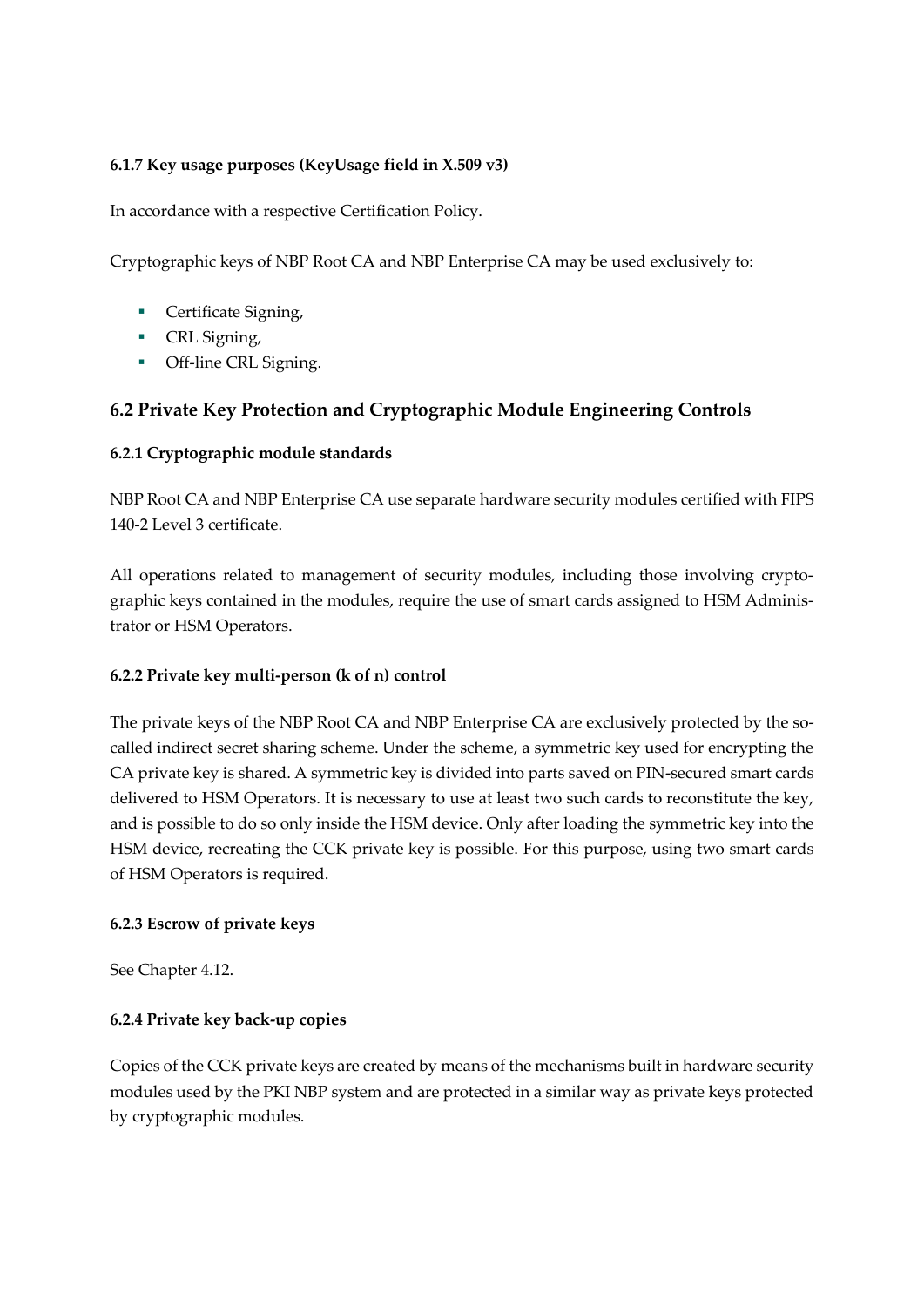#### **6.2.5 Private key archive**

The CCK private keys are not archived.

The rules of archiving Subscribers' private keys are laid down in respective Certification Policies.

#### **6.2.6 Private key transfer into or from a cryptographic module.**

Outside the cryptographic module, the private keys of the NBP Root CA and NBP Enterprise CA are only in an encrypted form, and their decryption requires the use of two cards of CCK Operators and is possible only inside the cryptographic module. The transfer of the CCK private key into a cryptographic module consists in its encrypted version being downloaded into the cryptographic module, re-constitution of a symmetric key (from the CCK Operators' cards) used to encrypt the private key and decryption of the private key. Transferring of a private key from the cryptographic module also requires the use of two cards of CCK Operators and consists in exporting the encrypted form of a CCK private key to a file.

#### **6.2.7 Private key storage in a cryptographic module**

The private keys of the NBP Root CA and NBP Enterprise CA are generated directly in the hardware security module and occur in an unencrypted form only inside the module. When the CCK private key is transferred from a cryptographic module, it is encrypted and its decryption requires the use of two CCK Operators' cards and is only possible inside the cryptographic module.

#### **6.2.8 Private key activation method**

The CCK private key is activated by its being transferred into a cryptographic module and next decrypted inside the module. This operation involves at least two HSM Operators who have smart cards. The deciphered CCK private key is active until the end of CA's work session (e.g. server restart or shutdown, stopping the service).

#### **6.2.9 Private key deactivation method**

Deactivation of the NBP Enterprise CA key is possible only by ending the CA work session (e.g. server restart or shutdown, stopping the service). It can be done only by the System Administrator or CCK Operator.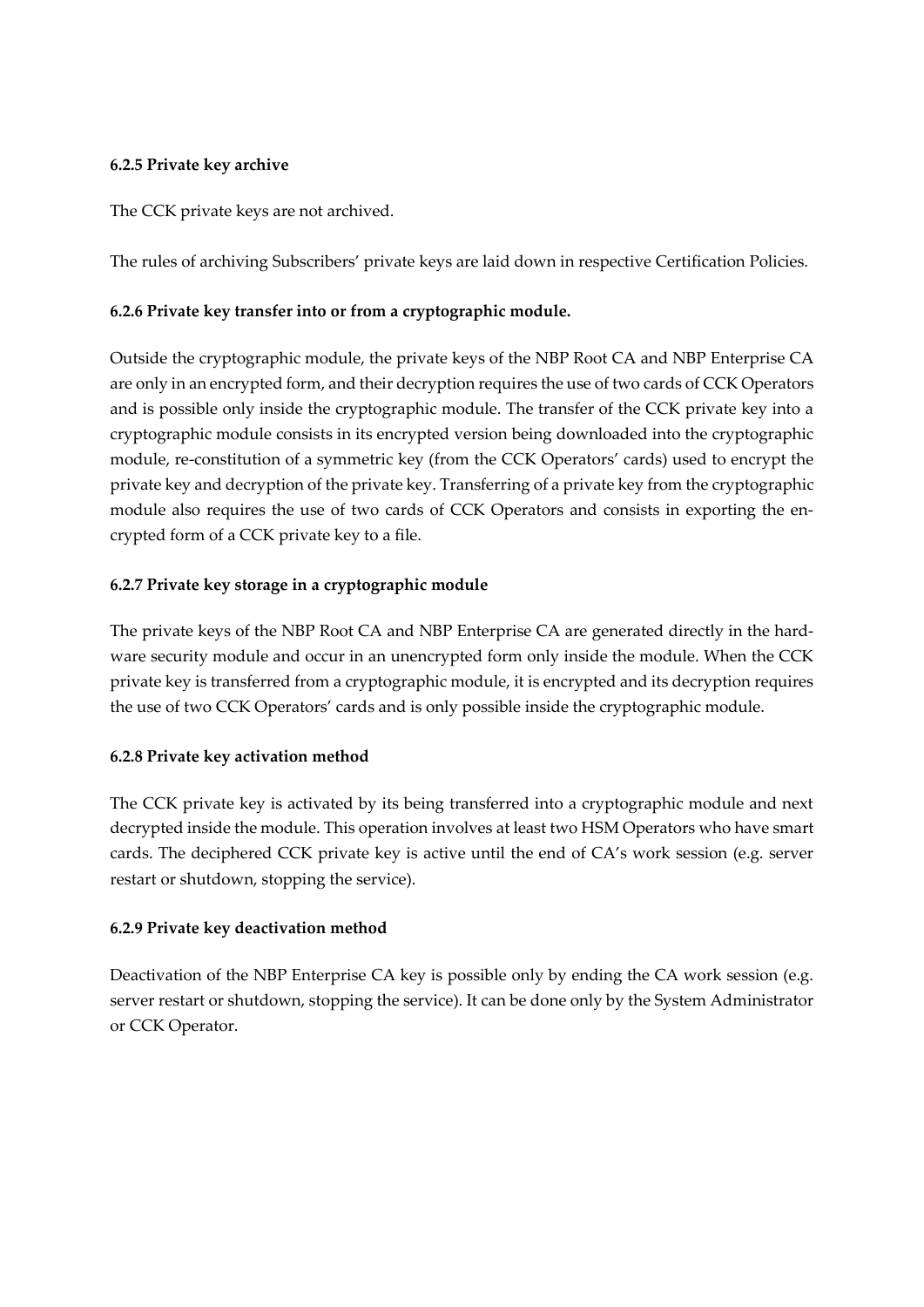#### **6.2.10 Private key destruction method**

A CCK private key is destroyed by its secure deletion from the cryptographic module and by deletion of files with encrypted key backup. This can be done via software attached to the module or by a "suicide button" which is in the module's front panel.

In accordance with the procedures, CCK cryptographic keys are destroyed not later than 3 months after the related certificate has expired (or has been revoked). The "suicide button" serves to immediately clear the module memory and is used in case of direct threat to the security of the CCK private key.

In addition, all data stored in the cryptographic module memory are deleted when the module is in transport, delivered to an external business (e.g. due to necessary repair work) or it is withdrawn from use.

## **6.2.11 Cryptographic module classification**

See 6.2.1.

## <span id="page-35-0"></span>**6.3 Other Aspects of Key Management**

#### **6.3.1 Public key archive**

Public keys are archived (as certificates), and archive copies are stored for at least 5 years.

#### **6.3.2 Usage periods for public and private keys**

The lifetime of the public key is specified in the Validity field of each public key certificate (see 7.1). The validity period of the private key is the same as that of the public key.

The table below presents the CCK usage periods:

#### **CCK keys usage periods:**

| Name of CCK              | Type of key    | <b>Usage period</b> |
|--------------------------|----------------|---------------------|
| <b>NBP Root CA</b>       | Public/private | 20 - 22 years       |
|                          |                |                     |
| <b>NBP Enterprise CA</b> | Public/private | 10 years            |
|                          |                |                     |
|                          |                |                     |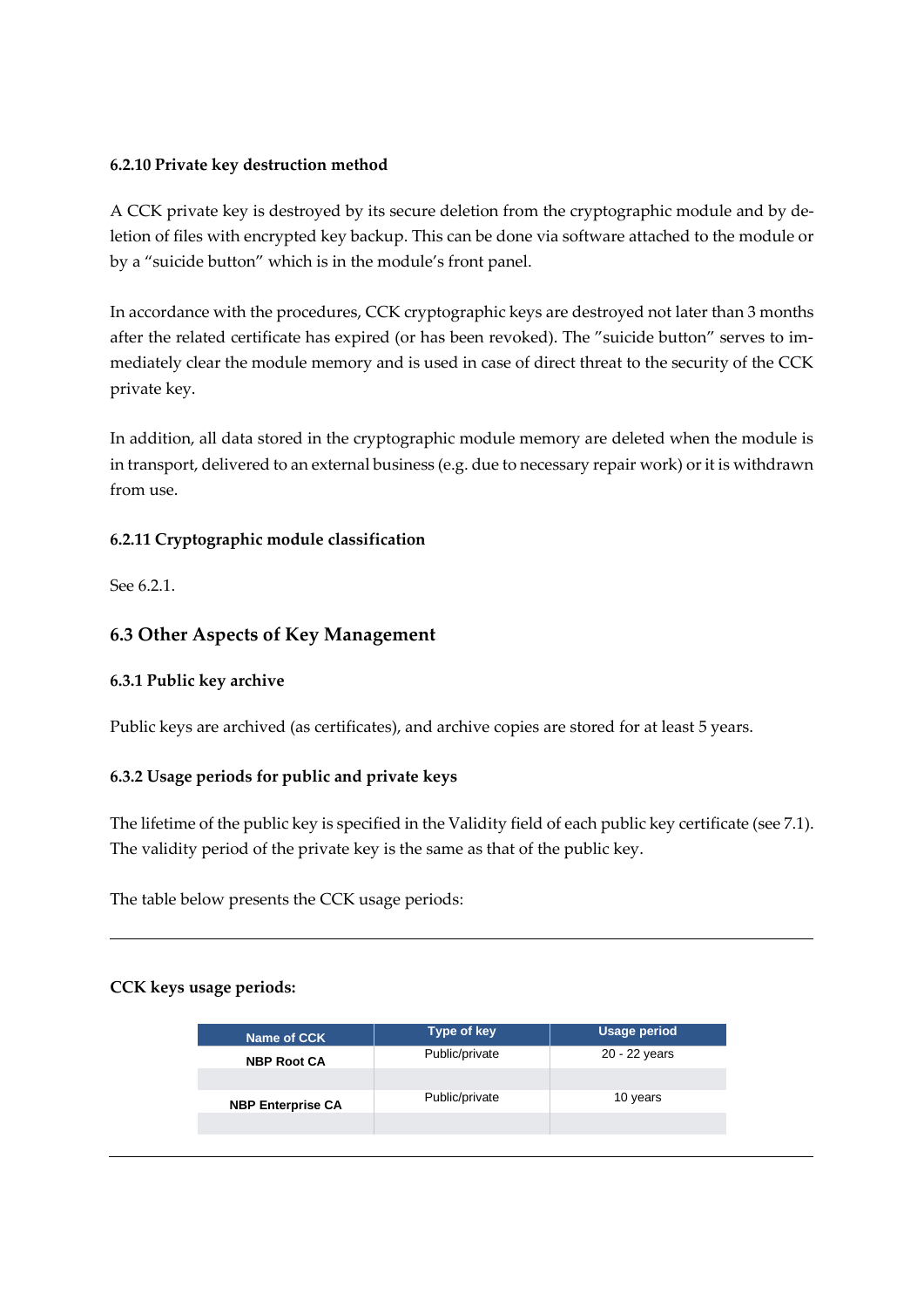The usage periods of Subscribers' keys are set out in Certification Policies.

## <span id="page-36-0"></span>**6.4 Activation Data**

Activation data are used for the activation of private keys of the PRU, CCK and Subscribers. They are mostly used for subject authentication and private key access control.

In the PKI NBP system, there are two types of activation data:

- passwords and PIN codes that secure Subscribers' private keys,
- smart cards with components of shared secret, which after installation in the system enable the reconstitution of the CCK private key.

## **6.4.1 Gen**e**ration and installation of activation data**

Data activating Subscriber's private key (password or PIN) are set by the PRU Operator at the time of generating a cryptographic key. When cryptographic keys are delivered to a Subscriber, s/he is informed by the PRU Operator that they should change the data and set them themselves.

Shared secrets used for the protection of the CCK private keys are generated in accordance with the requirements specified in Chapter 6.2, and are saved on smart cards assigned to HSM Operators. Smart cards are PIN protected.

## **6.4.2 Activation data protection**

Activation data in the form of passwords and PINs should be remembered (and not saved) by a Subscriber. If the need arises to save the data, this data carrier should not be stored together with the private key to which the data pertain. Smart cards used in the PKI NBP system are blocked after a PIN is entered erroneously 5 times. The card must be unblocked through the PRU.

Smart cards with components of a shared secret are stored by HSM Operators in facilities protected by an access control system. PIN codes protecting the cards are not stored at the same place as the cards.

Additionally, CCK private key activation requires the use of at least two cards assigned to HSM Operators, and in order to perform the activation the cryptographic module needs to be configured accordingly.

#### **6.4.3 Other activation data aspects**

Not applicable.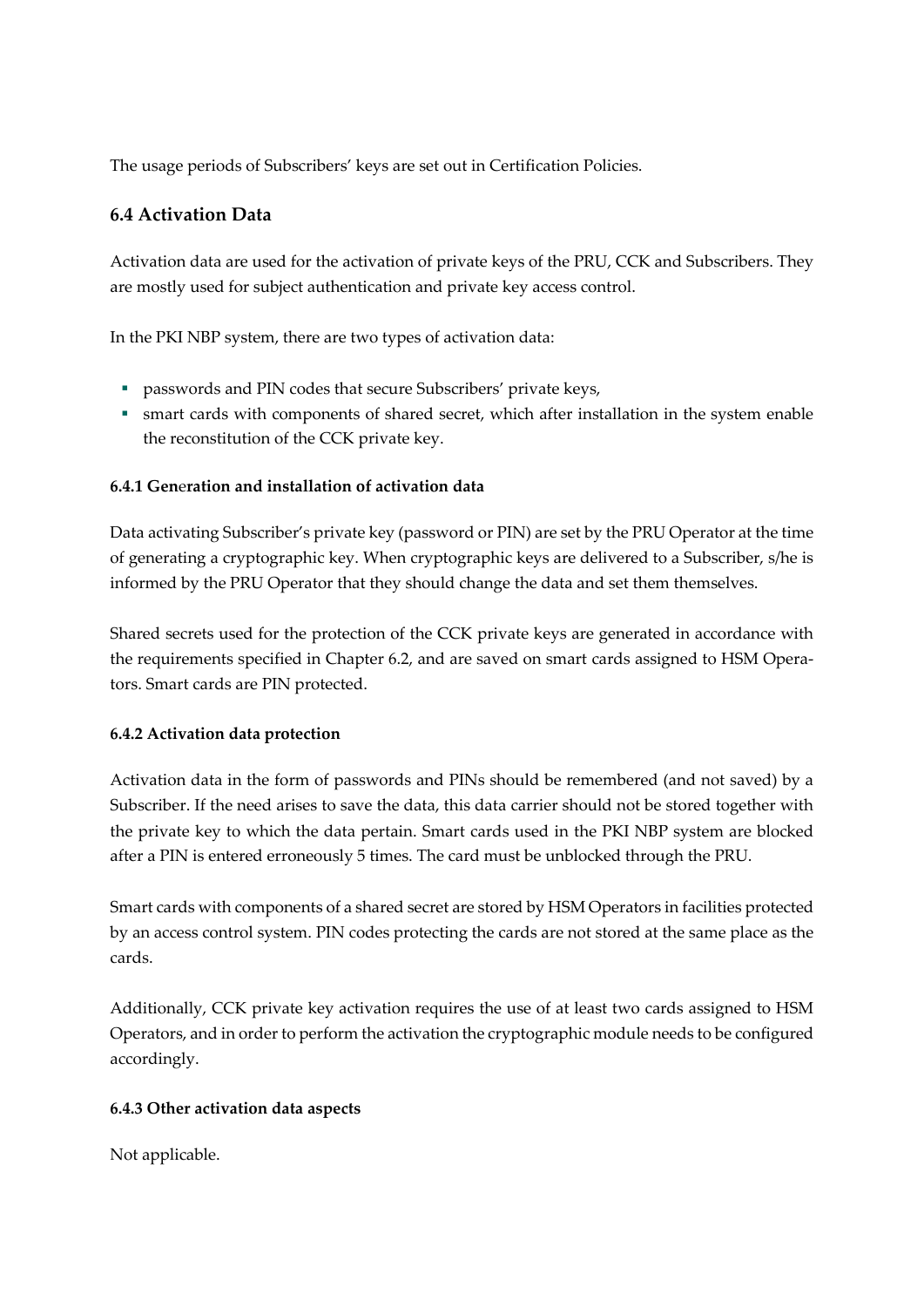## <span id="page-37-0"></span>**6.5 Computer System Security Controls**

Information related to control of computer systems security at NBP is subject to secrecy and can only be revealed to authorised persons. All elements of the PKI NBP system are protected in line with NBP internal regulations, including the provisions of the Security Policy at NBP. All components of the PKI NBP system, in particular, are subject to antivirus protection.

#### **6.5.1 Specific security technical requirements**

Information related to the technical requirements for computer systems' specific security at NBP is subject to secrecy and can only be revealed to authorised persons.

#### **6.5.2 Computer security evaluation**

Information related to evaluation of computer systems' security at NBP is subject to secrecy and can only be revealed to authorised persons.

## <span id="page-37-1"></span>**6.6 Life Cycle Security Controls**

Information related to the life cycle of computer systems technical security at NBP is subject to secrecy and can only be revealed to authorised persons.

#### **6.6.1 System development controls**

The PKI NBP system is monitored on an on-going basis by the System Security Inspector (IBS). Prior to implementation of any changes into the system, they are consulted with the IBS, and tests (including security tests) are carried out. After the changes are implemented, the system documentation is updated.

#### **6.6.2 Security management controls**

In accordance with the NBP internal regulations.

#### **6.6.3 Life cycle security controls**

This Statement does not stipulate any requirements in this respect.

## <span id="page-37-2"></span>**6.7 Network Security Controls**

Information related to computer network security controls at NBP is subject to secrecy and can only be revealed to authorised persons.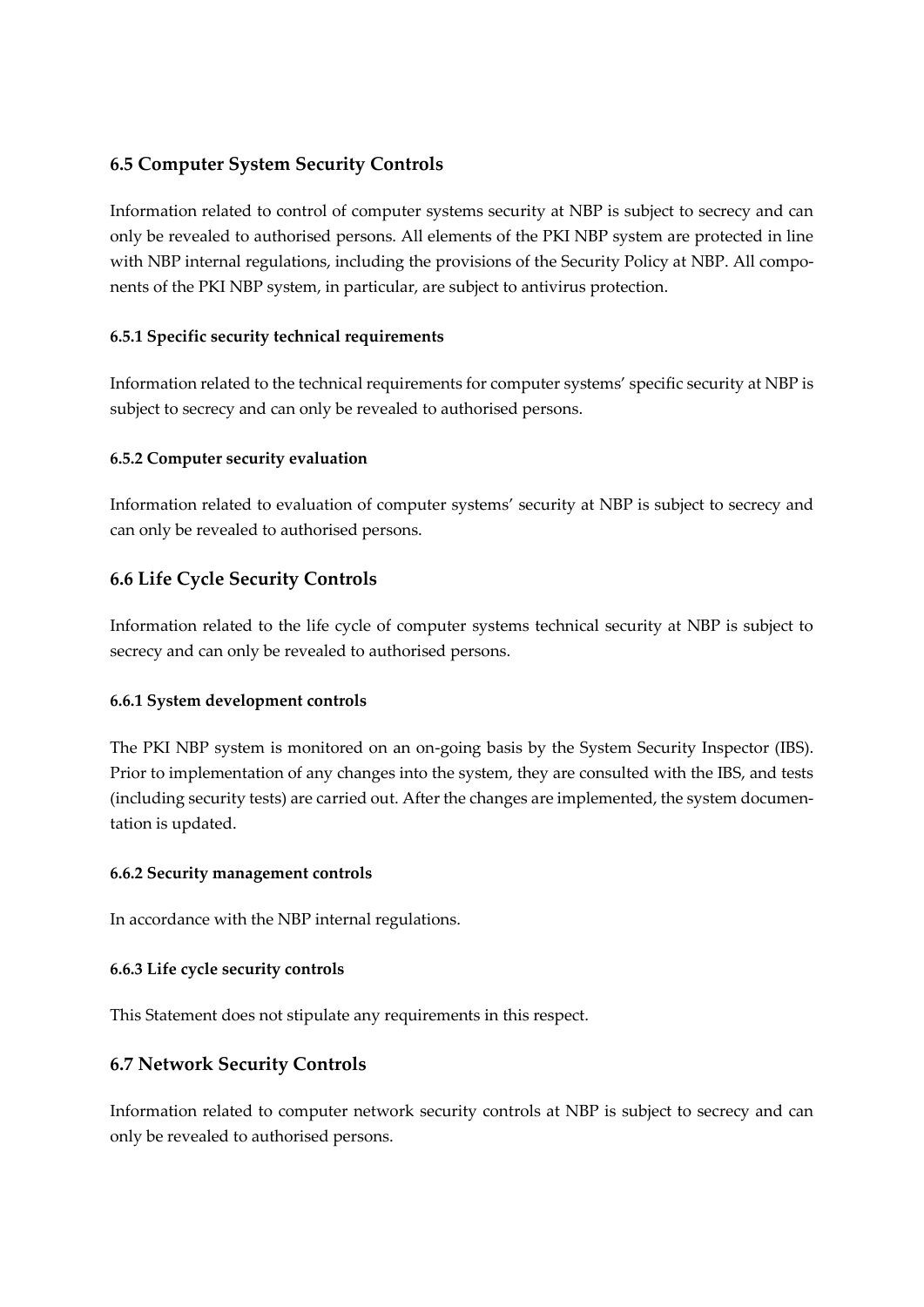## <span id="page-38-0"></span>**6.8 Time stamping**

Not applicable.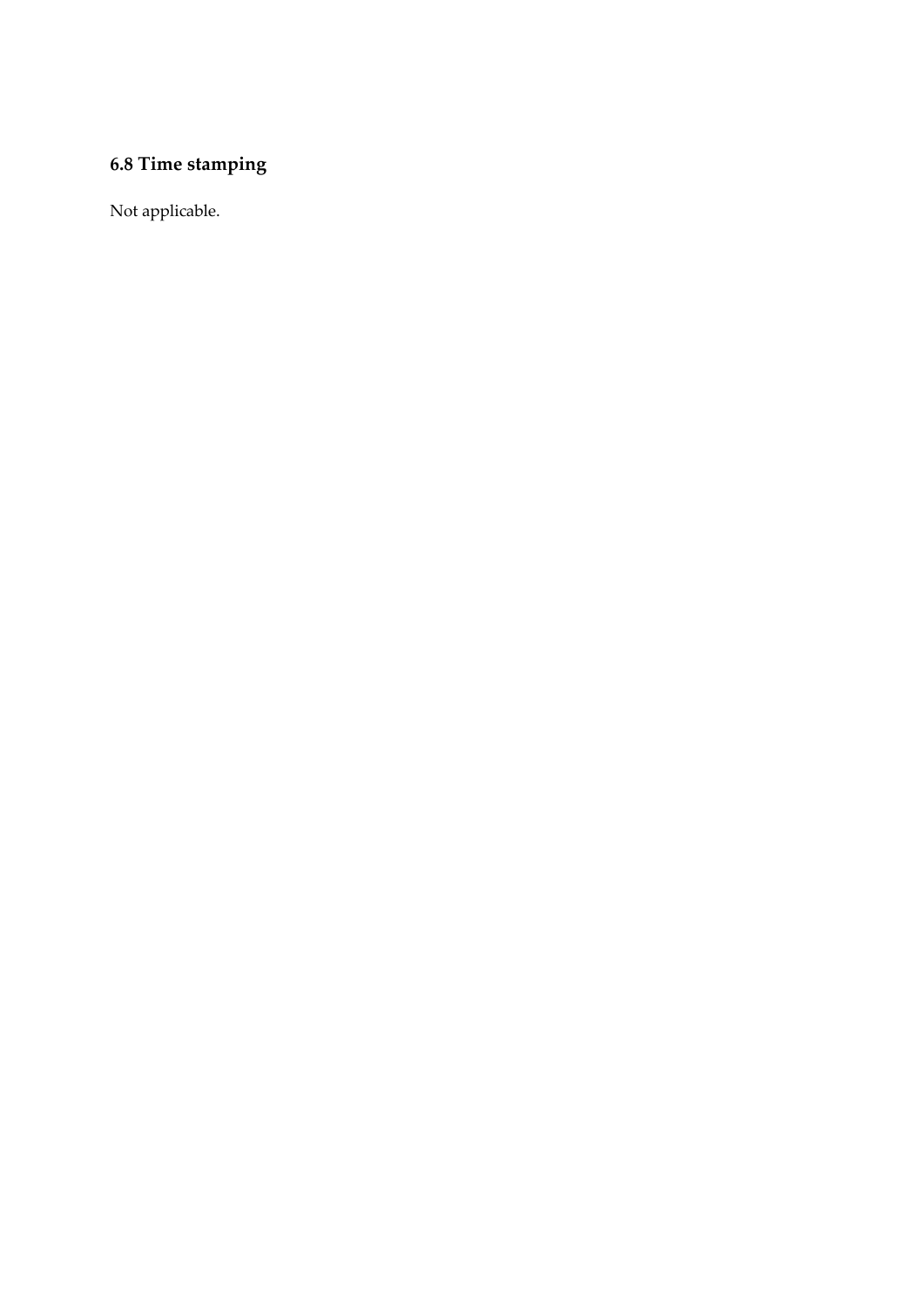## <span id="page-39-0"></span>**7. Certificate and CRL Profiles**

Profiles of certificates and CRLs comply with the formats laid down by ITU-T X.509 v3 standard.

## <span id="page-39-1"></span>**7.1 Certificate Profile**

In compliance with X.509 v.3 standard, a certificate is a sequence of three fields, of which the first one contains certificate content (tbsCertificate), the second one – information on the type of algorithm used for signing the certificate (signatureAlgorithm), and the third one – a digital signature, entered on the certificate by the CCK (signatureValue).

The content of the certificate contains values of main fields and extensions (standardized, specified by the norm, and private ones, specified by a certification authority).

- In the PKI NBP system, certificates contain the following main fields:
- **•** Version: the third version  $(X.509 \text{ v}^3)$  of certificate format,
- **•** Serial Number: certificate serial number,
- **EXECUTE:** Signature Algorithm: identifier of the algorithm used by the CCK,
- **•** Issuer: CCK distinguished name,
- Validity Period: the certificate validity date specified by the commencement (not before) and end (not after) dates,
- Subject: subscriber's distinguished name,
- Public Key: value of the public key and algorithm identifier,
- Signature: s signature generated and encoded pursuant to the RFC 5280 standard.

## **Field values of certificates issued in the PKI NBP system are assigned in accordance with the table below:**

| <b>Name of Field</b>        | <b>Field Content</b>                         |                                    |
|-----------------------------|----------------------------------------------|------------------------------------|
| <b>Version</b>              | V3                                           |                                    |
| <b>Serial Number</b>        | Unique certificate serial number within CCK  |                                    |
| Signature<br>Algo-<br>rithm | SHA1RSA <sup>2</sup> /Sha256RSA <sup>3</sup> |                                    |
| <b>Issuer</b>               | Common name (CN)                             | NBP Root CA /<br>NBP Enterprise CA |
|                             | Organisational Unit (OU)                     | Centrum Certyfikacji Kluczy NBP    |
|                             | Organisation (O)                             | Narodowy Bank Polski               |

<sup>2</sup> For certificates issued before 10.10.2016.

<sup>3</sup> For certificates issued after 10.10.2016.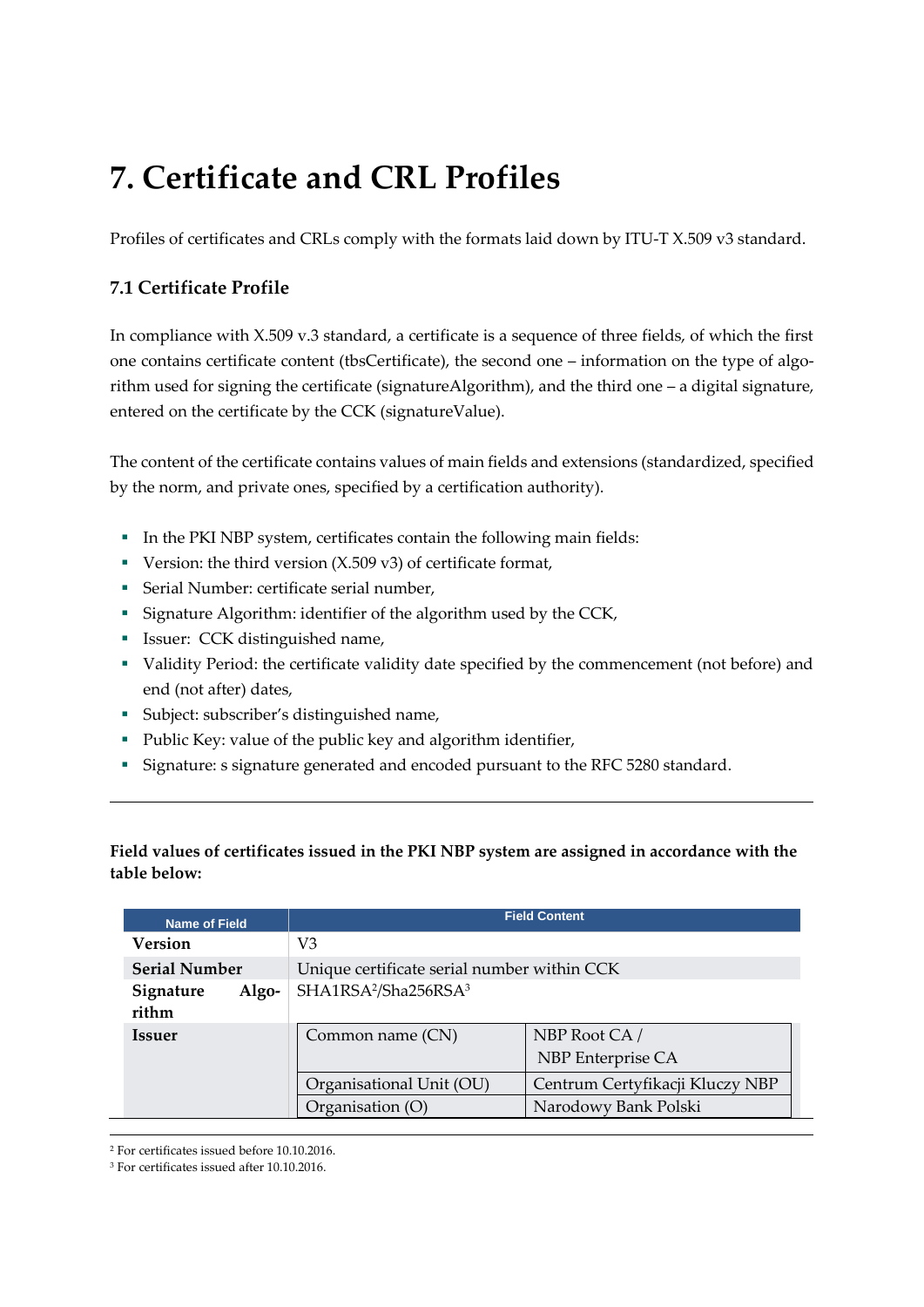|                   | Locality (L)                                                                                                                                                                        | Warszawa |
|-------------------|-------------------------------------------------------------------------------------------------------------------------------------------------------------------------------------|----------|
|                   | Country $(C)$                                                                                                                                                                       | PL       |
| Not before        | Universal Time Coordinated based                                                                                                                                                    |          |
| Not after         | Universal Time Coordinated based                                                                                                                                                    |          |
| Subject           | Subscriber's distinguished name compliant with X.501 requirements.<br>Detailed information regarding the content of this field is contained<br>is a respective Certification Policy |          |
| <b>Public Key</b> | Field is encoded in compliance with RFC 5280 and contains infor-<br>mation on the RSA public key (key identifier, size and value)                                                   |          |
| Signature         | A certificate signature generated and encoded in compliance with<br>RFC 5280 requirements                                                                                           |          |

#### **7.1.1 Version number**

All certificates issued in the PKI NBP system comply with X.509 v3.

#### **7.1.2 Certificate extensions**

An extension in a certificate may be classified as critical or non-critical. If an extension is defined as critical, the application supporting certificate usage must reject every certificate containing an unrecognized critical extension. On the other hand, extensions defined as non-critical may be omitted.

Certificates issued in the PKI NBP system have the following extensions:

- KeyUsage,
- Extended Key Usage,
- **•** Subject Key Identifier,
- **•** Authority Key Identifier,
- Certificate Template Information (or "Certificate Template"),
- **CRL Distribution Points,**
- Authority Information Access,
- **•** Application Policies,
- **Subject Alternative Name,**
- Basic Constraints (selected certificates only),

Depending on a certificate template, extensions may be critical. Detailed information is presented in respective Certification Policies.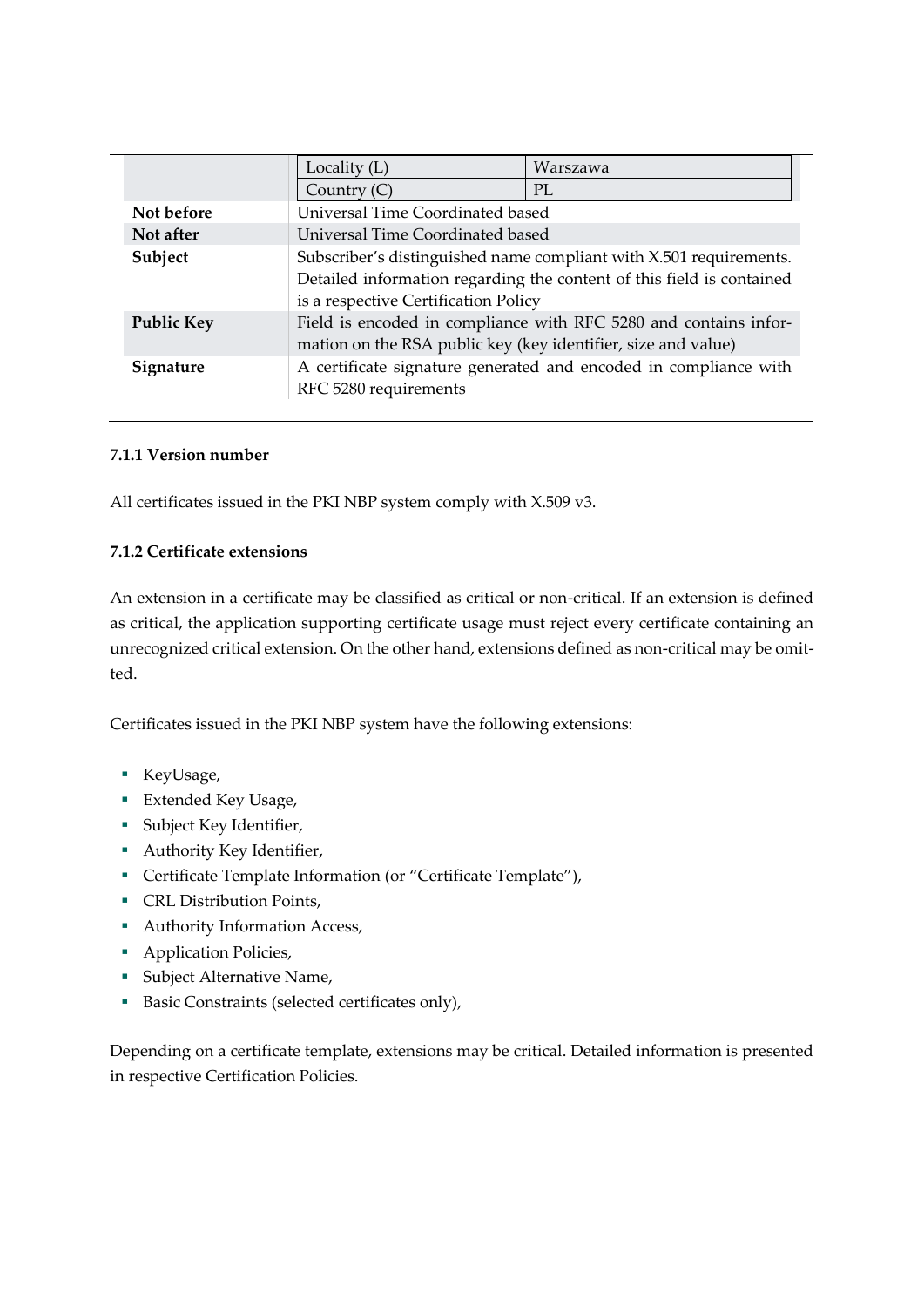#### **7.1.3 Algorithm Object Identifiers**

The field contains a cryptographic algorithm identifier which describes the algorithm used by a certification authority to place a digital signature on a certificate.

In the certificates issued in the PKI NBP system, the field has the following value:

## **sha256RSA OBJECT IDENTIFIER ::= {iso(1) member-body(2) us(840) rsadsi(113549) pkcs(1) pkcs-1(1) 11}**

#### **7.1.4 Name formats**

In accordance with a respective Certification Policy.

#### **7.1.5 Name constraints**

In accordance with a respective Certification Policy.

#### **7.1.6 Certification Policy Object Identifiers**

In accordance with a respective Certification Policy.

Certification Policies in the PKI NBP system have identifiers that start with 1.3.6.1.4.1.31995.1.

## **7.1.7 Use of the "PolicyConstraints" extension**

Not applicable.

## **7.1.8 Syntax and semantics of the "PolicyQualifier"**

"Application rules" extension contained in a certificate includes the URL address indicating the Certification Practice Statement and Certification Policy that governs the certificate.

#### **7.1.9 Processing semantics for the critical "CertificatePolicy" extension**

To secure the highest compatibility, the "Application rules" extension is non-critical.

## <span id="page-41-0"></span>**7.2 CRL Profile**

CRL consists of three fields. The first field (tbsCertList) contains information on revoked certificates, the second one (signatureAlgorithm) – information on the type of algorithm used for signing the list, and the third one (signatureValue) – a digital signature placed on a CRL by the CCK.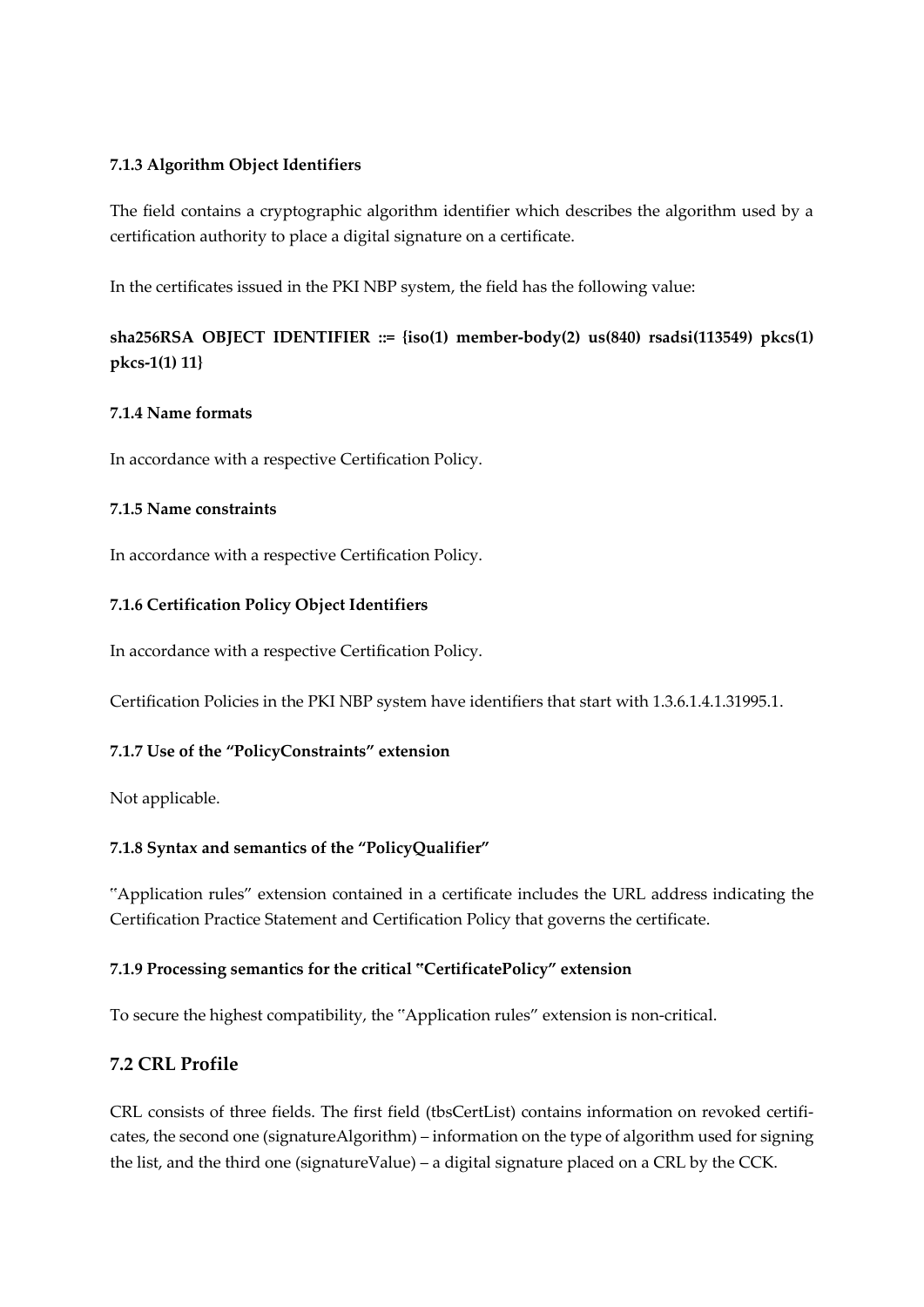Text field tbsCertList is a sequence of mandatory and optional fields. Mandatory fields denote a CRL issuer, whereas optional ones contain information on revoked certificates and CRL extensions.

The table below presents principal fields with a description and CRL extensions:

| <b>Name of field</b>                |                                                                                                                      | <b>Contents</b>                                                                |
|-------------------------------------|----------------------------------------------------------------------------------------------------------------------|--------------------------------------------------------------------------------|
| <b>Version</b>                      | V <sub>2</sub>                                                                                                       |                                                                                |
| <b>Issuer</b>                       | Common name (CN)                                                                                                     | NBP Root CA /<br>NBP Enterprise CA                                             |
|                                     | Organisational Unit (OU)                                                                                             | Centrum Certyfikacji Kluczy NBP                                                |
|                                     | Organisation (O)                                                                                                     | Narodowy Bank Polski                                                           |
|                                     | Locality (L)                                                                                                         | Warszawa                                                                       |
|                                     | Country (C)                                                                                                          | PL                                                                             |
| <b>Effective date</b>               | Universal Time Coordinated based                                                                                     |                                                                                |
| <b>Next Update</b>                  | <b>Universal Time Coordinated based</b>                                                                              |                                                                                |
| <b>Revoked</b><br>Certifi-<br>cates | Serial number                                                                                                        | Unique certificate serial number<br>within CCK                                 |
|                                     | Revocation date                                                                                                      | Primary time in UTC (Universal<br>Coordinate Time)                             |
|                                     | <b>CRL Reason Code</b>                                                                                               | Additional information on the<br>cause of revocation $(*)$ – optional<br>field |
| Algo-<br>Signature<br>rithm         | Sha256RSA                                                                                                            |                                                                                |
| Authority<br>Key<br>Identifier      | Field encoded pursuant to RFC 5280, containing RSA key identifier used<br>for authorising a signature under the list |                                                                                |
| <b>CA Version</b>                   |                                                                                                                      | Numerical field. Its value is increased any time a private key of the CCK      |
|                                     | issuing the list is changed.                                                                                         |                                                                                |
| <b>CRL Number</b>                   | Subsequent number of the CRL                                                                                         |                                                                                |
| <b>Next CRL Publish</b>             | Primary time in UTC (Universal Coordinate Time)                                                                      |                                                                                |
| Signature                           | 5280 requirements                                                                                                    | Signature under CRL generated and encoded in compliance with RFC               |

(\*) – The "Reason Code" field may contain the following entries:

- Key compromise (1)
- CA compromise (2)
- Affiliation changed (3)
- Superseded (4)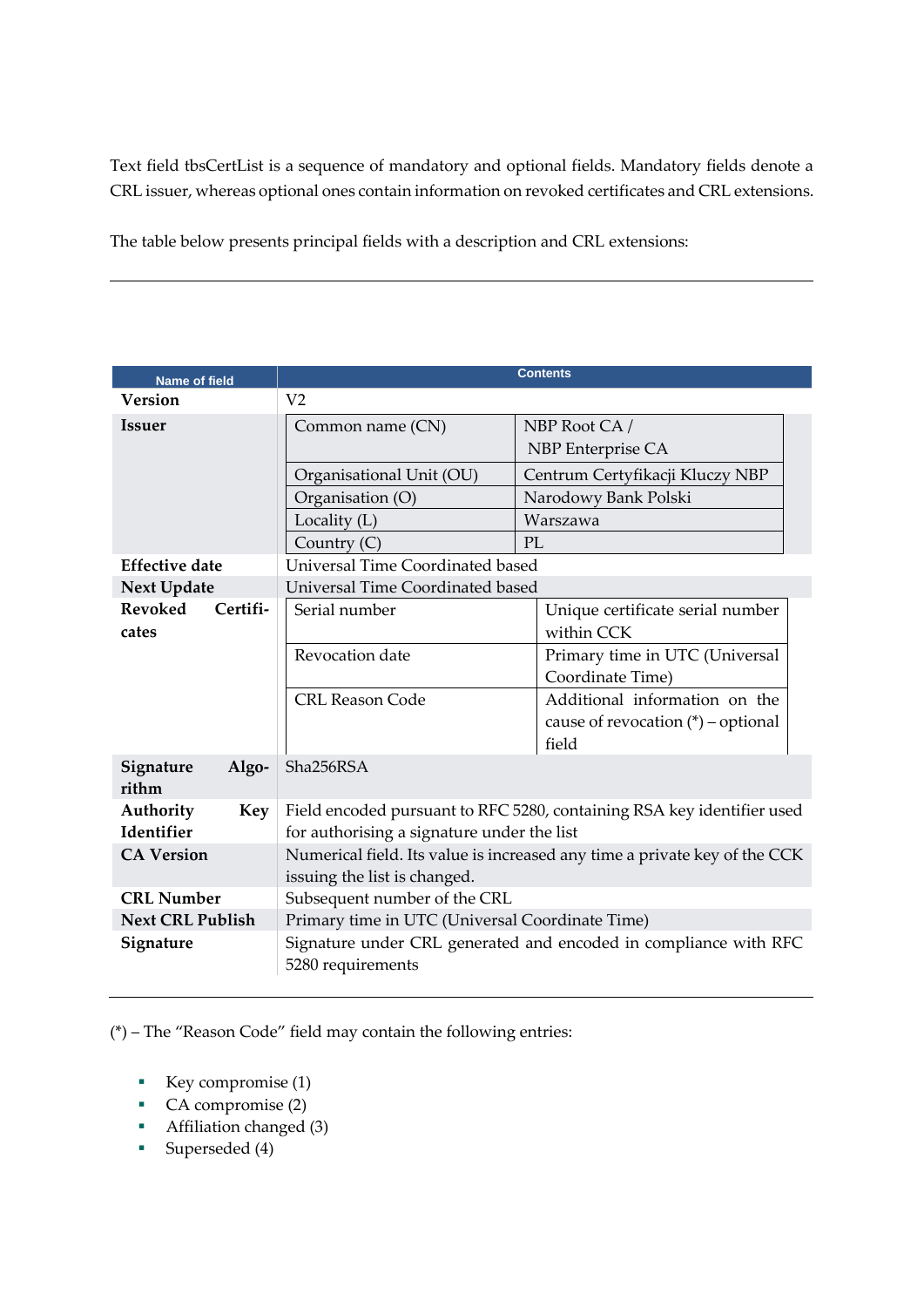- Cessation of operation (5)
- Certificate hold (6)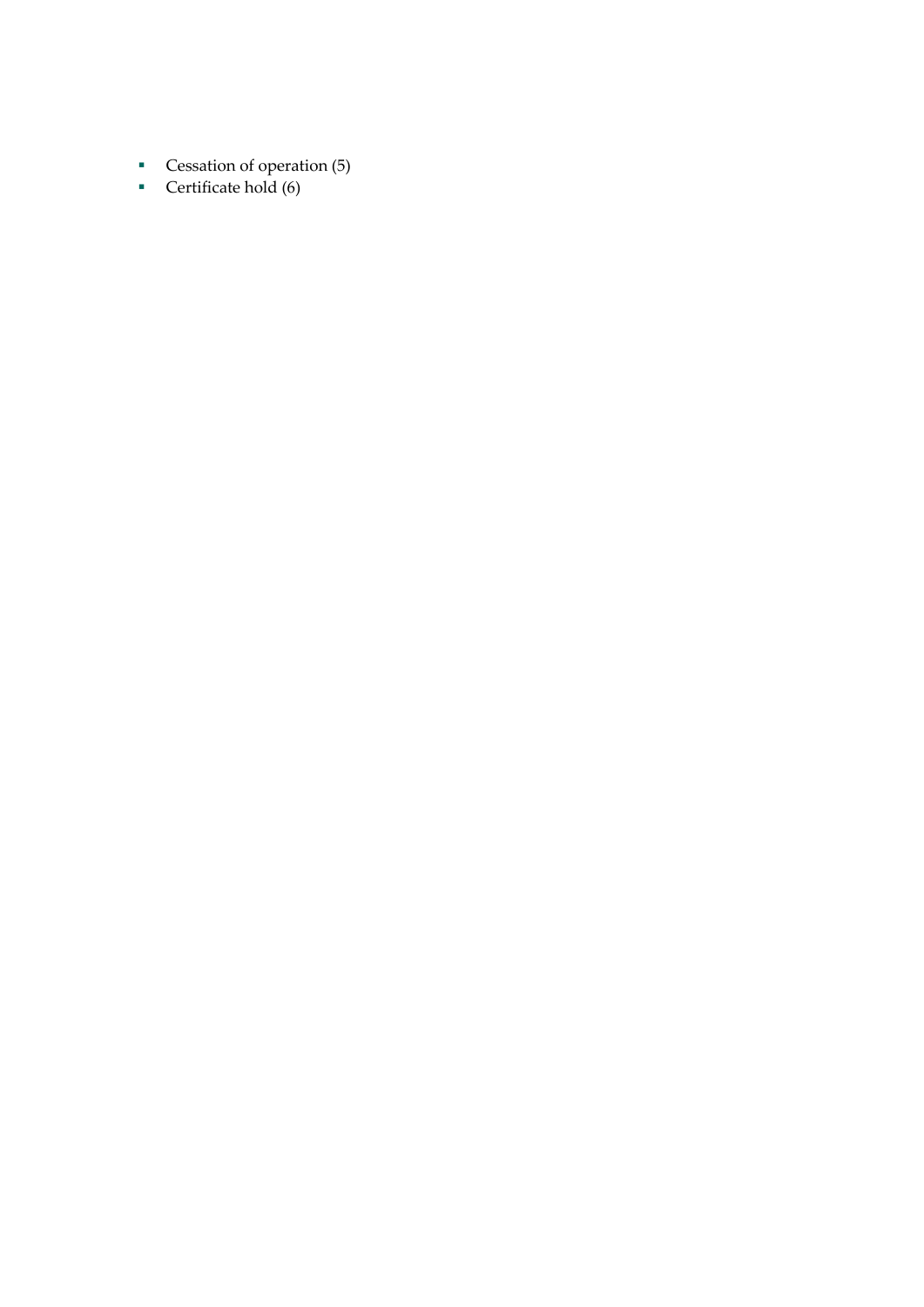## <span id="page-44-0"></span>**8. Compliance Audit and Other Assessment**

## <span id="page-44-1"></span>**8.1 Frequency or Circumstances of Assessment**

The PKI NBP system is subject to periodical internal or external audit, carried out at least every 3 years. Additionally, a risk analysis of the PKI NBP system is performed with a frequency defined in separate regulations. The risk analysis aims to assess the level of risk of system security. The risk analysis is carried out in compliance with the methodology in force at NBP.

## <span id="page-44-2"></span>**8.2 Identity/Qualifications of the Auditor**

Auditors must have knowledge and qualifications in the PKI.

## <span id="page-44-3"></span>**8.3 Relationship between the Assessor and the Entity Being Assessed**

An Internal Audit Department Auditor is an NBP employee and s/he audits a system managed at another department. An external auditor is by no means associated with the PKI NBP system.

## <span id="page-44-4"></span>**8.4 Aspects Covered by Controls**

The aim and scope of the audit work are specified in accordance with the laws in force at NBP and may, in particular, include: the operation of the system, compliance of the services provided with the Certification Practice Statement and Certification Policies, and compliance of actions with the laws in force.

## <span id="page-44-5"></span>**8.5 Actions Taken as a Result of Deficiencies Found during an Audit**

In accordance with the laws in force at NBP.

## <span id="page-44-6"></span>**8.6 Notification of the Results**

In accordance with the laws in force at NBP.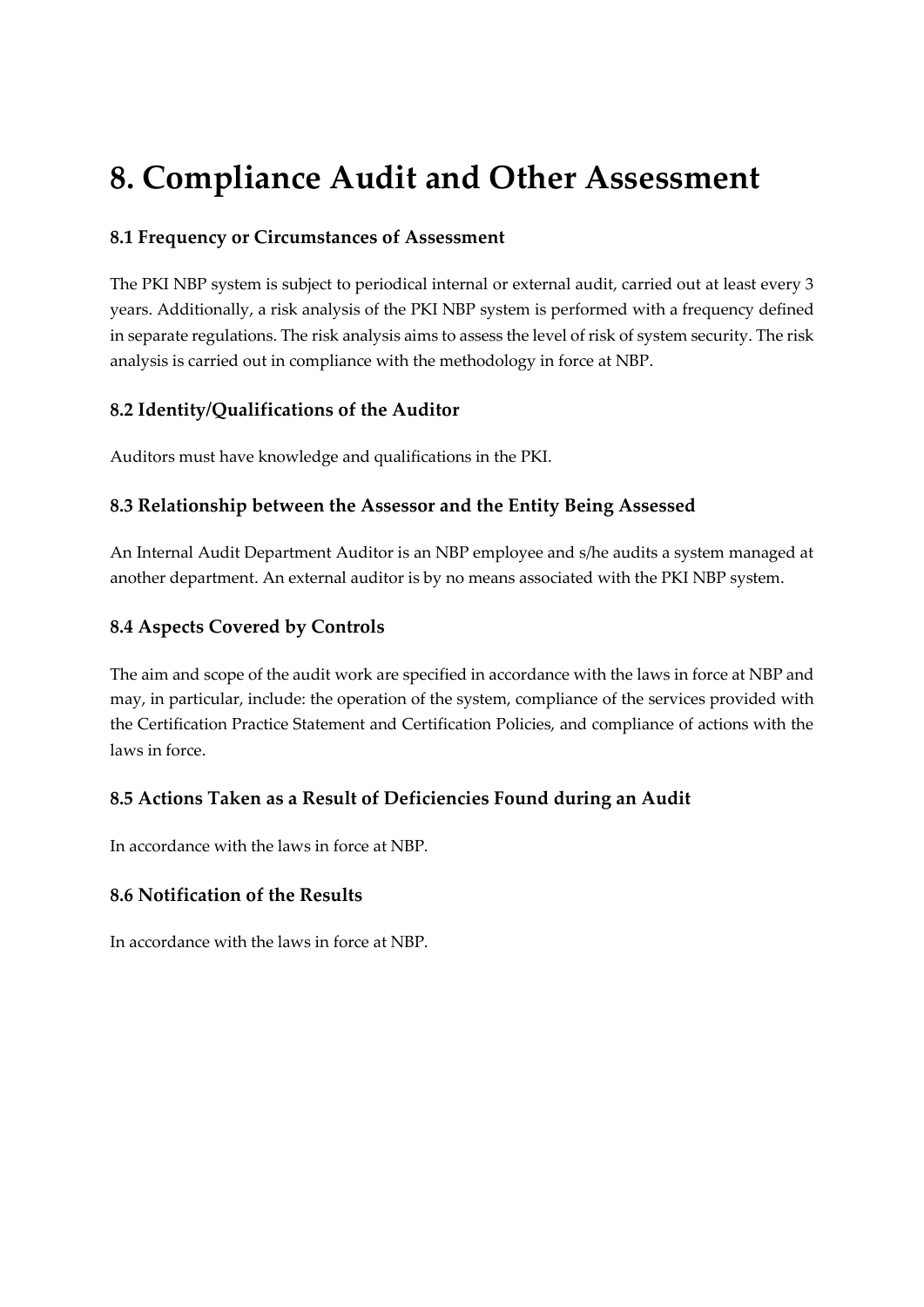## <span id="page-45-0"></span>**9. Other Business and Legal Matters**

## <span id="page-45-1"></span>**9.1 Fees**

NBP charges no fees for the issue of cryptographic keys or certificates, granting access to the repository on the www.pki.nbp.pl/pki website, or for providing an OCSP service.

## <span id="page-45-2"></span>**9.2 Financial Responsibility**

The provision by NBP of trust services under the PKI NBP system does not require NBP to conclude a liability insurance contract against damage to the users of trust services incurred during the provision of trust services, unless the parties agree otherwise or such an obligation arises from generally applicable laws.

In the event of a damage, the NBP is liable for damages caused to subscribers, including financial damages, arising during the period of providing trust services on the terms resulting from generally applicable regulations, unless the parties agree otherwise.

## <span id="page-45-3"></span>**9.3 Confidentiality of Business Information**

NBP guarantees that all information compiled for the purposes of the PKI NBP system is stored and processed pursuant to the applicable legal regulations.

Information restricted as business secrets of entities with which NBP has concluded a contract under the PKI NBP system is also protected.

## **9.3.1 Scope of confidential information**

Any information related to trust services rendered by NBP in the PKI NBP system that has not been marked Public is treated as a business secret.

Information pertaining directly to the activities of CCK and PRU (including private keys, technical documentation, systemic and emergency procedures), is protected under the Act on Trust Services.

#### **9.3.2 Non-confidential information**

Information related to the trust services rendered by NBP under the PKI NBP system includes:

- **Certification Practice Statement,**
- **Certification Policies.**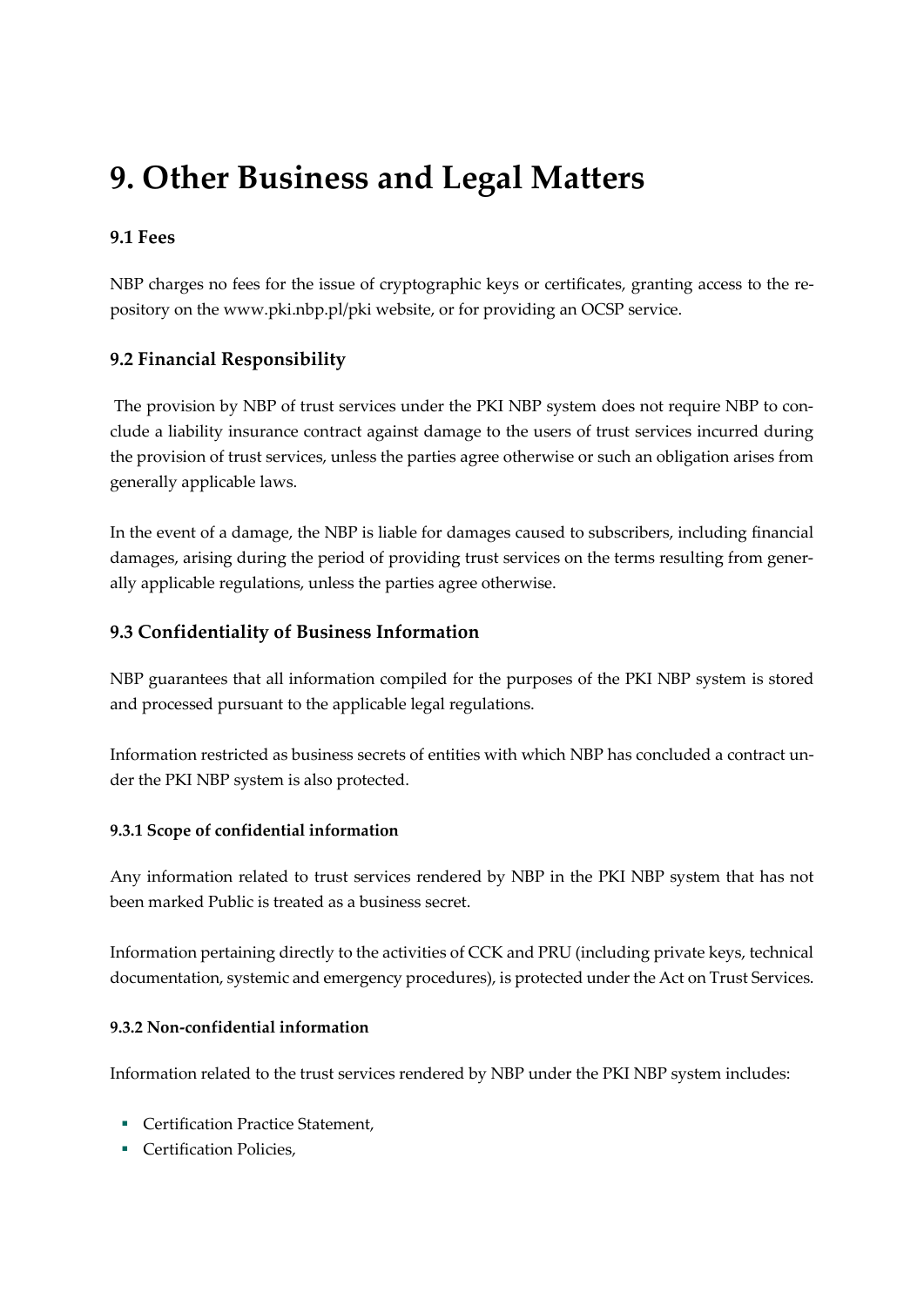- CCK Certificates.
- PRU and CCK contact data,
- CRL published in a repository.

### **9.3.3 Duty to maintain professional secrecy**

All NBP employees performing tasks related to the provision of certification services are obliged to keep secret the information referred to in Chapter 9.3.1. As regards external entity staff performing tasks commissioned by NBP, the obligation to keep the information secret is governed by the agreements concluded by those entities with NBP.

## <span id="page-46-0"></span>**9.4 Representations and Warranties**

The Chapter presents all obligations the parties to this Certification Practice Statement, i.e. CCK, PRU, Subscribers and Relying Parties are subject to.

## **9.4.1 Obligations of CCK**

Within the framework of services it renders in the PKI NBP system, the CCK Operator is obliged  $f$ <sup>o</sup>:

- observe the provisions of this Certification Practice Statement and of Certification Policies,
- **•** protect CCK private keys and ensure security of the generation of Subscribers' cryptographic keys,
- generate and manage certificates pursuant to x.509 v3 standard,
- publish, without undue delay, generated CCK certificates in the repository referred to in Chapter 2.1,
- revoke certificates in accordance with the provisions of Chapter 4.9,
- publish, without undue delay, CRLs in the repository referred to in Chapter 2.1,
- **Ensure accessibility of most recent CRLs, CCK certificates, Certification Practice Statement and** Certification Policies in the repository referred to in Chapter 2.1,
- provide trust services in conformity with the provisions of law and in line with the approved PKI NBP procedures,
- ensure that any action related to trust services provided in the PKN NBP system is conducted by authorised persons only,
- electronically store and archive documents and data directly related to the provision of trust services in a manner that ensures security of the data and documents.

#### **9.4.2 Obligations of PRU**

As part of the services provided within the PKI NBP system, the PRU Operator is obliged to: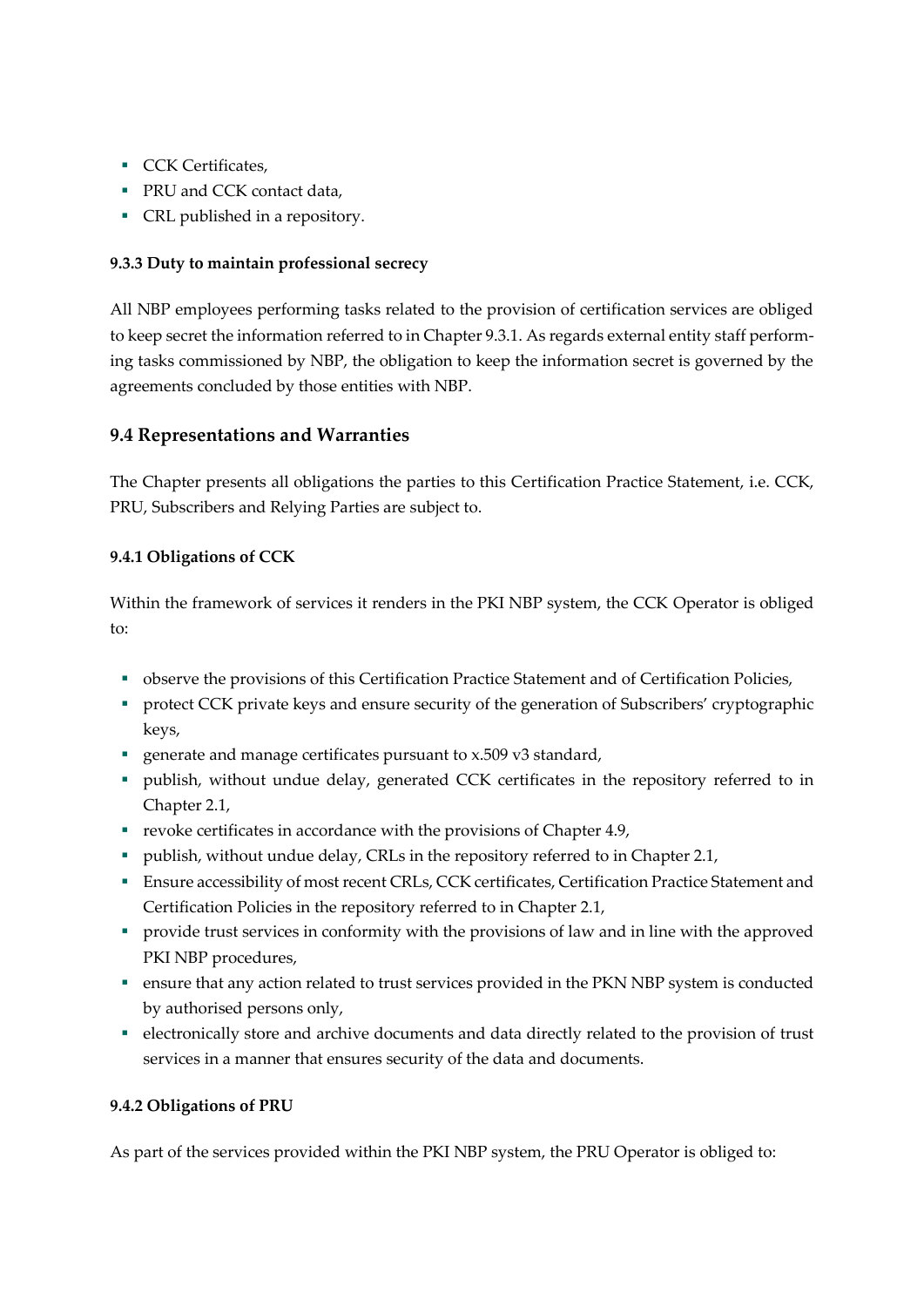- **•** observe the provisions of this Certification Practice Statement and Certification Policies,
- ensure that requests submitted to the CCK contain true data of a Subscriber and are free from error,
- notify CCK on an on-going basis of any problems found in the PKI NBP,
- electronically store and archive documents and data directly related to the provision of trust services in a manner that ensures security of the data and documents,
- carry out Subscriber verification in line with the provisions of a Certification Policy and the PKI NBP system procedures,
- cooperate with a Subscriber in the process of cryptographic key generation only after a correct verification of the Subscriber.

#### **9.4.3 Obligations of Subscribers**

A Subscriber is obliged to:

- **•** provide all data required for the issue of a certificate in the PKI NBP system and confirm their veracity,
- **•** immediately notify the PRU on any change to the above mentioned data,
- abide by the provisions of this Certification Practice Statement an respective Certification Policies,
- ensure due protection of his/her private key and key activation data,
- use the cryptographic keys and certificates of the PKI NBP system only in the scope defined in the certificate (KeyUsage and ExtKeyUsage fields),
- **·** immediately request revocation of a certificate in case of compromise of its corresponding key.

#### **9.4.4 Obligations of the Relying Party**

A Relying Party which uses PKI NBP system certificates is obliged to:

- rely on the certificates only in the scope delineated in the certificate (KeyUsage and ExtKeyUsage fields),
- carry out a full verification of a Subscriber certificate before using it,
- notify the PRU or a CCK of any instance of the certificate being used by an unauthorised person or in an unintended manner.

## <span id="page-47-0"></span>**9.5 NBP Liability Exemption**

Issuance of a certificate in the PKI NBP system does not make NBP an agent, trustee or representative of the Subscriber for whom the certificate was issued.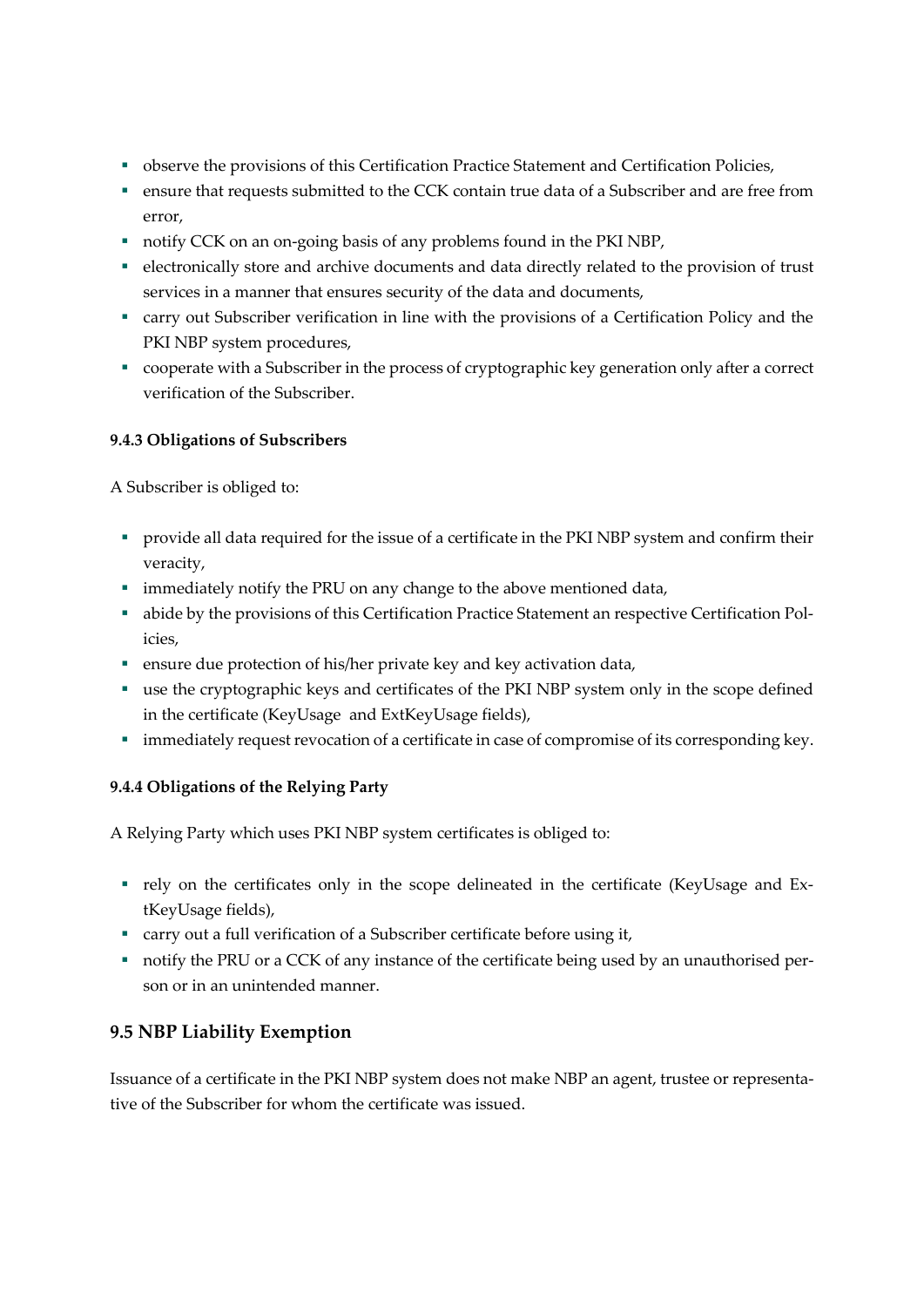## <span id="page-48-0"></span>**9.6 Limitations of Liability**

NBP shall bear no responsibility for the performance by a Relying Party of a correct and diligent verification of each signature and/or certificate which the Relying Party intends to rely on.

The Relying Party shall be held exclusively liable for relying on a signature or a certificate the verification of which has been incomplete or negative.

NBP shall bear no responsibility for the Subscriber's use of cryptographic keys and certificates not in accordance with their intended purpose laid down in this Statement or respective Certification Policies.

In its capacity as the PKI NBP system owner, NBP shall bear no liability or responsibility for the content of documents (or other data) signed or encrypted with the use of cryptographic keys and certificates generated in this system.

## <span id="page-48-1"></span>**9.7 Intellectual property rights**

NBP holds exlusive proprietory copyrights to this Certification Practice Statement (CPS). NBP permits the use (including copying and printing) solely by Subscribers and the relying Parties and only in relation with the activities performed by these entities on behalf of or in co-operation with NBP.

## <span id="page-48-2"></span>**9.8 Indemnities**

Not applicable.

## <span id="page-48-3"></span>**9.9 Transitional provisions and the period of validity of the Certification Practice Statement**

See Chapter 1.5.3.

## <span id="page-48-4"></span>**9.11 Specification of the mode and addresses for written correspondence**

All written correspondence related to the functioning of the PKI NBP system should be delivered to the address indicated in Chapter 1.5.2.

## <span id="page-48-5"></span>**9.12 Changes to the Certification Practice Statement**

See Chapter 1.5.3.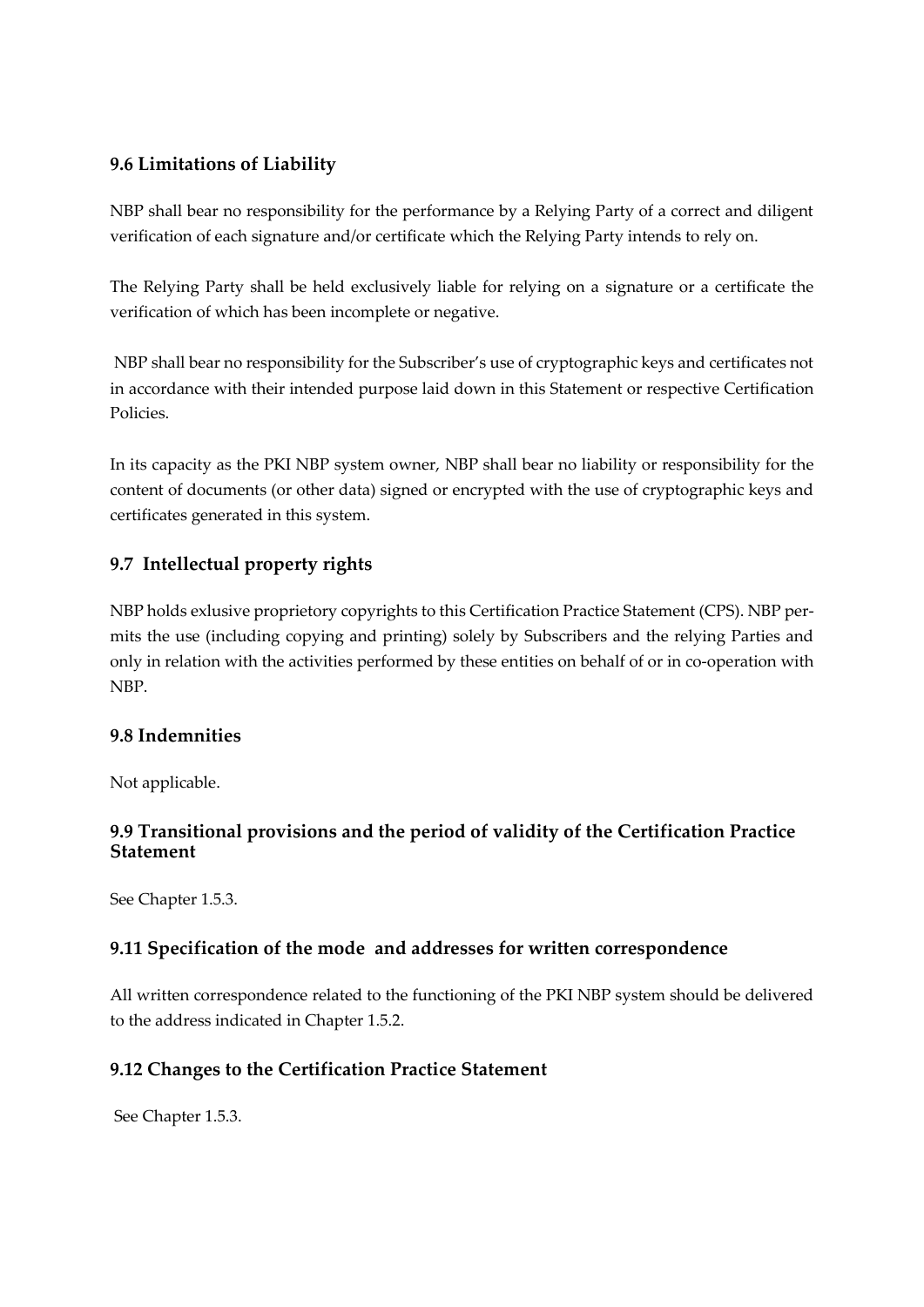## <span id="page-49-0"></span>**9.13 Settlement of disputes**

All claims and complaints regarding the functioning of the PKI NBP system should be sent to the address indicated in Chapter 1.5.2.

## <span id="page-49-1"></span>**9.14 Interpretation and enforcement of laws**

The functioning of the PKI NBP system is in compliance with the law in force in the Republic of Poland as well as the internal provisions of NBP.

Should any provision of this CPS be deemed invalid or unenforceable, the validity and enforceability of the remaining provisions should not in any way be affected thereby. Each provision of this CPS concerning limitation of liability is binding and shall be interpreted as separate from other provisions.

## <span id="page-49-2"></span>**9.15 Legal basis**

See Chapter 9.14 and Chapter 1.5.3.

## <span id="page-49-3"></span>**9.16 Miscellaneous**

Not applicable.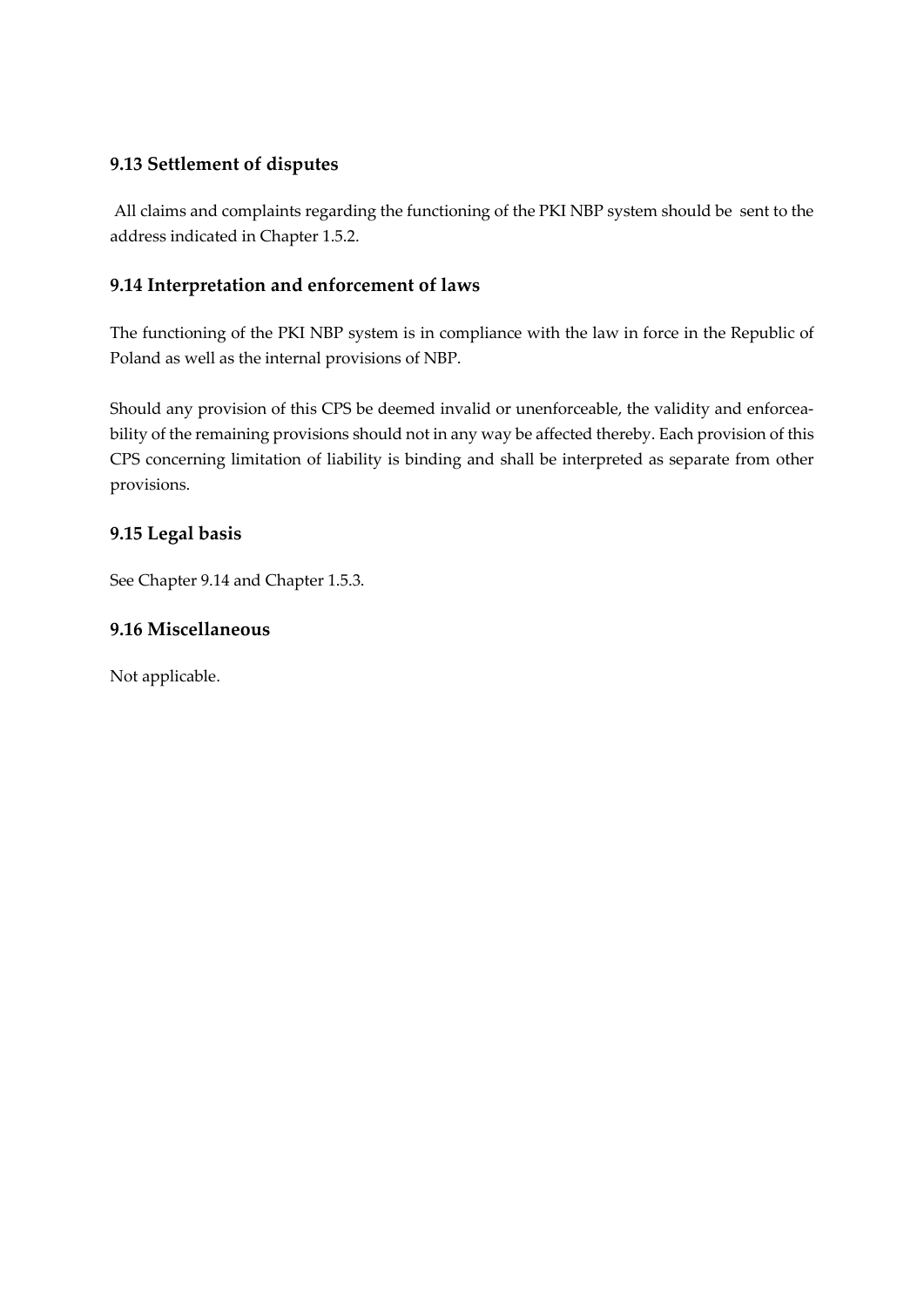## <span id="page-50-0"></span>**10. Personal Data Protection**

In the PKI NBP system, personal data are processed both on paper and in an electronic form and are protected in accordance with the applicable law. Personal data incorporated into a Subscriber's distinguished name are imported from the Active Directory catalogue service or are manually entered into the system by the PRU Operator, based on the submitted request.

Under the PKI NBP system, the Subscriber's data processed in paper form are the following:

- Subscriber's name and surname,
- ID series and number,
- place of employment,
- e-mail address,
- office phone number,
- **■** signature.

Paper and electronic documents containing personal data to be used in the PKI NBP system are subject to safeguards to prevent abuse or unlawful access or transfer, as provided for in the applicable law.

Personal data related to PKI NBP are stored throughout the period of validity of the certificate and for up to 7 years after the expiry of the certificate of the person whom the data concerns. After this period, the certificates are removed from the PKI NBP system and archive copies containing these certificates are destroyed.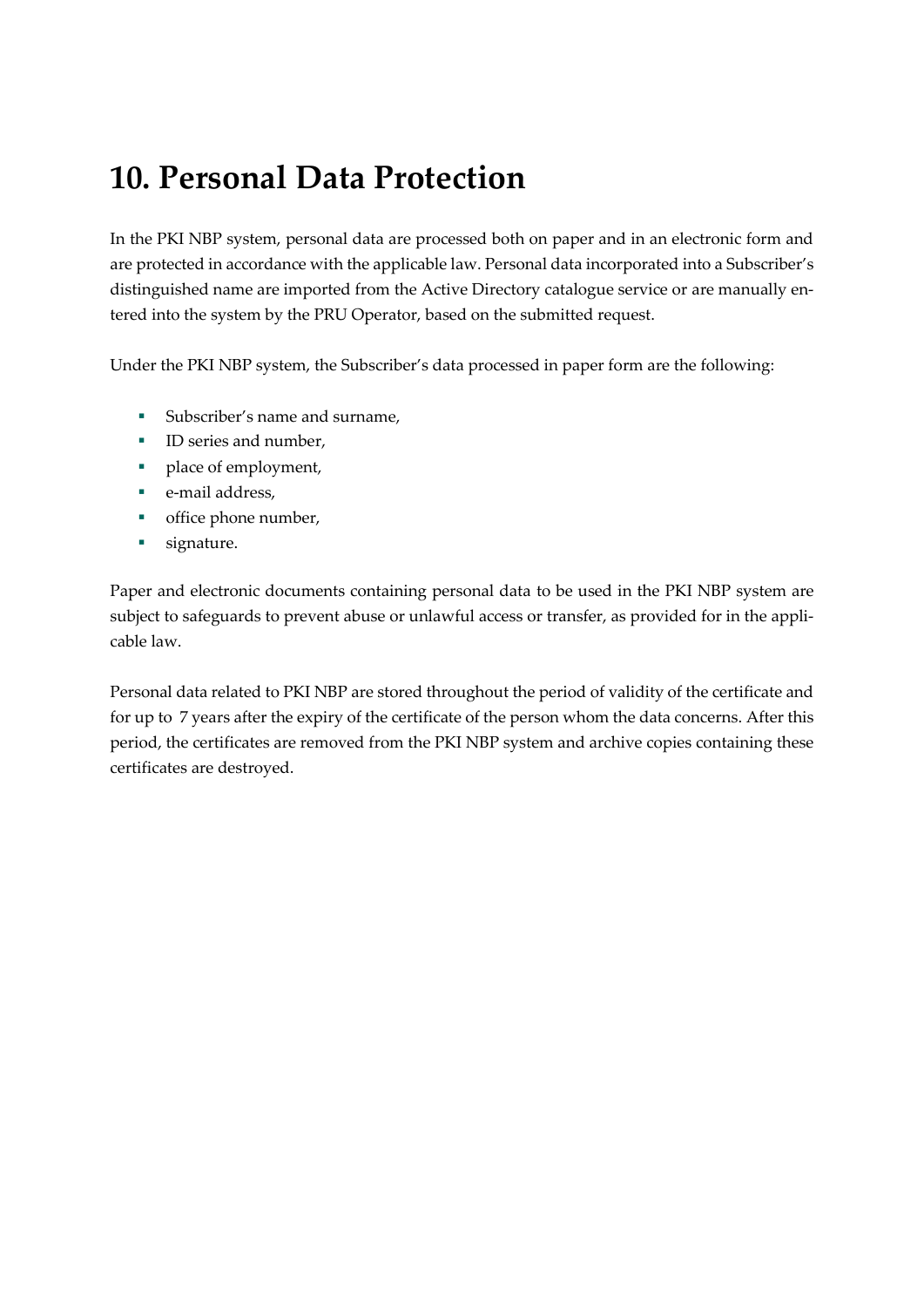# <span id="page-51-0"></span>**Attachment A – CCK Self-signed certificates**

|                                         | <b>NBP Root CA self-signed certificate</b>                                                                                                                                                                                                                                                                                                                                                                                                                                                                                                                                                                                                                                                                                                                                                                                                                                                                                                                                                                                                                                                                                                                                                                                                                                                                                                                                                                                                                                                                                                                                                                                                                                                                                                                                                                                                                                                                                                                                                                                                                                                                                                                                                                                                                                                                                                                                                                                                                                                                                                                                                                                   |
|-----------------------------------------|------------------------------------------------------------------------------------------------------------------------------------------------------------------------------------------------------------------------------------------------------------------------------------------------------------------------------------------------------------------------------------------------------------------------------------------------------------------------------------------------------------------------------------------------------------------------------------------------------------------------------------------------------------------------------------------------------------------------------------------------------------------------------------------------------------------------------------------------------------------------------------------------------------------------------------------------------------------------------------------------------------------------------------------------------------------------------------------------------------------------------------------------------------------------------------------------------------------------------------------------------------------------------------------------------------------------------------------------------------------------------------------------------------------------------------------------------------------------------------------------------------------------------------------------------------------------------------------------------------------------------------------------------------------------------------------------------------------------------------------------------------------------------------------------------------------------------------------------------------------------------------------------------------------------------------------------------------------------------------------------------------------------------------------------------------------------------------------------------------------------------------------------------------------------------------------------------------------------------------------------------------------------------------------------------------------------------------------------------------------------------------------------------------------------------------------------------------------------------------------------------------------------------------------------------------------------------------------------------------------------------|
| Date of issue                           | 02.06.2014                                                                                                                                                                                                                                                                                                                                                                                                                                                                                                                                                                                                                                                                                                                                                                                                                                                                                                                                                                                                                                                                                                                                                                                                                                                                                                                                                                                                                                                                                                                                                                                                                                                                                                                                                                                                                                                                                                                                                                                                                                                                                                                                                                                                                                                                                                                                                                                                                                                                                                                                                                                                                   |
| Date of ex-<br>piry                     | 02.06.2034                                                                                                                                                                                                                                                                                                                                                                                                                                                                                                                                                                                                                                                                                                                                                                                                                                                                                                                                                                                                                                                                                                                                                                                                                                                                                                                                                                                                                                                                                                                                                                                                                                                                                                                                                                                                                                                                                                                                                                                                                                                                                                                                                                                                                                                                                                                                                                                                                                                                                                                                                                                                                   |
| Subject<br>key<br>identifier            | 7a 84 99 54 a5 27 11 4b 19 51 d5 a6 09 c2 e0 b4 0f 7e dc 7f                                                                                                                                                                                                                                                                                                                                                                                                                                                                                                                                                                                                                                                                                                                                                                                                                                                                                                                                                                                                                                                                                                                                                                                                                                                                                                                                                                                                                                                                                                                                                                                                                                                                                                                                                                                                                                                                                                                                                                                                                                                                                                                                                                                                                                                                                                                                                                                                                                                                                                                                                                  |
| Certificate in<br>base64<br>for-<br>mat | -----BEGIN CERTIFICATE-----<br>MIIGyDCCBLCgAwIBAgIQH0b7yZ28J49K1aOLMcDvmjANBgkqhkiG9w0BAQUFADB/<br>MQswCQYDVQQGEwJQTDERMA8GA1UEBxMIV2Fyc3phd2ExHTAbBgNVBAoTFE5hcm9k<br>b3d5IEJhbmsgUG9sc2tpMSgwJgYDVQQLEx9DZW50cnVtIENlcnR5ZmlrYWNqaSBL<br>bHVjenkgTkJQMRQwEgYDVQQDEwtOQlAgUm9vdCBDQTAeFw0xNDA2MDIwODAwMjFa<br>Fw0zNDA2MDIwODEwMjFaMH8xCzAJBgNVBAYTAlBMMREwDwYDVQQHEwhXYXJzemF3<br>YTEdMBsGA1UEChMUTmFyb2Rvd3kgQmFuayBQb2xza2kxKDAmBgNVBAsTH0N1bnRy<br>dW0qQ2VydHlmaWthY2ppIEtsdWN6eSBOQlAxFDASBqNVBAMTC05CUCBSb290IENB<br>MIICIjANBgkqhkiG9w0BAQEFAAOCAg8AMIICCgKCAgEAtYa0OpGqVgcOb2hYI3Ur<br>8X8odx414U/oWjAT0sXxt+LC0dyX9yLzq7ukpyOrpeVuya9PBBj0+t6iS2EYeCcl<br>eK0+9EM4YlwEhAVs78SzaQZ9anIwgyr9JMzJOm4RFyI09pbNea/FWMIsOso8wf0T<br>URDc1YLyjPGOEQHa7FnLsfm1CqdJ+1podMkKZ1B5XWus9J3xXS70c6u4kiBaui8h<br>4r91OazLHBw3x0o0+zpsylXcHCORgIZsGzBJHImo3FHKyRS/hWF5koittfZQNf9I<br>vNVWoKwUpRb2JweBHqG5hGT52jAlhDNRn0OxStqdLgynLmgo3tMtGR32Yy8WXXaR<br>/k0/1foSaC0F+NBVjn+vZMsCqfi61Ze2VpzacNQJyEl6w0WCSJcBixWm2f5/jojr<br>bamXTBtJa4ROquzGCybtctVnIKRHVoSRyVSlfIw6bZmlh+/3jIoWGzGtoZMBC9I4<br>qt1EH6rP+691zZuUeaORFpVIKs02j2m1aoCe5BKO1XqW6YQYFDY55XPALBKaYYJT<br>RPx3yGJ11d+fBetVdIXVpipfZLW18sZobJ/8zPNwKZ+kr9zeo9e3BaqwncO34YuP<br>OhZeGPJfKRSjecarJyvjCNMB3H7VxTeSYcuAoEOG/qkuM4ydN3NDUSrwxGbWJSPP<br>e9UKUt4Hec9pEwzZWOdosssCAwEAAaOCAT4wggE6MAsGA1UdDwQEAwIBhjAPBgNV<br>HRMBAf8EBTADAQH/MB0GA1UdDgQWBBR6hJlUpScRSxlR1aYJwuC0D37cfzASBgkr<br>BGEEAYI3FQEEBQIDAQABMIHBBGNVHSAEGbkwgbYwgasGCysGAQQBgfl7AQEBMIGb<br>MHQGCCsGAQUFBwICMGqeZqBOAEEAUqBPAEQATwBXAFkAIABCAEEATqBLACAAUABP<br>AEwAUwBLAEkAIABDAGUAcgB0AGkAZgBpAGMAYQB0AGUAIABQAHIAYQBjAHQAaQBj<br>AGUAIABTAHQAYQB0AGUAbQB1AG4AdDAjBqqrBqEFBQcCARYXaHR0cDovL3BraS5u<br>YnAucGwvcGtpLwAwBgYEVR0gADAjBgkrBgEEAYI3FQIEFgQUFuKyXPpCWrxf4hM8<br>SvJyEbAY9m0wDQYJKoZIhvcNAQEFBQADggIBAGGymMtnADGmZJ1y8qsRwi1QabbY<br>B5HP+r04LaIpuzH+/vB/2BJJ3y8ZMWdiYXKYJ9wxk/PxdYFiLi/zyBnthu094ryg<br>bAs6Q3/J4tHXFxnZyaj0rwQff8CqozTVz0h6d9OhnTKz28D63Tdg1QNPJpgjmMEk<br>NlnU8pRr3G9xocArqIO/qzyxZpdn0PCxI9mAuYC0oinVlQMHZK3HQGMsv9k26uBx<br>x2zzRuhhXENP0pAvUwlUL9ZHKLOhssF+BVlv2oVfMFXc2BaYazL4GpSa8s13BqPZ<br>dYSKIDVm502IelQjeft2BP0d/lOv0S3w5wBoq9La9P8LPUgC7GWKr56PdfuNJDoC<br>ELmC4ZIAvCo+M7Y2ejsCLUhTsU8XBkMwzpHcNotnyGtP16oO6GDTz+KIKji47dGA<br>g3G0fM/OrJNP7ETsDvjZqtSJZK8WFj4oJE8MqmfVfSh9bieNJ2Mi7GpNCiDHu/lJ<br>nL81nv2YlmLOBlcud6G40vP0eloHiFTdElser3rgVdhhVcgwH28YIQLmwpaW1bb6<br>sN+fN62+uzNCdvt+Ff3P/ni5w7MidPVKmIZFmJmXGDQSMKUajvC+qYPKoPJeai8y<br>7RccQ0wZjZNRJ4wY0cOOZHypvNeU18xWEZvICpWtpq9dqY9W13wu/0F5wbSfWr92<br>emAWBhkJQqf/p1Ak<br>-----END CERTIFICATE----- |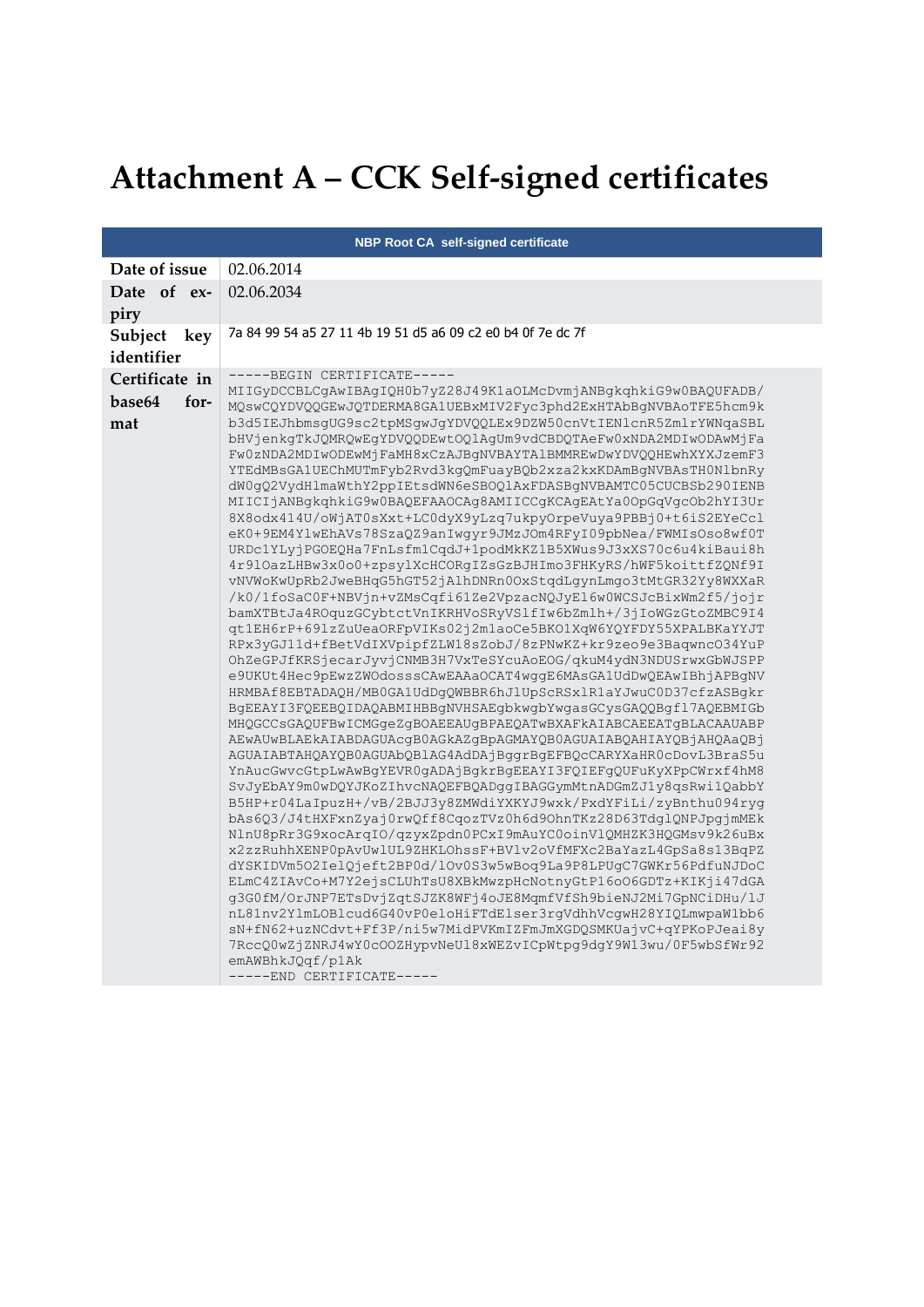|                                         | NBP Root CA self-signed certificate                                                                                                                                                                                                                                                                                                                                                                                                                                                                                                                                                                                                                                                                                                                                                                                                                                                                                                                                                                                                                                                                                                                                                                                                                                                                                                                                                                                                                                                                                                                                                                                                                                                                                                                                                                                                                                                                                                                                                                                                                                                                                                                                                                                                                                                                                                                                                                                                                                                                                                                                                                                          |
|-----------------------------------------|------------------------------------------------------------------------------------------------------------------------------------------------------------------------------------------------------------------------------------------------------------------------------------------------------------------------------------------------------------------------------------------------------------------------------------------------------------------------------------------------------------------------------------------------------------------------------------------------------------------------------------------------------------------------------------------------------------------------------------------------------------------------------------------------------------------------------------------------------------------------------------------------------------------------------------------------------------------------------------------------------------------------------------------------------------------------------------------------------------------------------------------------------------------------------------------------------------------------------------------------------------------------------------------------------------------------------------------------------------------------------------------------------------------------------------------------------------------------------------------------------------------------------------------------------------------------------------------------------------------------------------------------------------------------------------------------------------------------------------------------------------------------------------------------------------------------------------------------------------------------------------------------------------------------------------------------------------------------------------------------------------------------------------------------------------------------------------------------------------------------------------------------------------------------------------------------------------------------------------------------------------------------------------------------------------------------------------------------------------------------------------------------------------------------------------------------------------------------------------------------------------------------------------------------------------------------------------------------------------------------------|
| Date of issue                           | 02.06.2014                                                                                                                                                                                                                                                                                                                                                                                                                                                                                                                                                                                                                                                                                                                                                                                                                                                                                                                                                                                                                                                                                                                                                                                                                                                                                                                                                                                                                                                                                                                                                                                                                                                                                                                                                                                                                                                                                                                                                                                                                                                                                                                                                                                                                                                                                                                                                                                                                                                                                                                                                                                                                   |
| Date of ex-<br>piry                     | 16.09.2036                                                                                                                                                                                                                                                                                                                                                                                                                                                                                                                                                                                                                                                                                                                                                                                                                                                                                                                                                                                                                                                                                                                                                                                                                                                                                                                                                                                                                                                                                                                                                                                                                                                                                                                                                                                                                                                                                                                                                                                                                                                                                                                                                                                                                                                                                                                                                                                                                                                                                                                                                                                                                   |
| Subject key<br>identifier               | 7a 84 99 54 a5 27 11 4b 19 51 d5 a6 09 c2 e0 b4 0f 7e dc 7f                                                                                                                                                                                                                                                                                                                                                                                                                                                                                                                                                                                                                                                                                                                                                                                                                                                                                                                                                                                                                                                                                                                                                                                                                                                                                                                                                                                                                                                                                                                                                                                                                                                                                                                                                                                                                                                                                                                                                                                                                                                                                                                                                                                                                                                                                                                                                                                                                                                                                                                                                                  |
| Certificate in<br>base64<br>for-<br>mat | -----BEGIN CERTIFICATE-----<br>MIIGyDCCBLCqAwIBAqIQRbh02uAa7rBAz/K54enudzANBqkqhkiG9w0BAQsFADB/<br>MQswCQYDVQQGEwJQTDERMA8GA1UEBxMIV2Fyc3phd2ExHTAbBgNVBAoTFE5hcm9k<br>b3d5IEJhbmsgUG9sc2tpMSgwJgYDVQQLEx9DZW50cnVtIENlcnR5ZmlrYWNqaSBL<br>bHVjenkgTkJQMRQwEgYDVQQDEwtOQlAgUm9vdCBDQTAeFw0xNDA2MDIwODAwMjFa<br>Fw0zNjA5MTYxMzQ5MjhaMH8xCzAJBgNVBAYTAlBMMREwDwYDVQQHEwhXYXJzemF3<br>YTEdMBsGA1UEChMUTmFyb2Rvd3kgQmFuayBQb2xza2kxKDAmBgNVBAsTH0N1bnRy<br>dW0gQ2VydHlmaWthY2ppIEtsdWN6eSBOQlAxFDASBgNVBAMTC05CUCBSb290IENB<br>MIICIjANBgkqhkiG9w0BAQEFAAOCAg8AMIICCgKCAgEAtYa0OpGqVgcOb2hYI3Ur<br>8X8odx414U/oWjAT0sXxt+LC0dyX9yLzq7ukpyOrpeVuya9PBBj0+t6iS2EYeCcl<br>eK0+9EM4YlwEhAVs78SzaQZ9anIwgyr9JMzJOm4RFyI09pbNea/FWMIsOso8wf0T<br>URDc1YLyjPGOEQHa7FnLsfm1CqdJ+1podMkKZ1B5XWus9J3xXS70c6u4kiBaui8h<br>4r91OazLHBw3x0o0+zpsy1XcHCORgIZsGzBJHImo3FHKyRS/hWF5koittfZQNf9I<br>vNVWoKwUpRb2JweBHqG5hGT52jAlhDNRn0OxStqdLgynLmgo3tMtGR32Yy8WXXaR<br>/k0/1foSaC0F+NBVjn+vZMsCqfi61Ze2VpzacNQJyEl6w0WCSJcBixWm2f5/jojr<br>bamXTBtJa4ROquzGCybtctVnIKRHVoSRyVSlfIw6bZmlh+/3jIoWGzGtoZMBC9I4<br>qt1EH6rP+691zZuUeaORFpVIKs02j2m1aoCe5BKO1XqW6YQYFDY55XPALBKaYYJT<br>RPx3yGJ11d+fBetVdIXVpipfZLW18sZobJ/8zPNwKZ+kr9zeo9e3BaqwncO34YuP<br>OhZeGPJfKRSjecarJyvjCNMB3H7VxTeSYcuAoEOG/qkuM4ydN3NDUSrwxGbWJSPP<br>e9UKUt4Hec9pEwzZWOdosssCAwEAAaOCAT4wggE6MAsGA1UdDwQEAwIBhjAPBgNV<br>HRMBAf8EBTADAQH/MB0GA1UdDgQWBBR6hJlUpScRSxlR1aYJwuC0D37cfzASBgkr<br>BGEEAYI3FQEEBQIDAQACMIHBBGNVHSAEGbkwgbYwgasGCysGAQQBgf17AQEBMIGb<br>MHQGCCSGAQUFBwICMGgeZgBOAEEAUgBPAEQATwBXAFkAIABCAEEATgBLACAAUABP<br>AEwAUwBLAEkAIABDAGUAcgB0AGkAZgBpAGMAYQB0AGUAIABQAHIAYQBjAHQAaQBj<br>AGUAIABTAHQAYQB0AGUAbQBlAG4AdDAjBggrBgEFBQcCARYXaHR0cDovL3BraS5u<br>YnAucGwvcGtpLwAwBgYEVR0gADAjBgkrBgEEAYI3FQIEFgQUm6GXuIy6CD4n5xgP<br>vRi218fNGPQwDQYJKoZIhvcNAQELBQADggIBAK2E1QvrTetbKTeliMEnY0j1W4N0<br>g5mrDv0ZbQZ7iYiSWbSJAEiPW7YUYcjJJgY6Vd6rhu2uiv8iOAxXOMhBgRtcFoIn<br>qf3/U1Vj2Xlm8sILvkQ4UxBOyGEk3Qt69QnNtTKpjCm+mlyv92Dr6c5BnKrroHdi<br>rxHSXfa53N3UbL+nnUOQBxwKqrgS8VG1OuHkxx/yfDSF+mhMDryhWTQW7P/S2kSN<br>2+rWiTW3bwzqw6tNEVjItq1So+pDgfX4XJT2gchfmdTw1rNPn7U2UURhlMubtEvx<br>N38cCouOKuF+XWdy3lvKnnbpxrB2UdH1kei1A9+12E0EaV8iIWPNfahTESSZThWA<br>A0GQBxjalckN/z6UdirfuqdoGI5mVAUPuzy0tjl5fk0R1e+Rk4pSPgP4Lm2Q7k3r<br>rOy5w/cIGg6nOZ0EQJRoDxwyuW+xFvaEb/m/pfjaLhKpeq/FrE++Nkc8AdoePy9b<br>Ih2pPIKfLDnOZ9ib9KCq6hIgaDmWoo22q1Oc/gjalqEIKU6EJYx25RgpduOBdEOs<br>ilmLKpa8wlaHM8GXIBz2BDTpXQb6MlS5Y5JG5+YqeCsoGEzcUbBM1327J1+RR5NG<br>SkPDV4Mf0B77Zd7jyqv3djf7//fZgzPbxrfjRpvddjgeJGGIGQUhbJroSJLhz6MJ<br>suTlq0Z5uL6rw/a9<br>-----END CERTIFICATE----- |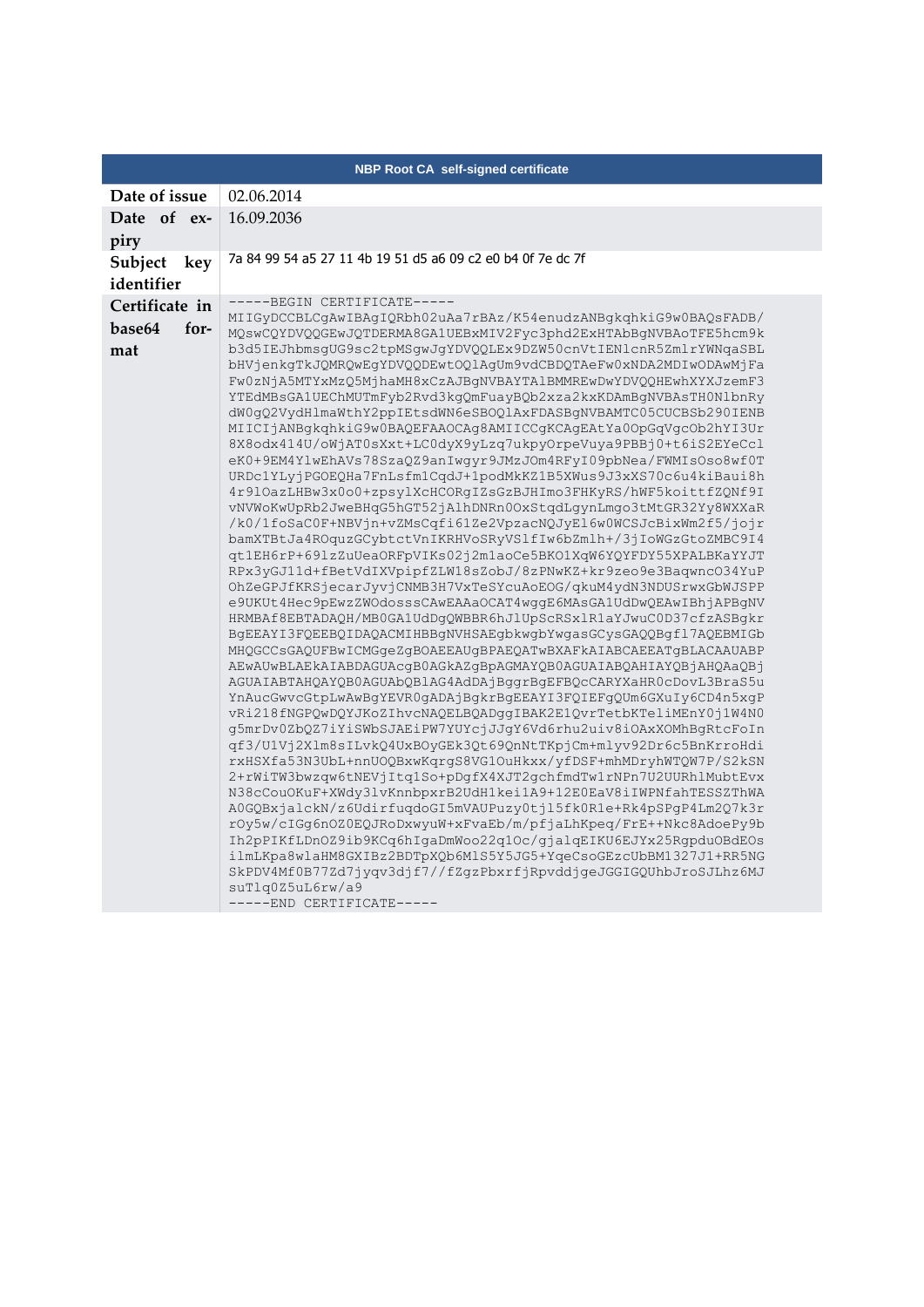| <b>NBP Enterprise CA Certificate</b>    |                                                                                                                                                                                                                                                                                                                                                                                                                                                                                                                                                                                                                                                                                                                                                                                                                                                                                                                                                                                                                                                                                                                                                                                                                                                                                                                                                                                                                                                                                                                                                                                                                                                                                                                                                                                                                                                                                                                                                                                                                                                                                                                                                                                                                                                                                                                                                                                                                                                                                                              |  |  |
|-----------------------------------------|--------------------------------------------------------------------------------------------------------------------------------------------------------------------------------------------------------------------------------------------------------------------------------------------------------------------------------------------------------------------------------------------------------------------------------------------------------------------------------------------------------------------------------------------------------------------------------------------------------------------------------------------------------------------------------------------------------------------------------------------------------------------------------------------------------------------------------------------------------------------------------------------------------------------------------------------------------------------------------------------------------------------------------------------------------------------------------------------------------------------------------------------------------------------------------------------------------------------------------------------------------------------------------------------------------------------------------------------------------------------------------------------------------------------------------------------------------------------------------------------------------------------------------------------------------------------------------------------------------------------------------------------------------------------------------------------------------------------------------------------------------------------------------------------------------------------------------------------------------------------------------------------------------------------------------------------------------------------------------------------------------------------------------------------------------------------------------------------------------------------------------------------------------------------------------------------------------------------------------------------------------------------------------------------------------------------------------------------------------------------------------------------------------------------------------------------------------------------------------------------------------------|--|--|
| Date of issue                           | 10.10.2016                                                                                                                                                                                                                                                                                                                                                                                                                                                                                                                                                                                                                                                                                                                                                                                                                                                                                                                                                                                                                                                                                                                                                                                                                                                                                                                                                                                                                                                                                                                                                                                                                                                                                                                                                                                                                                                                                                                                                                                                                                                                                                                                                                                                                                                                                                                                                                                                                                                                                                   |  |  |
| Date of ex-<br>piry                     | 10.10.2026                                                                                                                                                                                                                                                                                                                                                                                                                                                                                                                                                                                                                                                                                                                                                                                                                                                                                                                                                                                                                                                                                                                                                                                                                                                                                                                                                                                                                                                                                                                                                                                                                                                                                                                                                                                                                                                                                                                                                                                                                                                                                                                                                                                                                                                                                                                                                                                                                                                                                                   |  |  |
| Subject<br>key<br>identifier            | d4 36 f2 2d d0 46 2c 20 33 13 84 6d 15 d7 4e 95 21 0b 0f 11                                                                                                                                                                                                                                                                                                                                                                                                                                                                                                                                                                                                                                                                                                                                                                                                                                                                                                                                                                                                                                                                                                                                                                                                                                                                                                                                                                                                                                                                                                                                                                                                                                                                                                                                                                                                                                                                                                                                                                                                                                                                                                                                                                                                                                                                                                                                                                                                                                                  |  |  |
| Certificate in<br>base64<br>for-<br>mat | -----BEGIN CERTIFICATE-----<br>MIIGejCCBGKgAwIBAgIOGTrdrAf3vUkAAgAAAEswDQYJKoZIhvcNAQELBQAwfzEL<br>MAkGA1UEBhMCUEwxETAPBgNVBAcTCFdhcnN6YXdhMR0wGwYDVQQKExROYXJvZG93<br>eSBCYW5rIFBvbHNraTEoMCYGA1UECxMfQ2VudHJ1bSBDZXJ0eWZpa2FjamkgS2x1<br>Y3p5IE5CUDEUMBIGA1UEAxMLTkJQIFJvb3QgQ0EwHhcNMTYxMDEwMTAzMjQyWhcN<br>MjYxMDEwMTAzMjQyWjCBhTELMAkGA1UEBhMCUEwxETAPBgNVBAcTCFdhcnN6YXdh<br>MR0wGwYDVQQKExROYXJvZG93eSBCYW5rIFBvbHNraTEoMCYGA1UECxMfQ2VudHJ1<br>bSBDZXJ0eWZpa2FjamkgS2x1Y3p5IE5CUDEaMBgGA1UEAxMRTkJQIEVudGVycHJp<br>c2UqQ0EwqqEiMA0GCSqGSIb3DQEBAQUAA4IBDwAwqqEKAoIBAQCvtsWnZMpf7sVa<br>a9JYQfekM7ifDcQZxOzhswh+0VEGD4+r7iMnVVcaRlSd2rfajM2IRnuw9fTli3vI<br>EfxZAzNZSkTXiUVvPj9cpR7SkPtK8MuTthnS+tBuClootFsTZ9k5G2T3rfixjY/o<br>9nxH0lUuzzVw96iIYHHKySNxEBarx0p0bPqSwPhPh4503hwZwI4gz1uIhnl34gzk<br>OGkrUt3sPjHkHNiBhZXM8QQ3xf25w3wXqqTrH4+XFTf2eQjDO0QzcybaE+cCt14f<br>EaN+R5cCmJ7sKQvIi+R8pJPJ6t0j6KLIZE3eqSFA4cLSojlMtJmJsOeIm1EhKLPG<br>DTdhK7XNAgMBAAGjggHrMIIB5zASBgkrBgEEAYI3FQEEBQIDAgADMCMGCSsGAQQB<br>gjcVAgQWBBSYoPTCfyavsrVv/i8DGfbOobJYuDAdBgNVHQ4EFgQU1DbyLdBGLCAz<br>E4RtFdd0lSELDxEwgcEGA1UdIASBuTCBtjCBqwYLKwYBBAGB+XsBAQIwgZswdAYI<br>KwYBBQUHAgIwaB5mAE4AQQBSAE8ARABPAFcAWQAgAEIAQQBOAEsAIABQAE8ATABT<br>AESASQAGAEMAZQByAHQAaQBmAGkAYwBhAHQAZQAGAFAAcgBhAGMAdABpAGMAZQAg<br>AFMAdABhAHQAZQBtAGUAbgB0MCMGCCsGAQUFBwIBFhdodHRwOi8vcGtpLm5icC5w<br>bC9wa2kvADAGBgRVHSAAMBkGCSsGAQQBgjcUAgQMHgoAUwB1AGIAQwBBMAsGA1Ud<br>DwQEAwIBhjAPBgNVHRMBAf8EBTADAQH/MB8GA1UdIwQYMBaAFHqEmVSlJxFLGVHV<br>pgnC4LQPftx/MDEGA1UdHwQqMCgwJqAkoCKGIGh0dHA6Ly9wa2kubmJwLnBsL3Br<br>aS9yY2EoMSkuY3JsMDwGCCsGAQUFBwEBBDAwLjAsBggrBgEFBQcwAoYgaHR0cDov<br>L3BraS5uYnAucGwvcGtpL3JjYSgyKS5jcnQwDQYJKoZIhvcNAQELBQADggIBALTx<br>MmAvXYP0gZlnAlonc6KpD/bXH03s7bw1y56Jli6S5cEEkSBW8wLlrJ2Fhc3YSUwK<br>rhTLiyrsuWP+ddGNJXXqZyV8sGj15Ou98CCWUNf/aofbVplfrm9sCz/mS60TU6fg<br>ZpPyF65yq8RppwLKVSqJQWGPwonV1EArvSufqr8IzlptQKMpL5Dfq5JY/nKhU0Uh<br>TZh6JcQ4gErFFRl1pi+FR7IXRDZn8ZAe8/nuNkgNI427R3txib4zENEoopbLYEwz<br>74MaBss0ANchspAXCzRZ5b8A6mZQyaJeRp5WpQfylFiBsLgMA0oxrFjI74KfEB47<br>/dyOhsYwqE+KPDzo/KUUDBINK1wDOzrGN/Kx+hZvZvVEnfUgmIQU7ENXknAvNK7b<br>kGR1ciOm7ft0tvYKqQgzbMHJlfIcCmd7ruoQcUUGVit+5KUu0B4/bDJzLClswwwT<br>INI5x7f7hlnECLexu4FbbTCJ1kJwqWTyNXkDqKZnEHYUbTIden5WDCkWCwieXRcm<br>dJirCX4EzPzNjTF6G2f9LY9kSNYj0RwKuFImFk5Coh96gk+e7FYvgMP2Y19eUnYZ<br>rj4AHi+3cgBWAy4DMYLINLyYBOidNZ6/gJzIlQUHN4XxCOyyeOIv5gxKoil93emJ<br>ws6XJAF0FdmxYYIGvE7yM0WJDBYQp/c8WJiWXITR<br>-----END CERTIFICATE----- |  |  |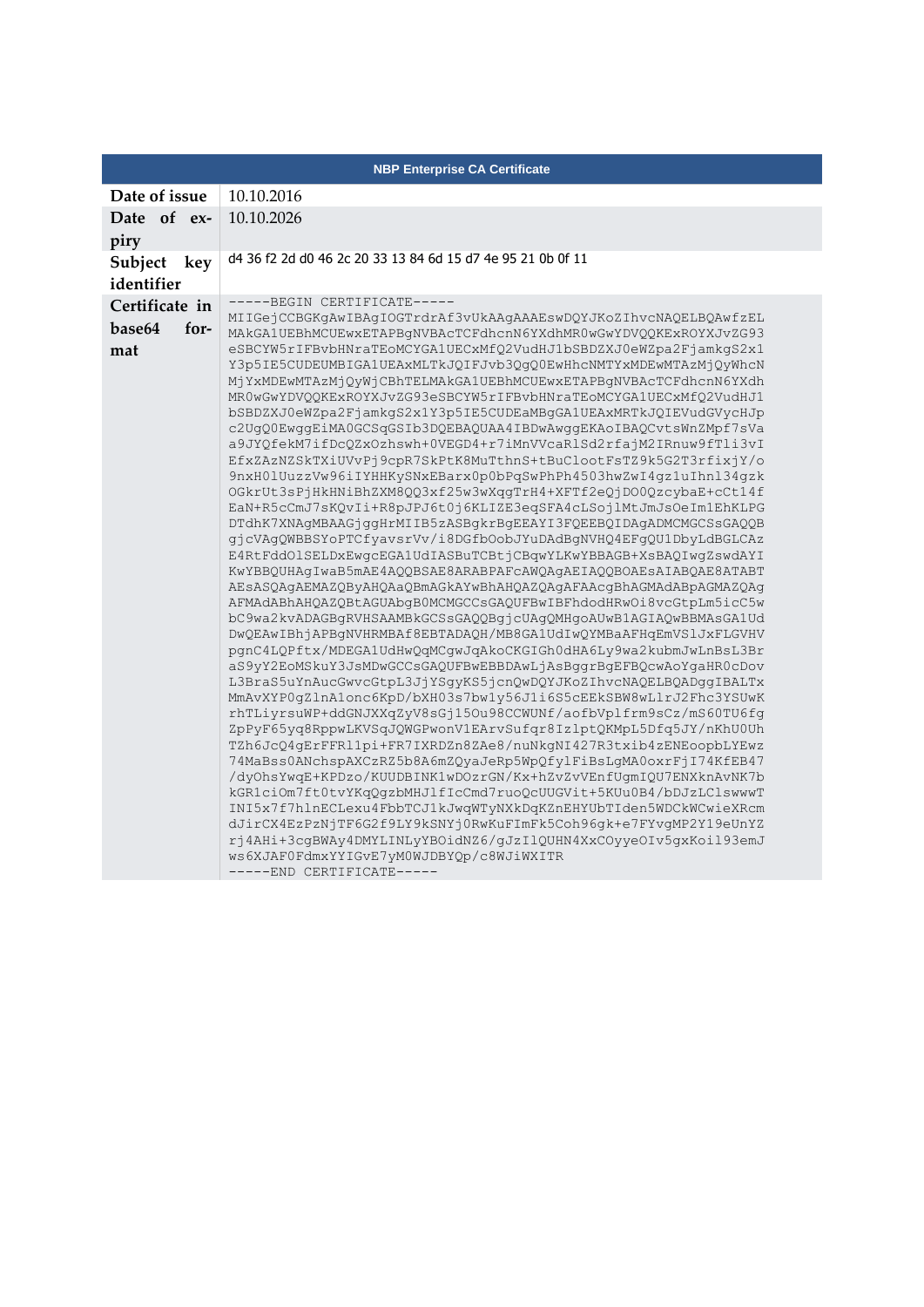|                                         | <b>NBP Enterprise CA Certificate</b>                                                                                                                                                                                                                                                                                                                                                                                                                                                                                                                                                                                                                                                                                                                                                                                                                                                                                                                                                                                                                                                                                                                                                                                                                                                                                                                                                                                                                                                                                                                                                                                                                                                                                                                                                                                                                                                                                                                                                                                                                                                                                                                                                                                                                                                                                                                                                                                                                                                                                                                                                                                                                                                                                                                                                                                                                                                 |
|-----------------------------------------|--------------------------------------------------------------------------------------------------------------------------------------------------------------------------------------------------------------------------------------------------------------------------------------------------------------------------------------------------------------------------------------------------------------------------------------------------------------------------------------------------------------------------------------------------------------------------------------------------------------------------------------------------------------------------------------------------------------------------------------------------------------------------------------------------------------------------------------------------------------------------------------------------------------------------------------------------------------------------------------------------------------------------------------------------------------------------------------------------------------------------------------------------------------------------------------------------------------------------------------------------------------------------------------------------------------------------------------------------------------------------------------------------------------------------------------------------------------------------------------------------------------------------------------------------------------------------------------------------------------------------------------------------------------------------------------------------------------------------------------------------------------------------------------------------------------------------------------------------------------------------------------------------------------------------------------------------------------------------------------------------------------------------------------------------------------------------------------------------------------------------------------------------------------------------------------------------------------------------------------------------------------------------------------------------------------------------------------------------------------------------------------------------------------------------------------------------------------------------------------------------------------------------------------------------------------------------------------------------------------------------------------------------------------------------------------------------------------------------------------------------------------------------------------------------------------------------------------------------------------------------------------|
| Date of issue                           | 11.05.2021                                                                                                                                                                                                                                                                                                                                                                                                                                                                                                                                                                                                                                                                                                                                                                                                                                                                                                                                                                                                                                                                                                                                                                                                                                                                                                                                                                                                                                                                                                                                                                                                                                                                                                                                                                                                                                                                                                                                                                                                                                                                                                                                                                                                                                                                                                                                                                                                                                                                                                                                                                                                                                                                                                                                                                                                                                                                           |
| Date of ex-<br>piry                     | 11.05.2031                                                                                                                                                                                                                                                                                                                                                                                                                                                                                                                                                                                                                                                                                                                                                                                                                                                                                                                                                                                                                                                                                                                                                                                                                                                                                                                                                                                                                                                                                                                                                                                                                                                                                                                                                                                                                                                                                                                                                                                                                                                                                                                                                                                                                                                                                                                                                                                                                                                                                                                                                                                                                                                                                                                                                                                                                                                                           |
| Subject key<br>identifier               | 5030fa37b6d5424dd7bbc26130450f3354ba9a8e                                                                                                                                                                                                                                                                                                                                                                                                                                                                                                                                                                                                                                                                                                                                                                                                                                                                                                                                                                                                                                                                                                                                                                                                                                                                                                                                                                                                                                                                                                                                                                                                                                                                                                                                                                                                                                                                                                                                                                                                                                                                                                                                                                                                                                                                                                                                                                                                                                                                                                                                                                                                                                                                                                                                                                                                                                             |
| Certificate in<br>base64<br>for-<br>mat | -----BEGIN CERTIFICATE-----<br>MIIHeTCCBWGgAwIBAgIOGTrdrAf3vUkAAgAAAHAwDQYJKoZIhvcNAQELBQAwfzEL<br>MAkGA1UEBhMCUEwxETAPBgNVBAcTCFdhcnN6YXdhMR0wGwYDVQQKExROYXJvZG93<br>eSBCYW5rIFBvbHNraTEoMCYGA1UECxMfQ2VudHJ1bSBDZXJ0eWZpa2FjamkgS2x1<br>Y3p5IE5CUDEUMBIGA1UEAxMLTkJQIFJvb3QgQ0EwHhcNMjEwNTExMTExNzM2WhcN<br>MZEWNTExMTExNzM2WjCBhTELMAkGA1UEBhMCUEwxETAPBgNVBAcTCFdhcnN6YXdh<br>MR0wGwYDVQQKExROYXJvZG93eSBCYW5rIFBvbHNraTEoMCYGA1UECxMfQ2VudHJ1<br>bSBDZXJ0eWZpa2FjamkqS2x1Y3p5IE5CUDEaMBqGA1UEAxMRTkJQIEVudGVycHJp<br>c2UqQ0EwqqIiMA0GCSqGSIb3DQEBAQUAA4ICDwAwqqIKAoICAQDLuUHtFizZXQzI<br>ishYvKw+WfI2oTW58ed51puWVTH824MdofJdK3gj6soaJAVsQXJ7WwTAgksC77xf<br>H3iKxpRvnV7f3XCKeVDtWr3Wq62ALCl4z5QDx9+Lrrc+MX85HUCHoEOUJ9zsk6J7<br>kUp4G8Hjg2K4Gx5vbnkBGqN63QBpMRdgp2ICxApu73hh9sqGI/kC9sm7cq9I+iy/<br>JHytxLCQ+MA3hzzQIfvuWx1MFsu+7dza5TRMdPQYF70iHsGmzRrq/bcammi2Qa2/<br>417GgroxL5ELYXm8Bq4m9cUC/Y7gfxELu3Ba+hQFdqMidmdMn0NHFDfSQrJMMVNj<br>Oxy4ZIMtRa2VT2ROekAkde6y87ciTgQz49uvXK2oGHTUPFWgHpAaAsNY9PLXyBJ6<br>7rfgoDlIs9srS/E5HFjIzkOpq/1eVEA92HMPauJoamhAblxx8bYqH0111j3iIR97<br>9PumMvfBJSn51QtfyO5A9nS19iqPBXc419A4a+kCLR+bV40H0IV3Nh4W53hLrGI1<br>4wTm6EIV680+z7kLFE+HH5KNH8xt+9nnbMldENGpOuJ9M6nmtQKyndziQKyv0Bvn<br>/8BCPVvXyzn5lIWjJHVl7orNJQN4djxqut89tqWvk2I77ObYDPpTYP8LE6q+WWIA<br>hV1mSnNAhEjyWAnR7ojhJK0DD44gpwIDAQABo4IB6jCCAeYwEgYJKwYBBAGCNxUB<br>BAUCAwQABDAjBgkrBgEEAYI3FQIEFgQUYL21+KJpkQmyneigj4Ps5DGOV9EwHQYD<br>VR0OBBYEFFAw+je21UJN17vCYTBFDzNUupqOMIHABgNVHSAEgbgwgbUwgaoGCysG<br>AQQBgf17AQECMIGaMHQGCCsGAQUFBwICMGgeZgBOAEEAUgBPAEQATwBXAFkAIABC<br>AEEATGBLACAAUABPAEwAUwBLAEkAIABDAGUAcgB0AGkAZgBpAGMAYQB0AGUAIABQ<br>AHIAYQBjAHQAaQBjAGUAIABTAHQAYQB0AGUAbQBlAG4AdDAiBqqrBqEFBQcCARYW<br>aHR0cDovL3BraS5uYnAucGwvcGtpLzAGBgRVHSAAMBkGCSsGAQQBgjcUAgQMHgoA<br>UwB1AGIAQwBBMAsGA1UdDwQEAwIBhjAPBgNVHRMBAf8EBTADAQH/MB8GA1UdIwQY<br>MBaAFHqEmVSlJxFLGVHVpgnC4LQPftx/MDEGA1UdHwQqMCgwJqAkoCKGIGh0dHA6<br>Ly9wa2kubmJwLnBsL3BraS9yY2EoMSkuY3JsMDwGCCsGAQUFBwEBBDAwLjAsBggr<br>BgEFBQcwAoYgaHR0cDovL3BraS5uYnAucGwvcGtpL3JjYSgyKS5jcnQwDQYJKoZI<br>hvcNAQELBQADggIBAGhl92x9pCi+Yi6qh+yWQYkxNWcRf050TjCDJHu1MiFUmYYQ<br>eYH+9xc8H8Gb74xAEJ1OHqxitRk+6uT/DkVNmwsiiWVnOtcM1fh9A9zcjTnZmQT7<br>DhBuAWjKSrxrhydGi2i/T8+zq4Hrd//kqW24/z1qnzEXirq3CSJjSDDTgFd3glpt<br>K6ZzpYGUf45MMZjnFAO01+J0Yar5KJoO/wNDHI3z2hXJTBMuerEPSz70aQORLML5<br>HjZbTF8rCvwFQxWR53Vgzd2+k1N176iVyEu2W3h+FgOog8EYv6WvQeYSzE7fdtT5<br>Evgk/8L4ygZhR8QLdnmwa2tUr0TypjkzS1OXvPGZc/zRtTtuon0asDWtK1n7eMog<br>qHuDyNPKMqeRym2P7HV9zKAa/l+5ZidTHtSyW5fwMcl8uf7/nyYFq2q+FFklZ5iD<br>FS+KYivaMmWtV4ZJynmnpiDvZEzL+7mDNsGyNFP97jiXvCMWUbJm/mE8XE+tby1J<br>NOjQ/wS5x7pBor/IYrn2sjFfEXRV9NDE6nOKHnaKlbX7nvbRNMhIfRQRJJ45Moto<br>o+XZQcd4nLQDSC3NWt6lU56+5Y6F1WcuHPenu7y8NQjc9NzXNHOLzjTnIcQQicp0<br>5vet83RQRHxLngNkrAac8hpJvsHXuxNOZj3zVnimAEIOavb1CfgSpu95MLzU<br>-----END CERTIFICATE----- |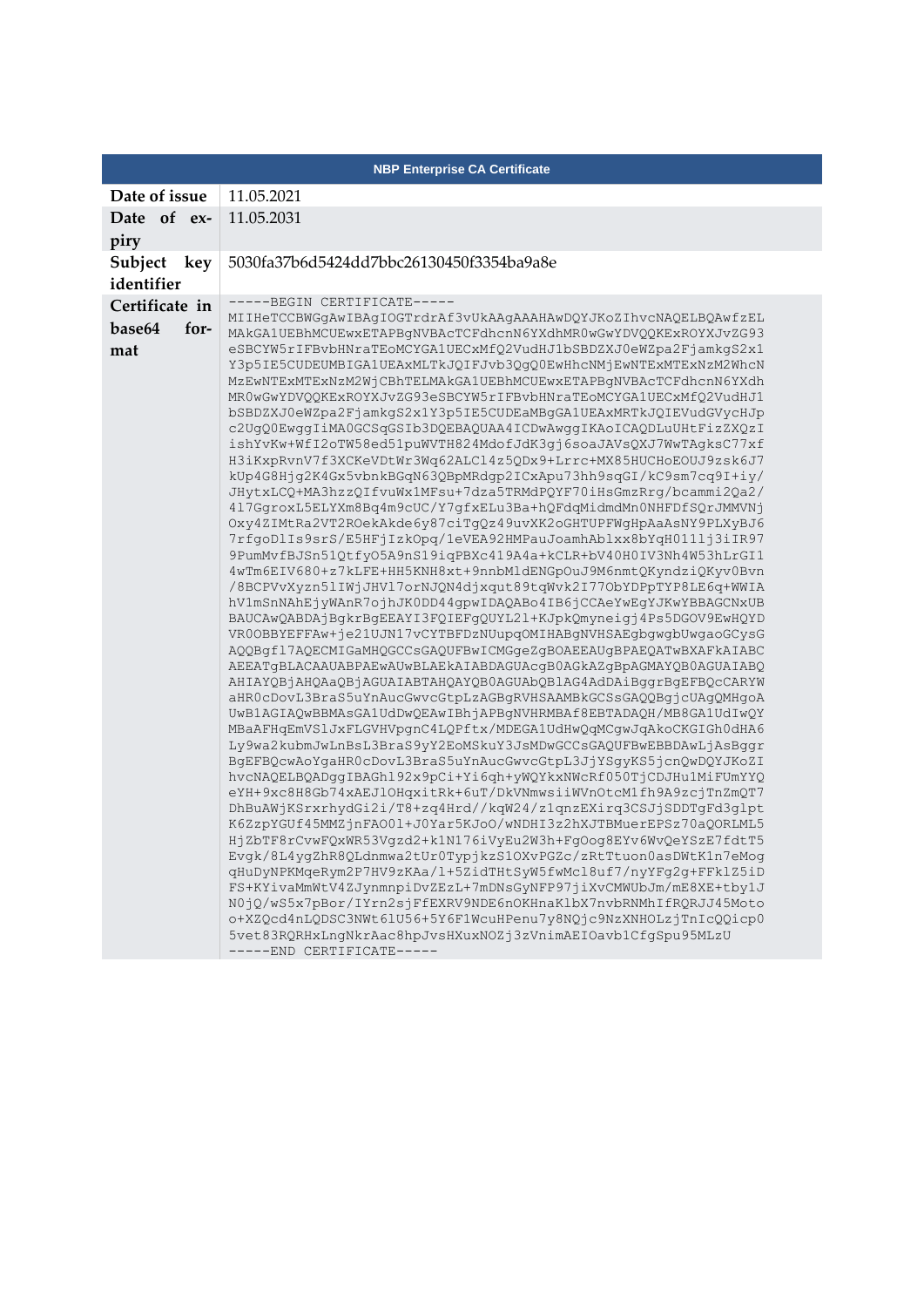# <span id="page-55-0"></span>**Attachment B – Document Change Log**

| No. | <b>Date</b> | version | <b>Person Responsible</b> | <b>Description of actions performed</b>                                                                      |
|-----|-------------|---------|---------------------------|--------------------------------------------------------------------------------------------------------------|
| 1.  | 02.09.2011  | 0.1     |                           | Document creation                                                                                            |
| 2.  | 20.09.2011  | 0.2     |                           | Amended chapters                                                                                             |
|     |             |         |                           | 2, 5.4, 5.5, 5.6, 5.7<br>Document review                                                                     |
| 3.  | 13.10.2011  | 0.3     |                           | Amended chapters                                                                                             |
| 4.  | 04.11.2011  | 0.4     |                           | 4.9.3, 4.9.15, 6.3.2, 6.4                                                                                    |
| 5.  | 11.05.2012  | 0.5     |                           | Amended Chapters 8, 9, 10                                                                                    |
| 6.  | 24.05.2012  | 0.6     |                           | Document review and proofreading                                                                             |
| 7.  | 22.08.2012  | 0.7     |                           | Document review and completion                                                                               |
| 8.  | 10.09.2012  | 0.8     |                           | Document review                                                                                              |
| 9.  | 12.09.2012  | 0.9     |                           | Document review                                                                                              |
| 10. | 18.09.2012  | 1.0     |                           | Document approval                                                                                            |
| 11. | 11.10.2012  | 1.01    |                           | Document completion - comments by Internal<br>Audit Department                                               |
| 12. | 29.10.2012  | 1.02    |                           | Document review and completion                                                                               |
| 13. | 30.10.2012  | 1.03    |                           | Document review                                                                                              |
| 14. | 30.10.2012  | 1.04    |                           | Document review                                                                                              |
| 15. | 05.11 2012  | 1.05    |                           | Document review                                                                                              |
| 16. | 08.11.2012  | 1.1     |                           | Document approval                                                                                            |
| 17. | 23.01.2013  | 1.11    |                           | Document completion - comments by ESCB au-<br>ditors                                                         |
| 18. | 31.01.2013  | 1.12    |                           | Document review                                                                                              |
| 19. | 31.01.2013  | 1.13    |                           | Document review                                                                                              |
| 20. | 31.01.2013  | 1.14    |                           | Document review                                                                                              |
| 21. | 19.02.2013  | 1.2     |                           | Document aproval                                                                                             |
| 22. | 05.09.2013  | 1.21    |                           | Adaptation to the new visual template                                                                        |
| 23. | 13.09.2013  | 1.22    |                           | Document review                                                                                              |
| 24. | 20.09.2013  | 1.23    |                           | Document review                                                                                              |
| 25. | 20.09.2013  | 1.24    |                           | Document review                                                                                              |
| 26. | 02.10.2013  | 1.3     |                           | Document approval                                                                                            |
| 27. | 03.06.2014  | 1.31    |                           | Amended chapters 2, 6.1.5, 6.3.2 and Attach-<br>ment 2 due to CCK certificate renewal with key<br>changeover |
| 28. | 03.06.2014  | 1.31    |                           | Document review                                                                                              |
| 29. | 03.06.2014  | 1.31    |                           | Document review                                                                                              |
| 30. | 06.06.2014  | 1.31    |                           | Document review                                                                                              |
| 31. | 10.06.2014  | 1.4     |                           | Document approval                                                                                            |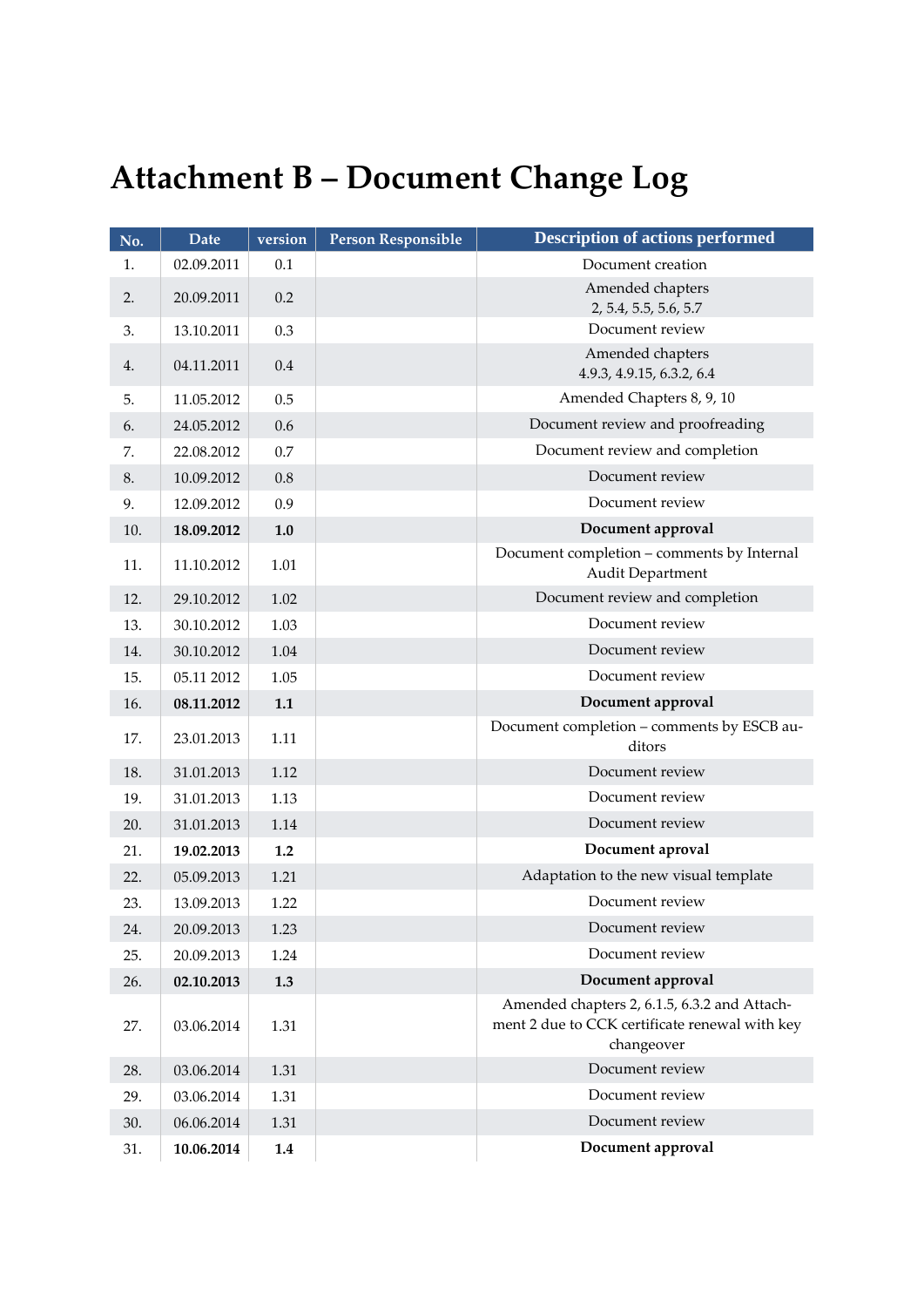| 32. | 05.02.2015 | 1.41 | Alignment of the document to the provisions of<br>Resolution No. 1/2015 of the NBP Management<br>Board                                                                                    |
|-----|------------|------|-------------------------------------------------------------------------------------------------------------------------------------------------------------------------------------------|
| 33. | 06.02.2015 | 1.42 | Document review                                                                                                                                                                           |
| 34. | 20.10.2016 | 1.51 | Amendments due to changeover of the hash<br>function used in the system and alignment to<br>Resolution No. 53/2016 of the NBP Management<br>Board                                         |
| 35. | 16.12.2016 | 1.6  | Document approval                                                                                                                                                                         |
| 36. | 20.02.2017 | 1.61 | Amendments due to comments by ESCB audi-<br>tors                                                                                                                                          |
| 37. | 03.02.2017 | 1.62 | Document review                                                                                                                                                                           |
| 38. | 23.05.2018 | 2.01 | Amendments related to amendments of Resolu-<br>tion No. 53/2016 of the NBP Management Board<br>Modification of information on the publication<br>of the CRLs and certificates (chapter 2) |
| 39. | 03.09.2020 | 2.11 | Amendments related to the amendments of<br>Resolution No. 53/2016 of the NBP Management<br>Board concerning the data retention period                                                     |
| 40. | 17.05.2021 | 2.21 | Added information on the NBP Enterprise CA<br>certificate generated in May 2021.                                                                                                          |
| 41. | 23.07.2021 | 2.31 | Amendments due to comments by ESCB audi-<br>tors                                                                                                                                          |
| 42. | 28.07.2021 | 2.32 | Document review                                                                                                                                                                           |
| 43. | 05.01.2022 | 2.41 | Amendments related to the amendments of<br>Resolution No. 53/2016 of the NBP Management<br>Board                                                                                          |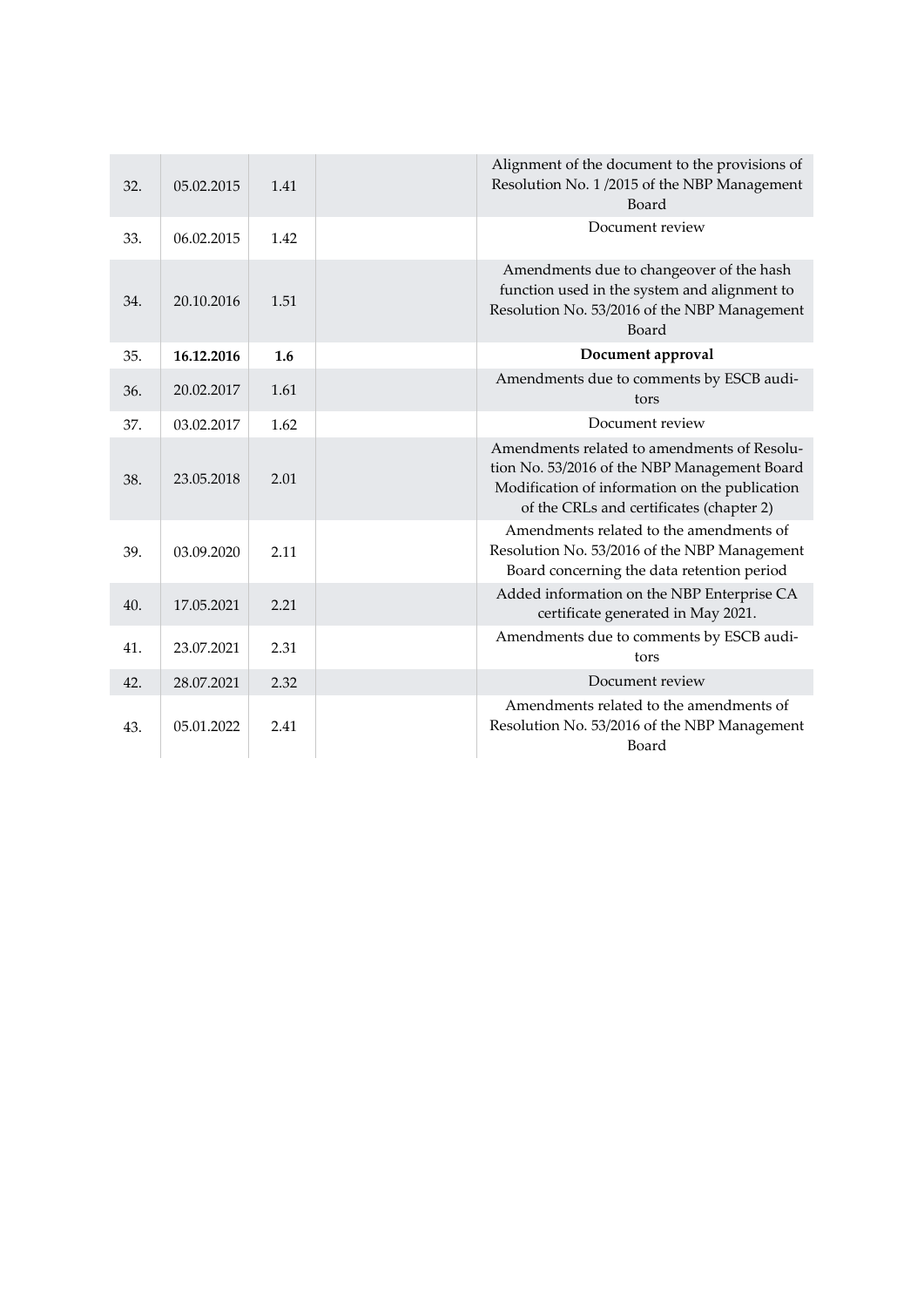## **Document agreed by:**

| <b>Version</b> | Person responsible                                             | <b>Signature</b> |
|----------------|----------------------------------------------------------------|------------------|
| 2.6            | Director of Information Technol-<br>ogy and Telecommunications |                  |
|                | Department                                                     |                  |

## **Document approved by:**

| Ver-<br>sion | Person responsible                   | <b>Signature</b> |
|--------------|--------------------------------------|------------------|
| 2.6          | Director of Security Depart-<br>ment |                  |